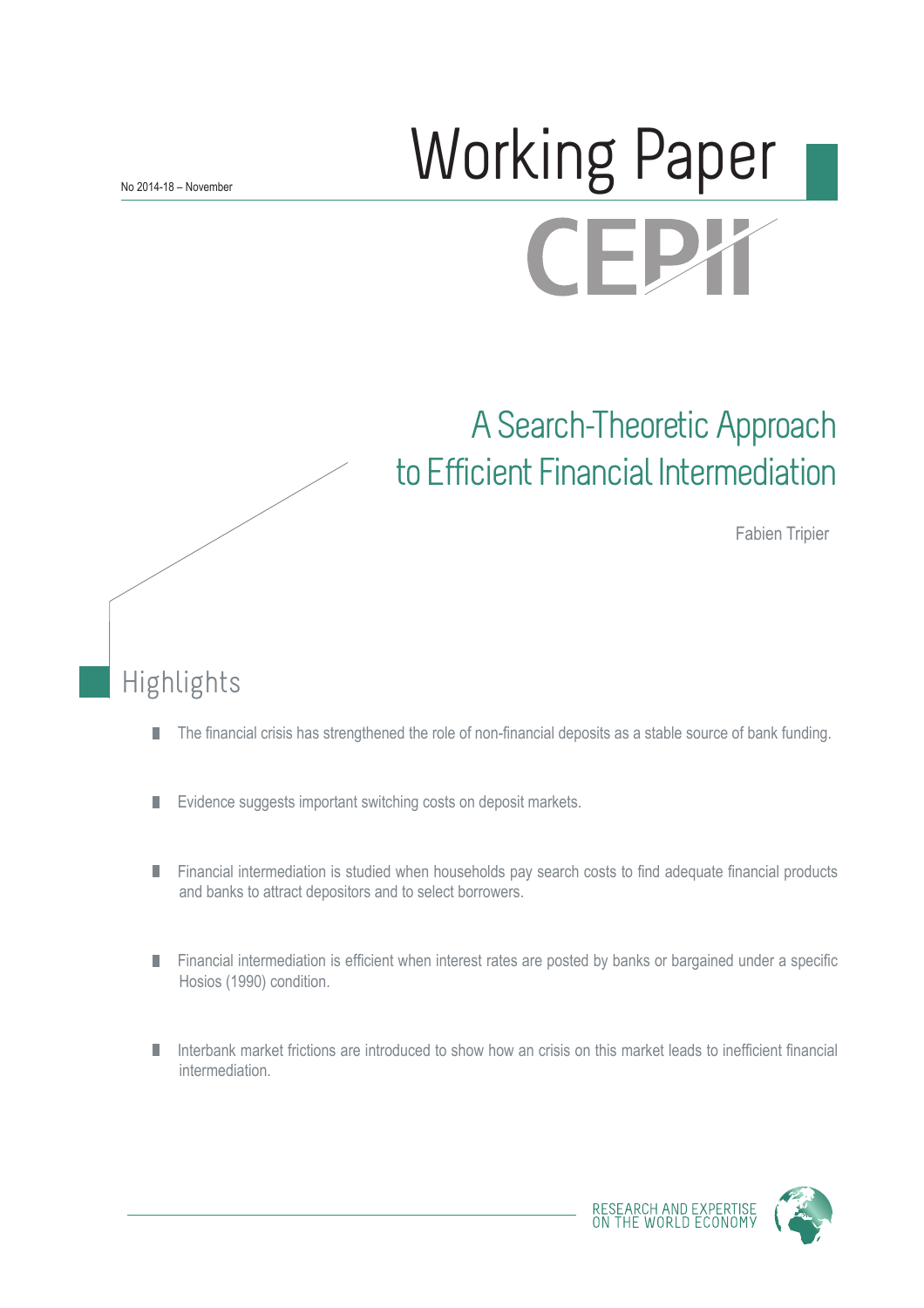## **Abstract**

This article develops a search-theoretic model of financial intermediation to study the efficiency condition of the banking sector. Competitive financial intermediation is determined by the search decisions of both households (to find adequate financial products) and banks (to attract depositors through marketing and to select borrowers through auditing) and by the interest rate setting mechanism. The efficiency of the competitive economy requires that interest rates are posted by banks or are bargained under a specific Hosios (1990) condition, which addresses the hold-up problem induced by search frictions on the credit and deposit markets. Interbank market frictions are introduced to show how an interbank market crisis leads to inefficient financial intermediation characterized by credit rationing and high net interest margin.

## **Keywords**

Banking; Search, Matching, Switching Costs, Efficiency.



C78, D83, G21.

#### Working Paper

CEPII (Centre d'Etudes Prospectives et d'Informations Internationales) is a French institute dedicated to producing independent, policyoriented economic research helpful to understand the international economic environment and challenges in the areas of trade policy, competitiveness, macroeconomics, international finance and growth.

CEPII Working Paper Contributing to research in international economics

© CEPII, PARIS, 2014

All rights reserved. Opinions expressed in this publication are those of the author(s) alone.

Editorial Director: Sébastien Jean

Production: Laure Boivin

No ISSN: 1293-2574

CEPII 113, rue de Grenelle 75007 Paris +33 1 53 68 55 00

www.cepii.fr Press contact: presse@cepii.fr

RESEARCH AND EXPERTISE<br>ON THE WORLD ECONOMY

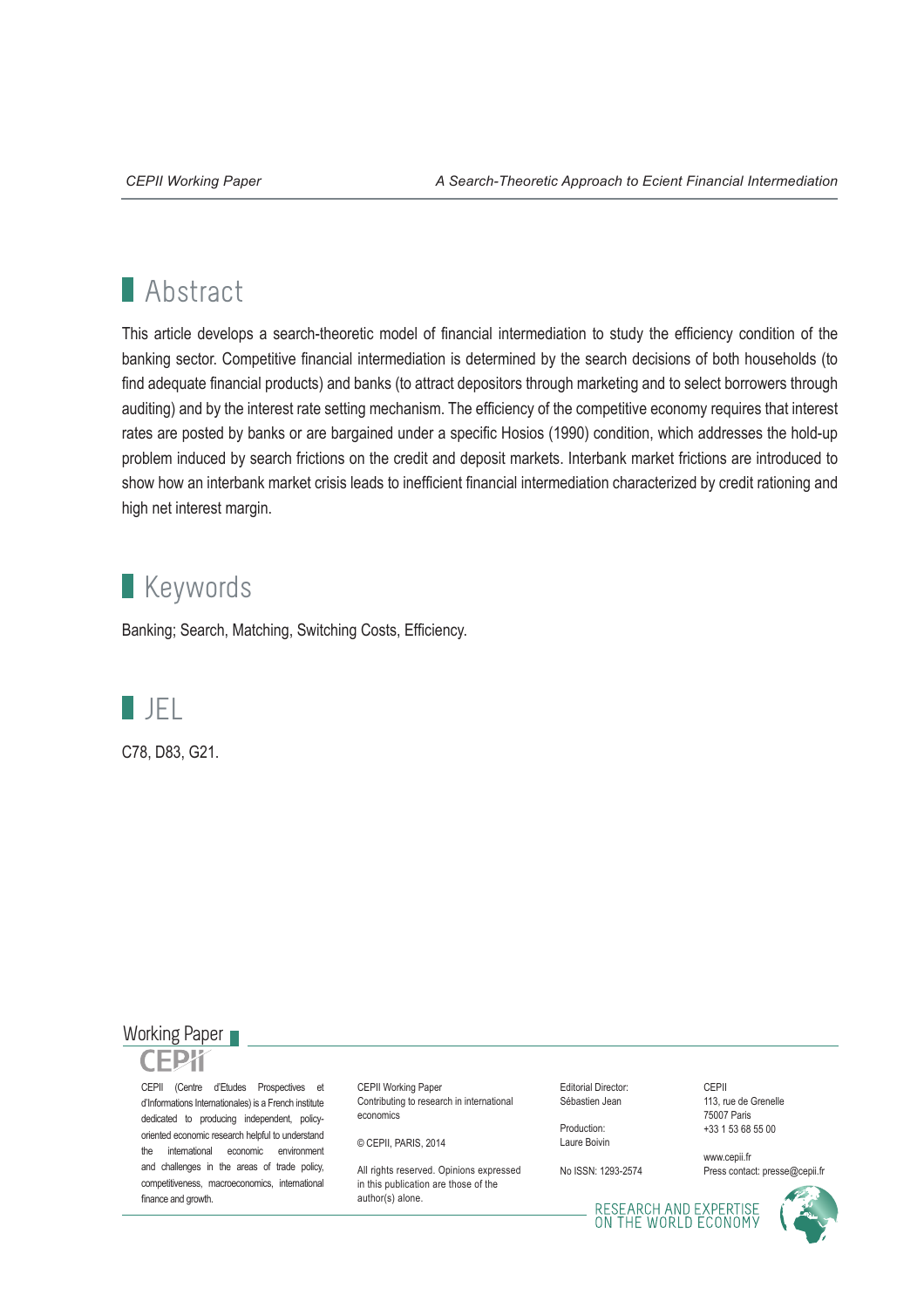#### A Search-Theoretic Approach to Efficient Financial Intermediation  $1$

Fabien Tripier

#### <span id="page-2-4"></span>1. Introduction

The financial crisis that began in 2007 has strengthened the role of non-financial deposits as a source of bank funding, which has become the new black.<sup>[2](#page-2-2)</sup> Deposit funding is part of "the current "back to basics" policy" formulated by the ECB  $(2010)^3$  $(2010)^3$ , and it goes back to the "back to basics" issue in finance: the efficiency of financial intermediation, which is the transformation

<span id="page-2-0"></span> $1$ This is a revised version of a paper previously circulated under the title "Efficiency gains from narrowing banks: a search-theoretic approach". I thank David Andolfatto, Aleksander Berentsen, Benjamin Carton, Thomas Grjebine, Marlène Isoré, Philipp Kircher, François Langot, Etienne Lehman, Cyril Monnet, Fabien Postel-Vinay, Etienne Wasmer, and participants at the Cycles, Adjustment, and Policy Conference Frictions (Sandbjerg Gods, Danemark), the Gerzensee Search and Matching in Financial Markets Workshop (Gerzensee, Switzerland), the Search and Matching Annual Conference (University of Cyprus), the IRES Seminar (Louvain, Belgium), the TEPP-CNRS Winter School (France), the GdRE Symposium on Money, Banking and Finance (Nantes, France), the CEPII-PSE Macro-Finance Workshop (Paris, France), the AFSE Congress (Paris, France), and the T2M Conference (Lyon, France). Usual disclaimers apply. Financial support from the Chaire Finance of the University of Nantes Research Foundation is gratefully acknowledged.

<span id="page-2-2"></span><span id="page-2-1"></span>Univ. Lille 1 - CLERSE & CEPII [\(fabien.tripier@univ-lille1.fr\)](mailto:fabien.tripier@univ-lille1.fr)

<span id="page-2-3"></span><sup>2</sup>This expression is borrowed from a 2012 report of the company Ernst & Young for Australian banks entitled "The rise of the deposits", in which it is stated that "Deposits are the new black, lending playing second fiddle". <sup>3</sup>This episode has been documented widely, notably by the ECB (2012): "bank funding strategies needed to be adjusted quickly in order to expand the customer deposit base and reduce the share of wholesale funding." Interestingly, the ECB (2010) makes a connection between the reversal from the interbank market to the retail deposit market and the crucial role played by bank marketing in the process: "As for other sources of funding, the crisis has resulted in an increased awareness of differences between banks, with banks with established brands gaining a competitive advantage vis-à-vis their weaker competitors."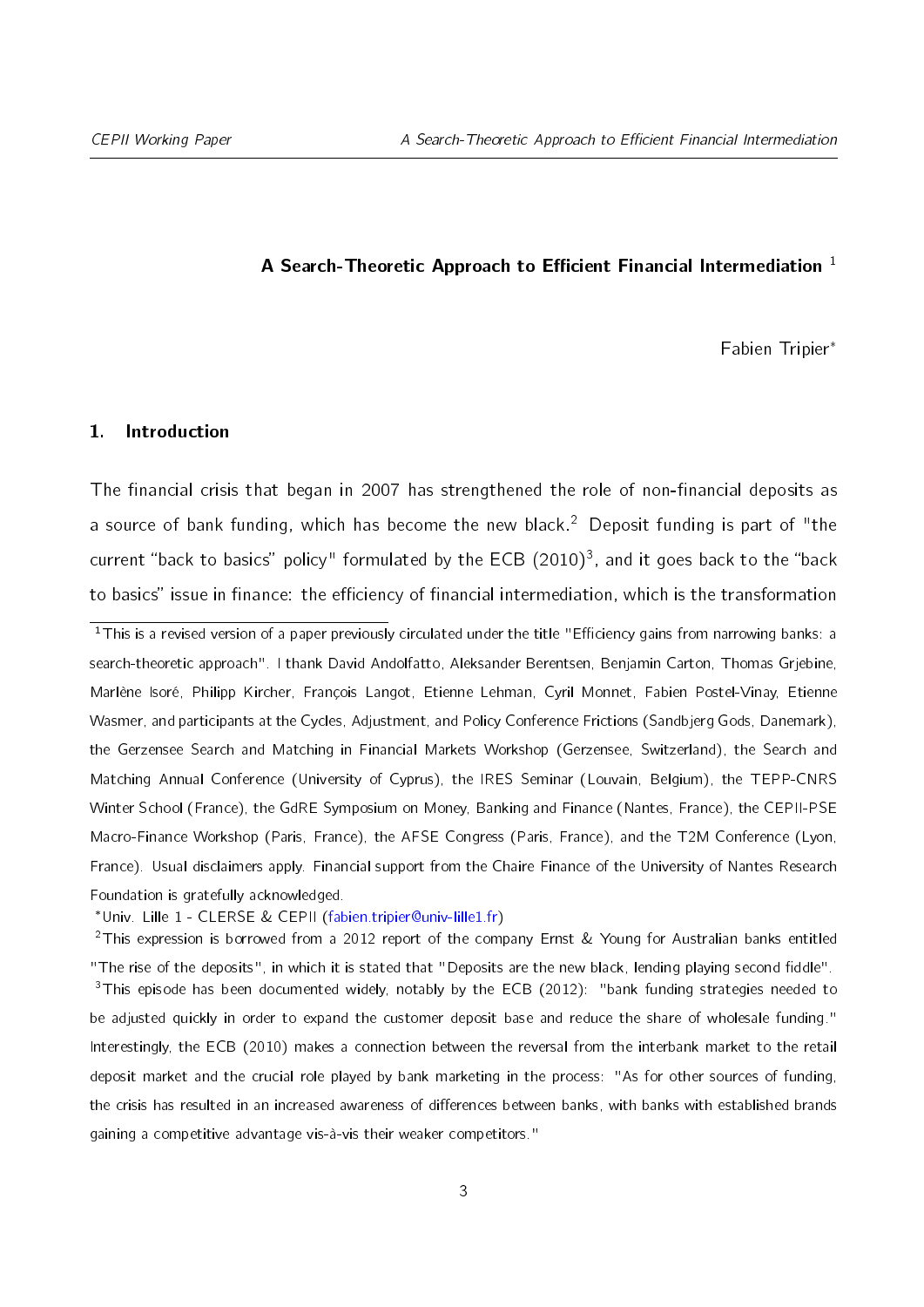of non-financial deposits into business loans by financial intermediaries. This paper revisits this issue. Its originality, which forms its contribution to the literature, is to assume that financial services to non-financial customers are characterized by relationship banking for both depositors and borrowers.<sup>[4](#page-3-0)</sup> I provide empirical evidence that supports this assumption (see Section [2\)](#page-5-0) and develop a search and matching model of financial intermediation based on this evidence. The optimality conditions are derived and the model is used to study the transmission of interbank market frictions to retail banking markets.

Efficient financial intermediation is a constrained-efficient equilibrium that is the social planner's solution to maximize steady-state welfare given search costs. From the social planner's point of view, the issue is to allocate an efficient amount of resources to search activities to ensure an efficient level of final good production. In a competitive economy, financial intermediation is determined by the search decisions of both households (to find adequate financial products) and banks (to attract depositors through marketing and to select borrowers through auditing). Even if markets are not frictionless, there are ways to reach efficiency. The first method<sup>[5](#page-3-1)</sup> was demonstrated by Hosios (1990) and requires equality between the agent's bargaining power and the elasticity of the matching function with respect to its search effort. In this case, the Hosios (1990) condition is satisfied and the search externalities are internalized. However, this condition does not hold for financial intermediation because banks face search frictions in recruiting both depositors and borrowers. Agents decide, first, to search and then, if matched, bargain interest rates. When bargaining on interest rates, a bank considers its gains and losses regardless of whether the bargain with the non-financial agent succeeds. Without an agreement, the bank would lose not only the value of one financial relationship but also that of two relationships.

<span id="page-3-0"></span> $4$ These relationships are known in the literature as relationship banking, defined by Goddard et al. (2007) as follows: "One such topic is relationship banking, which can be defined simply as the provision of financial services repeatedly to the same customer". Relationship banking is not a new topic in financial intermediation. As explained below, the novelty of this paper is to consider relationship banking for both deposit and credit in a search model and to study the efficiency condition of financial intermediation.

<span id="page-3-1"></span><sup>5</sup>A second method, which relies on price posting and directed search, is studied thereafter.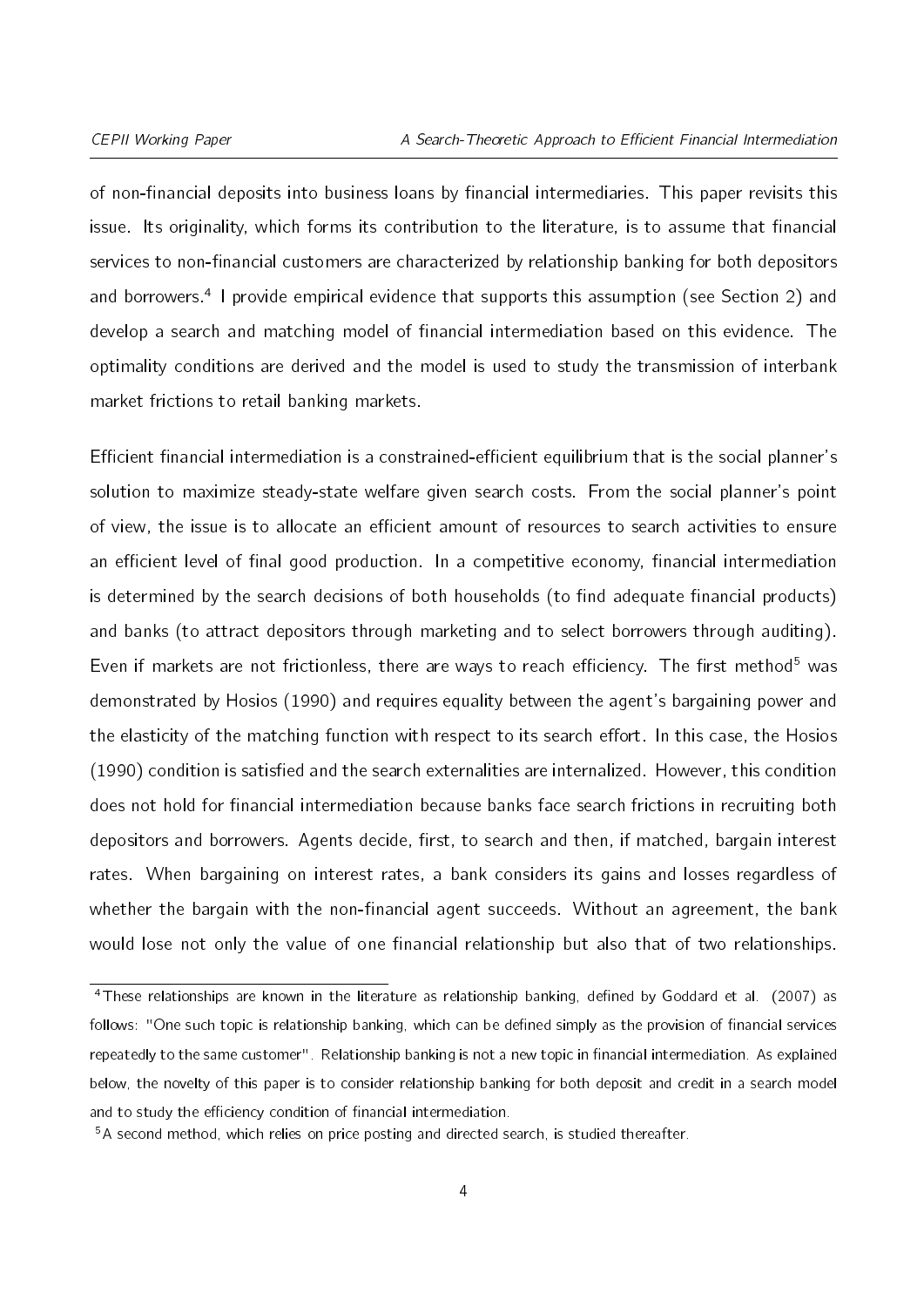Indeed, without an agreement with a depositor, the bank loses this depositor as well as a creditor who can no longer be financed. Likewise, without an agreement with a borrower, a bank loses this borrower as well as one depositor whose funds can no longer be invested. The bank faces a liquidity problem<sup>[6](#page-4-0)</sup> which leads to the hold up problem. The hold up problem considered herein proceeds from the necessity of two investments in search and not of ex-ante investment in capital, technology or human capital as generally considered in the literature; e.g. Grout (1984), Malcomson (1997) and Acemoglu and Shimer (1999). The Hosios (1990) condition for efficiency is valid when there is no hold up problem. Otherwise, alternative bargaining powers are required to reach efficiency.<sup>[7](#page-4-1)</sup> Contrary to the case studied by Acemoglu and Shimer (1999), efficiency can be achieved herein with ex-post barganing. The difficulty is that efficient bargaining powers are different from credit and deposit markets (even if matching functions are identical) and are functions of a large set of structural parameters (not only the elasticity parameter of the matching function). These properties of efficient bargaining powers hold whatever the negotiation is between two players (the bank plus one non-financial customers, a depositor or a borrower) or three players (the bank plus two non-financial customers, a depositor and a borrower).

Because efficient bargaining powers may be difficult to implement, I consider an alternative mechanism to set interest rates: price posting. If banks post interest rates on markets instead of bargaining over them with non-financial agents, the hold up problem identified herein would disappear. Banks jointly determine the search efforts and the interest rates and are not exposed to the double loss in the case of bargaining failure as described above. I show that the competitive economy is efficient if banks post financial contracts on the market and if non-financial agents direct their search toward banks. As in Acemuglu and Shimer (1999), the interest of price posting

<span id="page-4-0"></span><sup>&</sup>lt;sup>6</sup>lt is a liquidity problem because the bank cannot buy or sell assets (deposits or loans) quickly on financial markets. The crucial point here is that retail banking markets are sluggish as in Huang and Ratnovski (2011).

<span id="page-4-1"></span><sup>&</sup>lt;sup>7</sup>Petrosky-Nadeau and Wasmer (2013) study the efficiency of financial intermediation with search on credit and labor markets. In their model, the Hosios (1990)'s condition is sufficient to guarantee efficiency because firms do not have the problem of liquidity considered here for banks.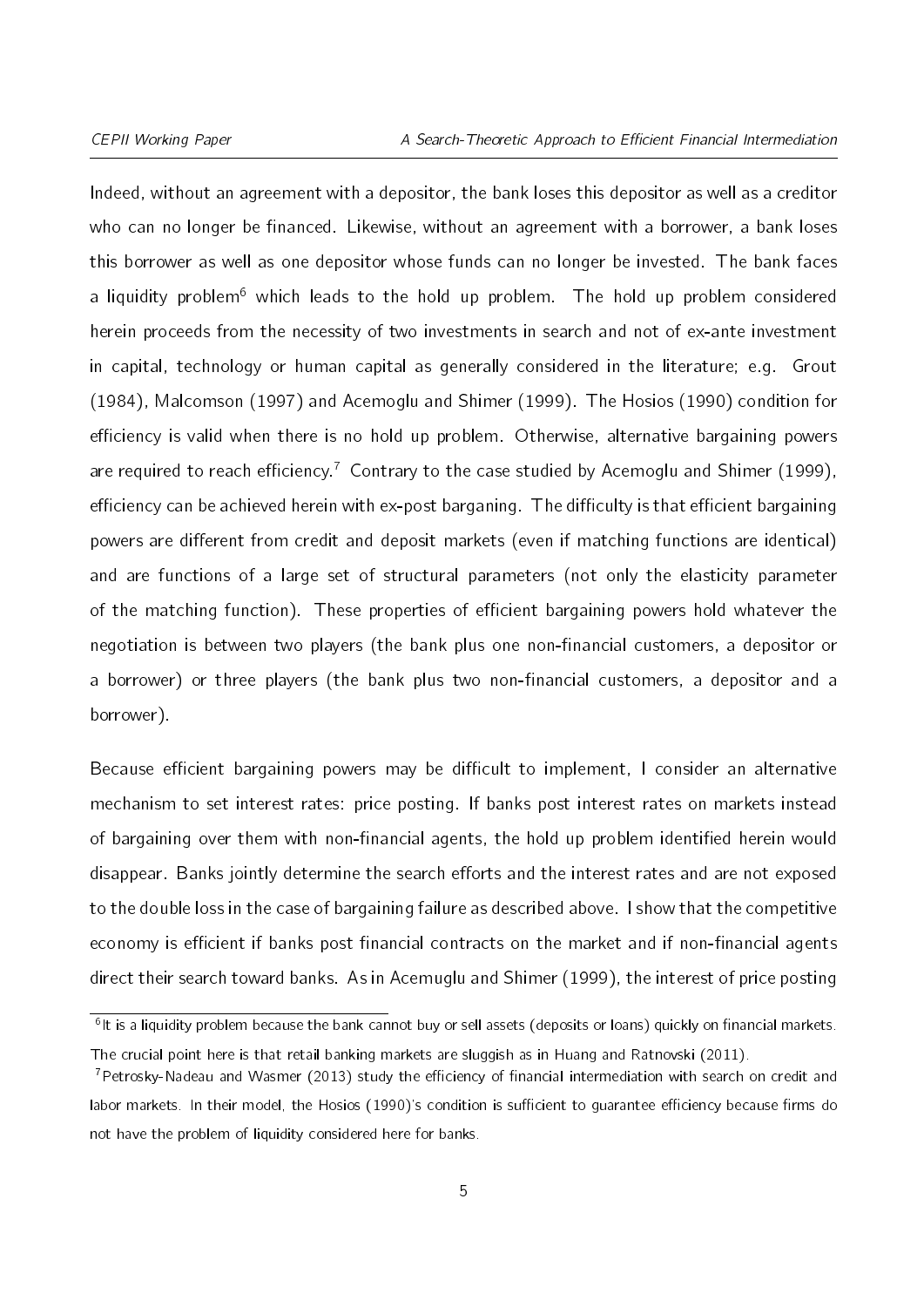is to avoid the hold up problem. This supplements its traditional interest in (single) market search models, thus making endogenous the Hosios (1990) condition; see Shimer (1996) and Moen  $(1997)$ . I use this model of efficient financial intermediation to investigate the consequences of interbank market frictions in line with Duffie et al. (2005), Lagos and Rocheteau (2009), and Lagos et al. (2011). To provide a role for interbank market, banks are specialized either in the deposit activity or in the credit activity. Two matched banks negotiate a contract which specifies the mass of customers for each bank and a payment from the credit bank to the deposit bank. There is an exogenous probability of match dissolution on the interbank market that leads to the breakdown of relationships with non-financial customers. An increase in this probability, which can be interpreted as interbank market crisis, leads to an inefficient financial intermediation characterized by credit rationing and high net interest margin.<sup>[8](#page-5-1)</sup>

The remainder of the paper is structured as follows. Section [2](#page-5-0) gives the rationale for search frictions in the banking sector. The issue of financial intermediation and its socially optimal solution are presented in Section [3.](#page-9-0) The competitive equilibrium is defined in Section [4](#page-13-0) when interest rates are ex-post bargained and in Section [5](#page-22-0) when interest rates are posted. The discussion and concluding remarks are presented in Section [6.](#page-29-0)

#### <span id="page-5-0"></span>2. Rationale For Search Frictions

The role of financial intermediation considered in the model developed herein does not follow from structural differences between deposits and loans<sup>[9](#page-5-2)</sup>, but from the existence of search frictions in financial markets. This Section gives the rationale for search frictions in the credit and deposit markets.

<span id="page-5-2"></span><span id="page-5-1"></span><sup>&</sup>lt;sup>8</sup>The net interest margin is the difference between the credit interest rate and the deposit interest rate.

<sup>&</sup>lt;sup>9</sup>The traditional role of financial intermediation is to transform assets, which are heterogeneous with respect to size, risk, or maturity. Here, there is a one-to-one correspondence between the per-period deposit of one household and the resources needed to finance a one period firm project.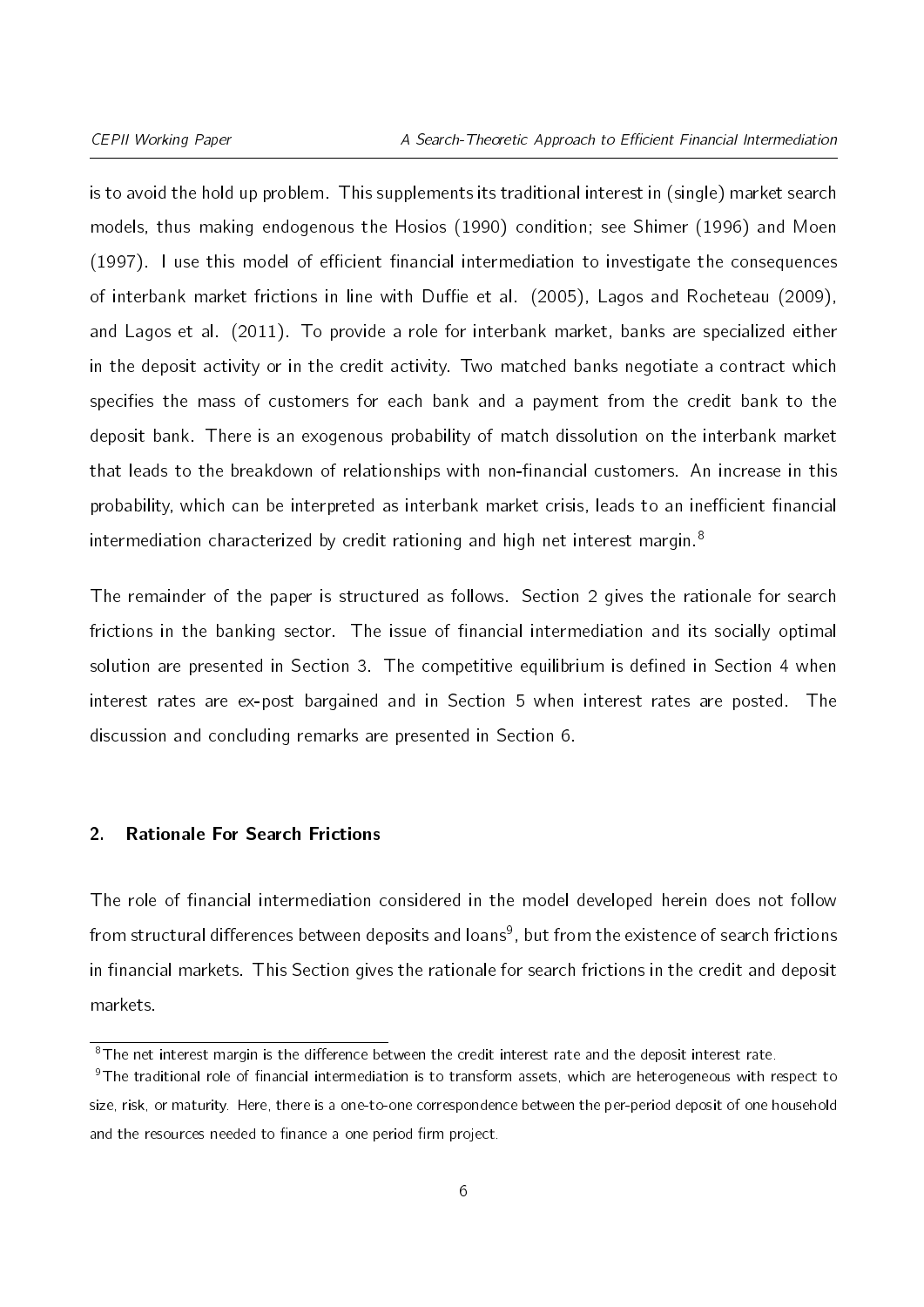#### 2.1. Credit Market

Applying the search model to the credit market follows the literature initiated by Diamond (1990) and developed by Den Haan et al. (2003), Wasmer and Weil (2004), and Dell'Arricia and Garibaldi (2005). Two rationales for credit search frictions have been provided. The first rationale is based on the existence of long-term relationships between lenders and borrowers, which are known as lending relationships. Berger and Udell (1998) report an average duration of lending relationship between small business firms and commercial banks of 7.77 years. This was a robust observation in financial markets at the beginning of the lending relationship literature, which has been reviewed by Berger and Udell (1995) and Elyasiani and Goldberg (2004). Both Den Haan et al. (2003) and Wasmer and Weil (2004) invoke this literature to motivate their credit market search model.<sup>[10](#page-6-0)</sup> The second rationale for credit search frictions is provided by Dell'Ariccia and Garibaldi (2005) and Craig and Haubrich (2013). They construct databases of credit flows from banks and show that the credit market in the United States is characterized by large, cyclical flows of credit expansion and contraction that may be explained in terms of the matching friction. Based on these rationales, numerous theoretical models incorporate the credit market search model to address macroeconomic and financial issues.<sup>[11](#page-6-1)</sup>

#### 2.2. Deposit Market

<span id="page-6-0"></span>Applying the search model to the deposit market is a contribution of this paper to the literature on frictional financial markets.<sup>[12](#page-6-2)</sup> Search frictions have already been considered on the credit  $\frac{10}{10}$ Den Haan et al. (2003) argue that "... there is a matching friction in the market to establish entrepreneur-lender relationships. This friction highlights the importance of long-term relationships". They develop this argument in the Section "Motivation for matching friction" of their paper.

<span id="page-6-1"></span><sup>11</sup>See, among others, Beaubrun-Diant and Tripier (2013), Becsi et al. (2005, 2013), Chamley and Rochon (2001), Petrosky-Nadeau and Wasmer (2013), and Petrosky-Nadeau (2013).

<span id="page-6-2"></span> $12$ Another strand of literature considers the role of financial intermediaries in search-based models of monetary exchange à la Kiyotaki and Wright (1989) to explain the use of bank liabilities as a media of exchange, see He et al. (2005, 2008), and that banks improve welfare, see Berensten et al. (2007) and Gu et al. (2013).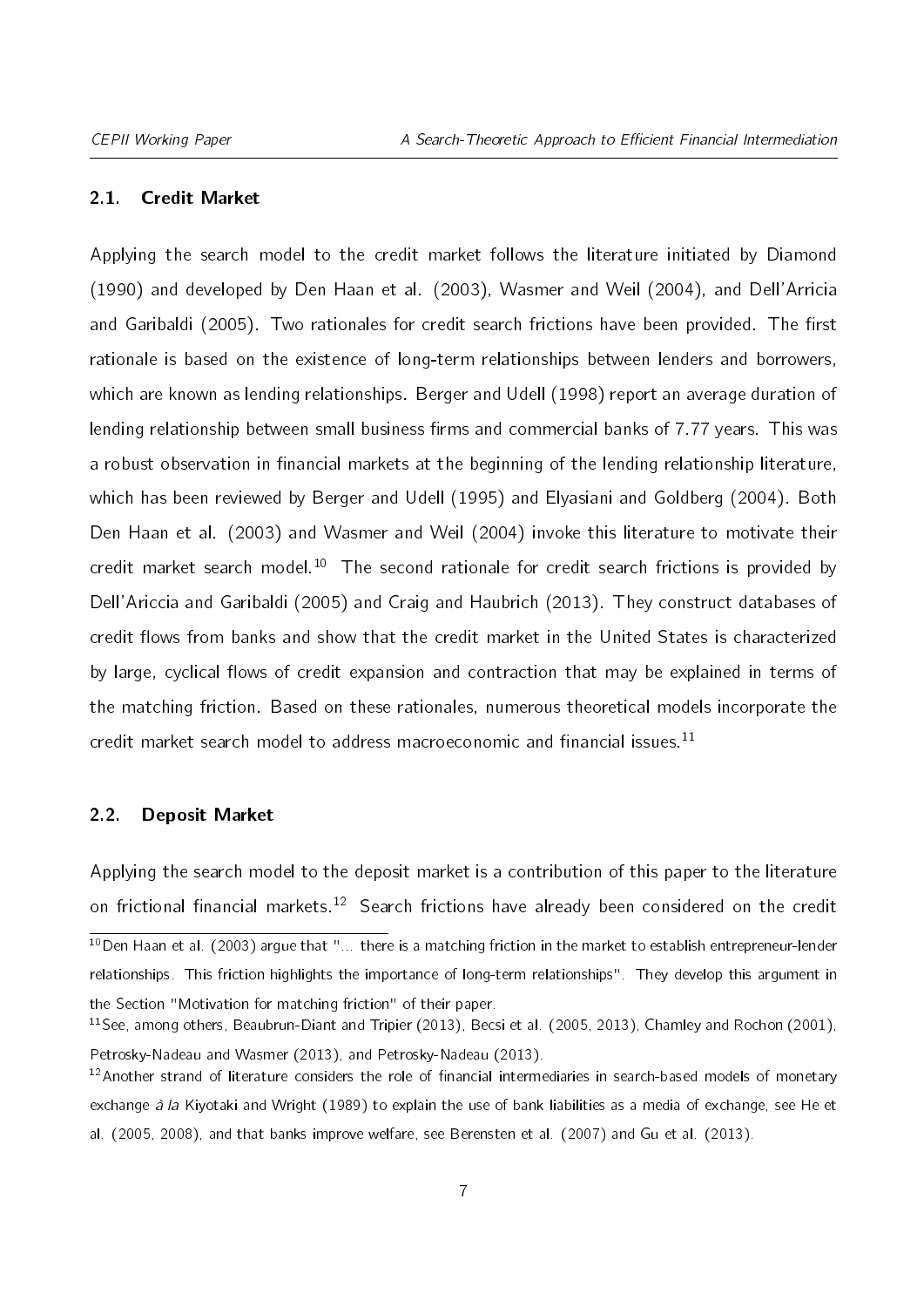market (as explained just above), on over-the-counter financial markets, first by Duffie et al. (2005) and then by Lagos and Rocheteau (2009) and Lagos et al. (2011), among others, but not on the deposit market.<sup>[13](#page-7-0)</sup> The rationale for deposit market search frictions is, as for the credit market, the existence of long-term relationships between depositors and banks. I first document this fact, and I then explain it using the presence of switching costs for households and of relationship marketing by banks.

The European Commission (2009) published a survey on consumers' views regarding switching service providers to collect information about consumers' experiences switching providers and their ability to compare offers from various suppliers in several service sectors. The switching rate in the last two years is  $11\%$  for the banking industry as a whole, which is notably lower than the rates observed in other service sectors, such as car insurance (25%) or internet service  $(22%)$ . The model developed in this paper does not apply to all financial services provided by banks, but to the remuneration of savings. It is therefore important to note that the switching rate for savings or investment products only remains low, approximately 13% against 9%, for current bank accounts. Furthermore, this low switching rate is not only observed in European countries. Kiser (2002) reports a mean relationship duration of 13.3 years from a survey of American consumers in Michigan.<sup>[14](#page-7-1)</sup>

Switching costs is the most popular explanation for households' behavior on the deposit market. When a household decides to switch (or when she enters the market), she must spend time and resources to obtain information on services offered by banks; this is the search process for households on the deposit market. This search process would be costless and instantaneous without search frictions. However, the complexity of the retail financial market makes this search process costly and time-consuming. Indeed, Carlin (2009) argues that "[p]urchasing a

<span id="page-7-0"></span><sup>13</sup> lsoré (2012) also introduces search frictions in funding sources of banks, but with stakeholders and not with household depositors as considered here.

<span id="page-7-1"></span> $14$ Because the switching rate is a proxy for the (inverse of the) duration of customer relationships, it corresponds to a switching rate of approximately 7.5% per year or 15% every two years.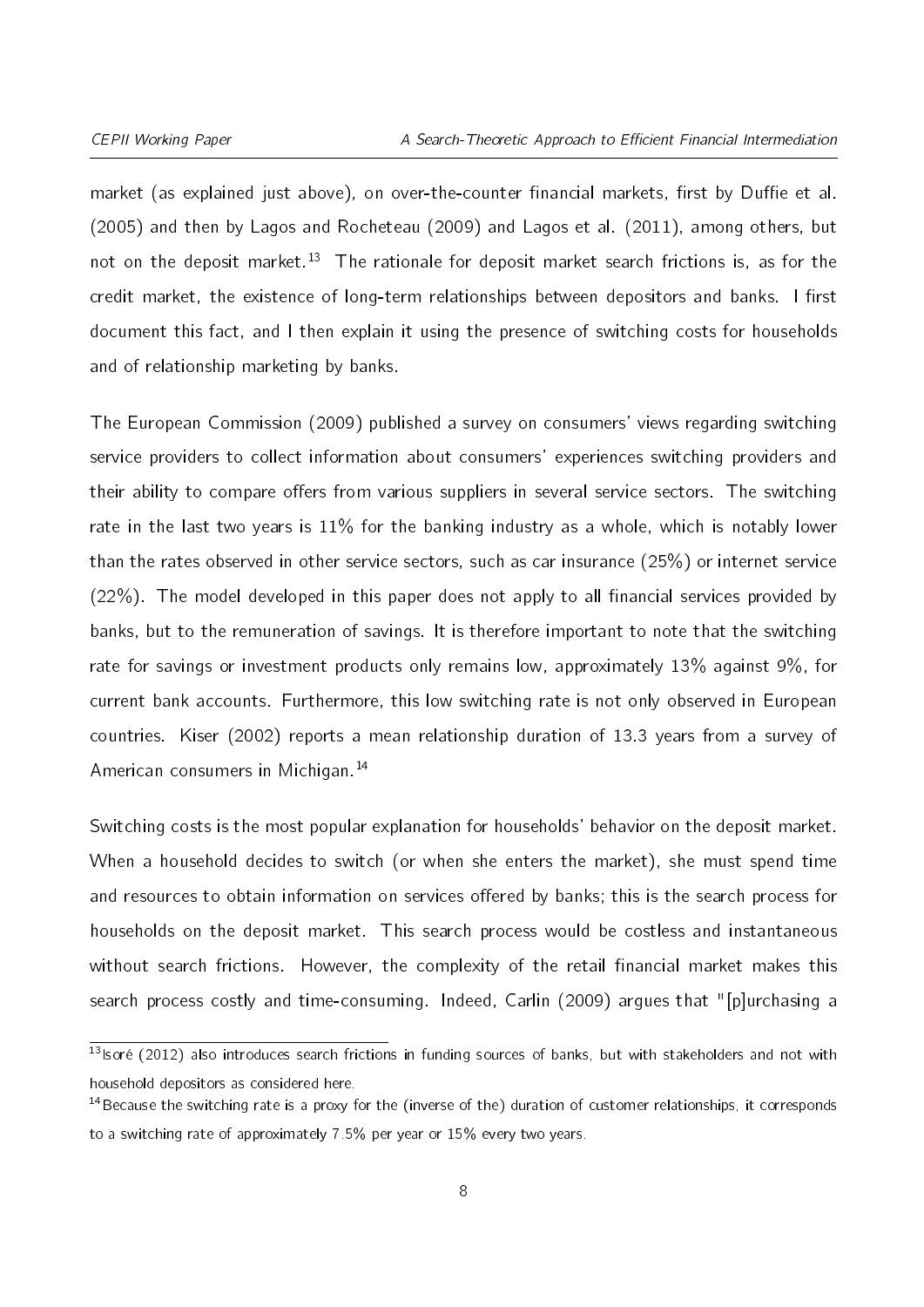retail financial product requires effort. Because prices in the market are complex, consumers must pay a cost (time or money) to compare prices in the market." Similarly, according to Sirri and Tufano (1998), "[e]conomists acknowledge that consumers' purchasing decisions whether for cars or funds  $-$  are complicated by the phenomenon of costly search". Accordingly, the European Commission (2009) reports that 43% of interviewed customers anticipated or experienced difficulties switching banking services and  $37\%$  think that it is very and/or fairly difficult to compare offers in the banking sector. Consistent with this evidence, I assume in the model developed herein that households pay search costs on the deposit market and that these search costs are interpreted as switching costs because a household must pay the costs to find another bank.<sup>[15](#page-8-0)</sup>

Switching costs are intimately related to the practice of relationship marketing. The following observation about relationship marketing is made by Chiu et al. (2005): "marketing activities that attract, develop, maintain, and enhance customer relationships has changed the focus of a marketing orientation from attracting short-term, discrete transactional customers to retaining long-lasting, intimate customer relationships." Relationship marketing is therefore precisely devoted to increasing the cost of switching for customers. The underlying motivation of banks is to increase profits, as explained by Degryse and Ongena (2008): "Switching costs for bank customers represent an important source of rents for banks, and an important motive for the development of relationship (as opposed to transaction) banking." Sharpe (1997), Shy (2002), and Martin-Oliver et al. (2008) have established both theoretically and empirically the impact of switching costs on deposit interest rates using data for the United States, Finland, and Spain, respectively. In the model developed herein, bank search costs are interpreted as investment in relationship marketing because they are necessary to create long-term relationships with households.

<span id="page-8-0"></span> $15$ It is worth mentioning that if I identify both search costs and switching costs, Wilson (2012) develops a model devoted to distinguishing between search costs and switching costs.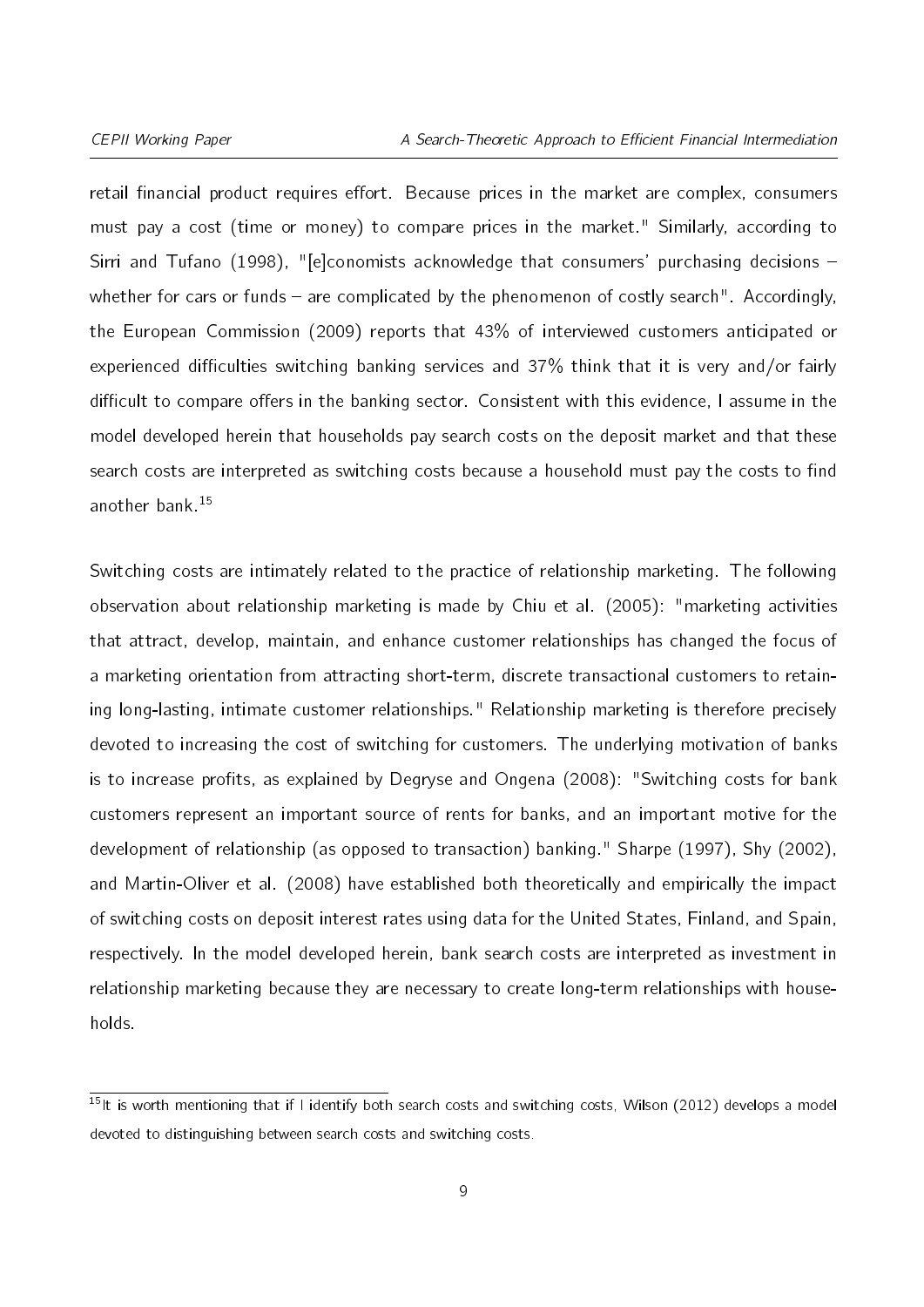#### <span id="page-9-0"></span>3. The Issue of Financial Intermediation

This Section defines the issue of financial intermediation and presents the socially optimal solution.

#### <span id="page-9-2"></span>3.1. Endowments and Technologies

I consider an economy with a raw good that cannot be consumed and a final (consumption) good that is produced by using the raw good as input. All agents (households, entrepreneurs, and banks) share the same linear utility function and discount factor for the future, denoted  $\beta \in$  10.1 I with  $\beta = 1/(1 + r)$ , where r is the associated interest rate. There are two production technologies with different qualities. Households possess the low-quality technology that produces  $\rho^h > 0$  units of final good per unit of input. Entrepreneurs possess the high-quality technology that produces  $z > \rho^h$  units of final good per unit of input. Entrepreneurs have better technology, but all raw goods are initially given to households. Each household holds an asset that delivers one unit of raw good per period. The economic issue is how to avoid autarky: how do we transfer raw goods from households to entrepreneurs without a market for the raw good  $(e.g., with out direct finance)?$  This is the issue of financial intermediation, solved herein in the presence of search frictions.

#### <span id="page-9-3"></span>3.2. Search Frictions

I first characterize search frictions on the credit market. Banks invest  $\kappa^c \nu^c$  in the search to find entrepreneurs on the credit market, where  $\kappa^c$  is the search cost per unit of effort and  $v^c$  is the banks' search effort (assuming a unit continuum of banks, it is equal to the search effort of the representative bank). Search is costless for entrepreneurs, and the  $u^c$  unmatched entrepreneurs search for a bank.<sup>[16](#page-9-1)</sup> The per-period flow of new lending relationships is given by the matching function  $m^{c}$  (v<sup>c</sup>,  $u^{c}$ ), which has constant returns to scale and is increasing in both arguments.

<span id="page-9-1"></span> $\frac{16}{16}$ Search is exogenous for entrepreneurs and endogenous for households and banks.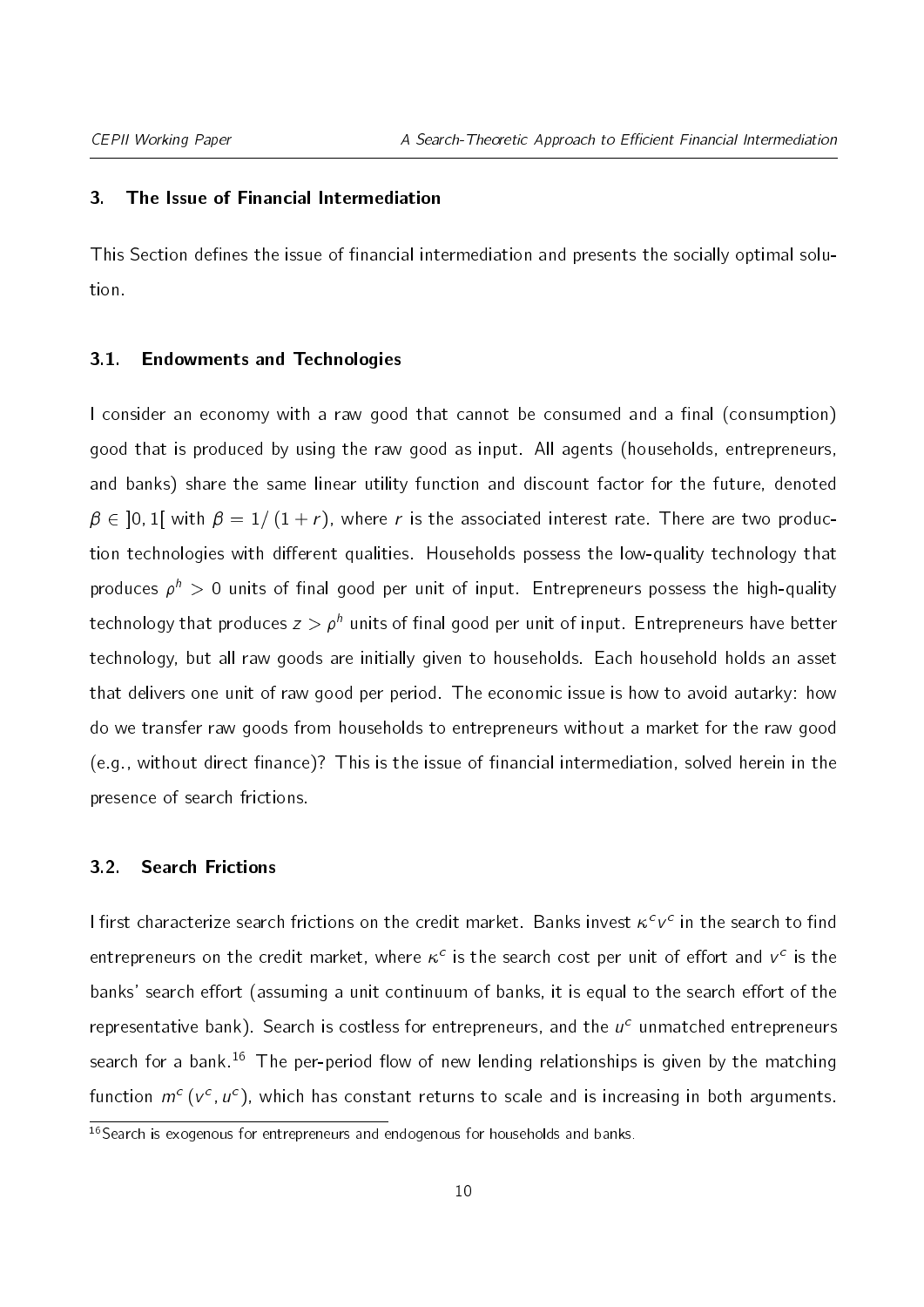<span id="page-10-2"></span>The  $n^c$  matched entrepreneurs produce and remain matched with a probability  $(1-\delta^c)$  , where  $\delta^c \in \ ]0,1[$  is the probability of business failure. $^{17}$  $^{17}$  $^{17}$  The number of matched entrepreneurs evolves as follows

$$
n_{+}^{c} = (1 - \delta^{c}) n^{c} + m^{c} (u^{c}, v^{c})
$$
 (1)

where the symbol  $+$  is used to denote the next-period value of state variables. The population of entrepreneurs is set to  $\overline{n}^c$  and satisfies  $\overline{n}^c = n^c + u^c$ .

Banks invest  $\kappa^d\, v^d$  in the search to attract households to the deposit market, where  $\kappa^d$  is the search cost per unit of effort and  $v^d$  is the banks' search effort (assuming a unit continuum of banks, it is equal to the search effort of the representative bank). Unmatched households produce low-quality technology; a part,  $u^d$ , of them decide to search for a bank (and to pay the per-period cost  $\kappa^h$ ), whereas another part,  $o^d$ , of the households prefer to remain outside the banking sector. The per-period flow of new deposit relationships is given by the matching function  $m^{d}$   $(\nu^{d}, u^{d})$ , which has constant returns to scale and is increasing in both arguments. The  $n^d$  matched households remain matched with a probability  $(1-\delta^d)$  , where  $\delta^d\in\ ]0,1[$  is a preference shock.[18](#page-10-1) The number of matched households evolves as follows

$$
n_+^d = \left(1 - \delta^d\right) n^d + m^d \left(u^d, v^d\right) \tag{2}
$$

The population of households is set to  $\overline{n}^d$  and satisfies  $\overline{n}^d = n^d + u^d + o^d.$ 

The number of productive entrepreneurs cannot exceed the number of depositors

<span id="page-10-4"></span><span id="page-10-3"></span>
$$
n^c \le n^d \tag{3}
$$

where  $n^d$  is also the amount of deposits (each household deposits one indivisible unit of raw good) and  $n^c$  is the amount of credits (each entrepreneur borrows one indivisible unit of raw

<span id="page-10-1"></span><span id="page-10-0"></span> $\frac{17}{17}$  After a failure, the entrepreneur builds a new business project that should be audited by banks to be financed.

<sup>&</sup>lt;sup>18</sup>The household decides to switch banks after a change in its demographic composition (e.g., births, divorce) or on the labor market (e.g., job loss, promotion). The household pays the search costs to find the relevant financial service given the new situation.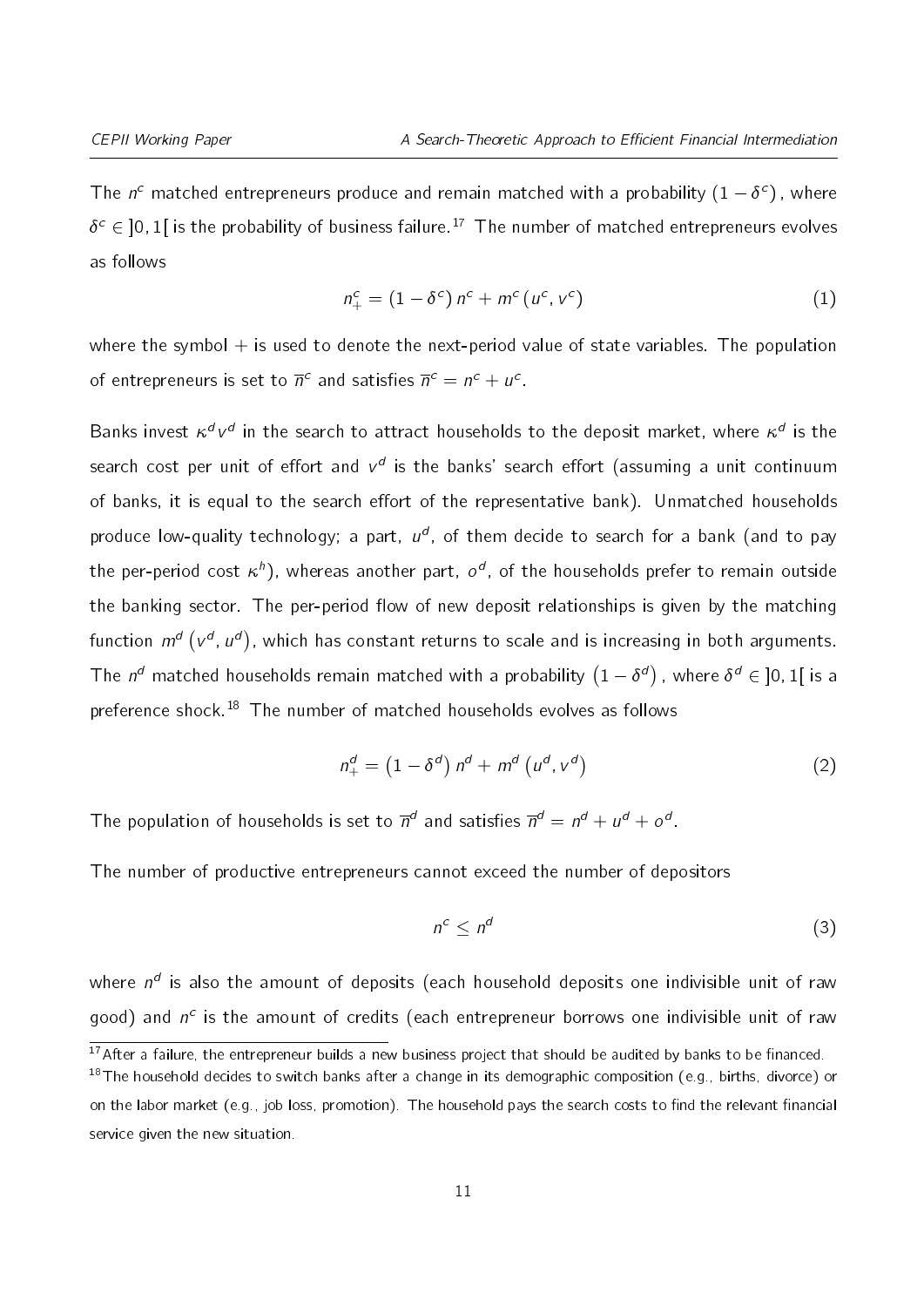good). Finally, the matching technologies are Cobb-Douglas with the following properties

<span id="page-11-1"></span>
$$
m^{x}(u^{x}, v^{x}) = \overline{m}^{x}(v^{x})^{\epsilon}(u^{x})^{1-\epsilon}
$$
\n
$$
q(\alpha^{x}) = m^{x}(u^{x}, v^{x})/v^{x} = \overline{m}^{x}(\alpha^{x})^{\epsilon-1} = p(\alpha^{x})/\alpha^{x}
$$
\n
$$
m^{x}(u^{x}, v^{x})/\partial u^{x} = (1-\epsilon)p(\alpha^{x}), \partial m^{x}(u^{x}, v^{x})/\partial v^{x} = \epsilon q(\alpha^{x})
$$
\n(4)

where  $\alpha^x = v^x/u^x$  is the market tightness,  $q\left(\alpha^x\right)$  and  $p\left(\alpha^x\right)$  are the matching probabilities, for  $x = \{c, d\}$  where c stands for credit and d for deposit. Without a loss of generality, the two matching functions share the same elasticity parameter  $\varepsilon$ , but the scale parameter  $\overline{m}^{\chi}$  may be different.

<span id="page-11-3"></span>**Lemma 1** The market tightness variables  $\{\alpha^x\}_{x=\{c,d\}}$  determine the degree of financial intermediation and the social welfare.

Proof. See Appendix [A.](#page-2-4) ■

 $\partial$ 

#### <span id="page-11-2"></span>3.3. The Socially Optimal Solution

The socially optimal equilibrium is a constrained-efficient equilibrium. The social planner chooses search efforts to maximize steady-state welfare, taking the search frictions as given. The value function associated with the problem of the social planner is

<span id="page-11-0"></span>
$$
O\left(n^{c}, n^{d}\right) = \qquad (5)
$$
\n
$$
\max_{u^{d}, \{n_{+}^{x}, v_{+}^{x}\}_{x=\{c,d\}}} \left\{ n^{c}z + \left(\overline{n}^{d} - n^{d} - u^{d}\right)\rho^{h} + u^{d}\left(\rho^{h} - \kappa^{h}\right) - \kappa^{d}v^{d} - \kappa^{c}v^{c} + \beta O\left(n_{+}^{c}, n_{+}^{d}\right) \right\}
$$
\n
$$
-\lambda^{c}\left[n_{+}^{c} - \left(1 - \delta^{c}\right)n^{c} - m^{c}\left(\overline{n}^{c} - n^{c}, v^{c}\right)\right]
$$
\n
$$
-\lambda^{d}\left[n_{+}^{d} - \left(1 - \delta^{d}\right)n^{d} - m^{d}\left(u^{d}, v^{d}\right)\right]
$$
\n
$$
-\lambda^{i}\left(n^{c} - n^{d}\right)
$$
\n(6)

where the per-period utility flow is defined as the final goods produced by households and entrepreneurs less the search costs for households and banks.  $\{\lambda^\mathsf{x}\}_{\mathsf{x}=\{c,d,i\}}$  are the Lagrangian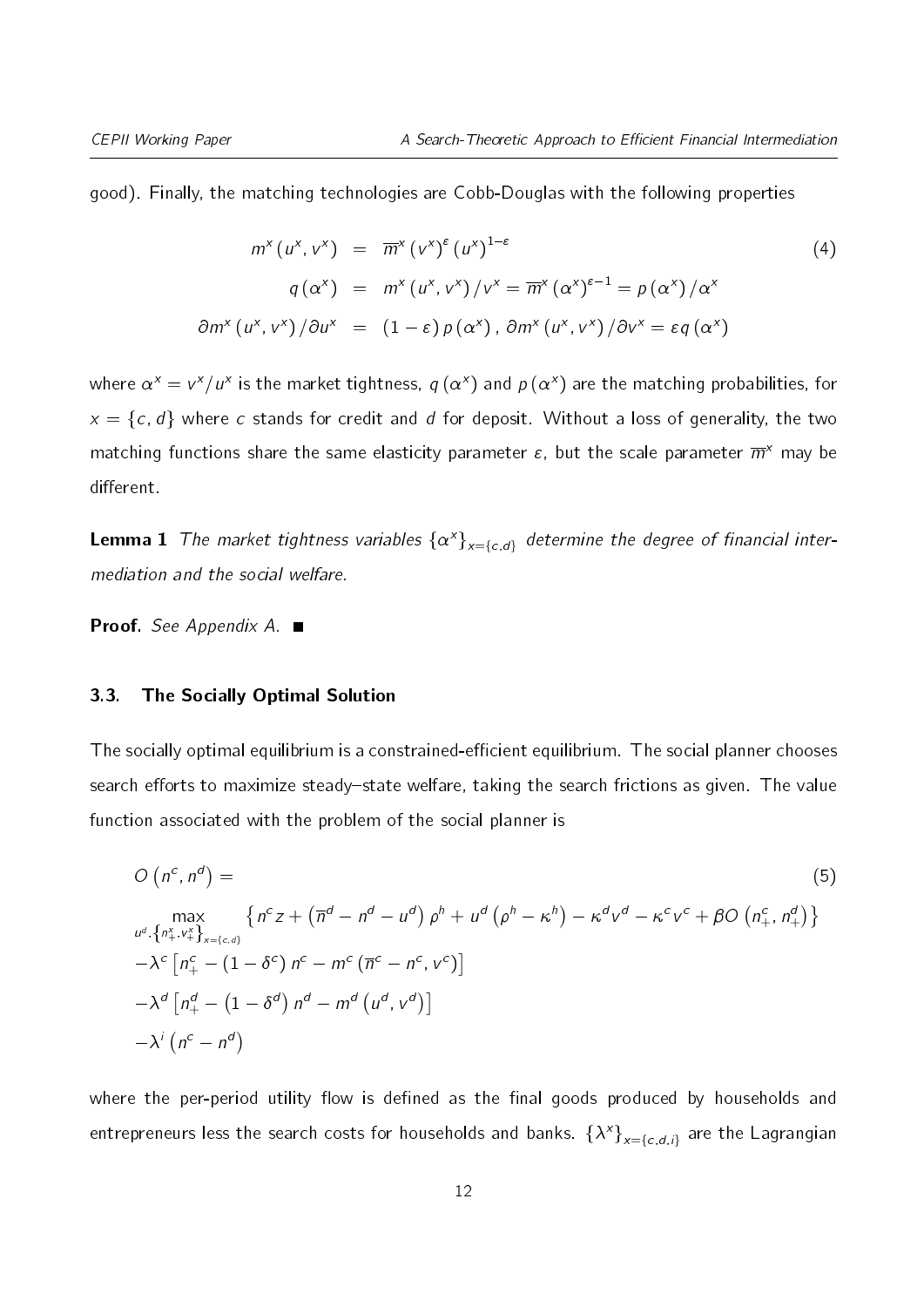multipliers associated with the constraints [\(1\)](#page-10-2), [\(2\)](#page-10-3), and [\(3\)](#page-10-4). The next proposition presents the solution of [\(5\)](#page-11-0).

<span id="page-12-3"></span>**Proposition 1** The socially optimal equilibrium exists and is unique. Financial intermediation is socially optimal if the technology gap between households and entrepreneurs is sufficiently high.

<span id="page-12-2"></span>**Proof.** The socially optimal allocation of resources is defined by the market tightness variables  ${ {\alpha^x}\} _{x = \{c,d\}}$  that solve

<span id="page-12-0"></span>
$$
\alpha_o^d = \frac{\kappa^h}{\kappa^d} \frac{\varepsilon}{1 - \varepsilon} \tag{6}
$$

$$
(r+\delta^c)\frac{\kappa^c}{\overline{m}^c}(\alpha_o^c)^{1-\epsilon}+(r+\delta^d)\frac{\kappa^d}{\overline{m}^d}(\alpha_o^d)^{1-\epsilon}=\epsilon(z-\rho^h)-(1-\epsilon)\kappa^c\alpha_o^c
$$
 (7)

The technology gap between households and entrepreneurs is  $(z - \rho^h)$ , and it should be sufficiently large to ensure a positive value for  $\alpha_o^c$ . See Appendix [B](#page-5-0) for details.

The socially optimal deposit market tightness  $\alpha_o^d$  is given by equation [\(6\)](#page-12-0) as a function of search costs and elasticity parameters of the matching functions.<sup>[19](#page-12-1)</sup> To increase the amount of deposits, the social planner can increase the banks' search efforts, at the cost  $\kappa^d$  for the marginal productivity  $m_2^d\left( u^d, v^d\right)$  , or the households' participation, at the cost  $\kappa^h$  for the marginal productivity  $m_1^d(u^d, v^d)$ . Condition [\(6\)](#page-12-0) makes equal the cost ratio, which is  $\kappa^h/\kappa^d$ , to the marginal productivity ratio, which is  $m_1^d\left(u^d\!,\,v^d\right)/m_2^d\left(u^d\!,\,v^d\right)=\alpha^d\left(1-{\varepsilon}\right)/{\varepsilon}$ , given the specification [\(4\)](#page-11-1) of the matching function.

<span id="page-12-1"></span>The socially optimal credit market tightness  $\alpha_o^c$  is then given by equation [\(7\)](#page-12-2), where  $\alpha_o^d$  is given by  $(6)$ . The LHS of  $(7)$  measures the matching costs of financial intermediation: how much  $19$ This expression for the equilibrium tightness is common in search models with two endogenous participation rules, not one, as is usually assumed. Indeed, participation is endogenous for firms, but it is exogenous for workers in the standard labor market search model. Wasmer and Weil (2004) obtain an expression for the credit market tightness similar to [\(6\)](#page-12-0) because they consider the endogenous participation of both entrepreneurs and bankers (but the exogenous participation of workers on the labor market). Here, participation is endogenous for banks on the deposit and credit markets, endogenous for households on the deposit market, and exogenous for entrepreneurs on the credit market.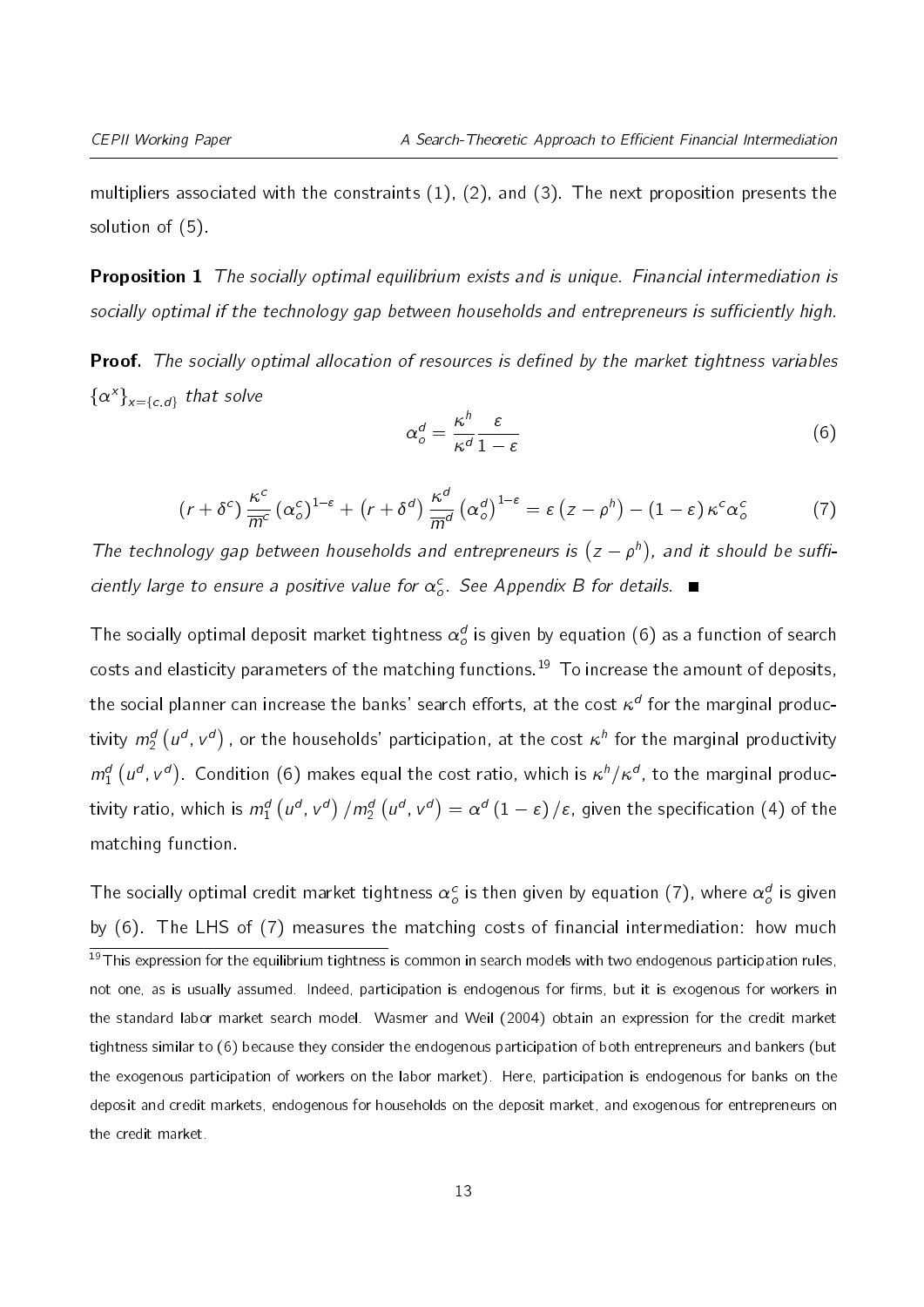it costs to collect one unit of deposit and to select one entrepreneur. The matching costs are equal to  $(\kappa^\chi/\overline{m}^\chi)\,(\alpha_o^\chi)^{1-\varepsilon}$ : the per-period search cost  $\kappa^\chi$  on market  $\chi=\{c,\,d\}$  is divided by the probability of matching,  $\overline{m}^{\chi}$   $(\alpha_o^x)^{\varepsilon-1}.$  Matching costs are discounted by  $(r+\delta^x)$ , the sum of the rate of time preference and of the separation probability. The RHS of [\(7\)](#page-12-2) measures the social benefits of financial intermediation: the technology gap between households and entrepreneurs, weighted by  $\varepsilon$ , less the opportunity costs of being matched for the entrepreneur, weighted by  $(1 - \varepsilon)$ . Outside the match, the entrepreneur would have contributed to social welfare by searching: with a marginal productivity  $m_1^c$   $(u^c,$   $v^c)$ , it would have created the value of a new match, which is equal to  $\epsilon\!\times\!\kappa^c/m_2^c$  ( $u^c$ ,  $v^c$ ). The last term of the RHS of [\(7\)](#page-12-2) corresponds to the product  $m_1^c(u^c,v^c)\times \varepsilon\times \kappa^c/m_2^c(u^c,v^c)$ , given the specification [\(4\)](#page-11-1) of the matching function.

#### <span id="page-13-0"></span>4. Competitive Financial Intermediation with Interest Rate Bargaining

This Section presents the competitive equilibrium with ex-post bargaining and undirected search by non-financial agents.

#### 4.1. Search

#### 4.1.1. Non-Financial Agents

<span id="page-13-2"></span>Households' value functions are denoted  $D^y$ , where  $y = \{h, m, u\}$  refers to the household states: non-participating, matched, and searching, respectively. They are defined by

<span id="page-13-1"></span>
$$
D^h = \rho^h + \beta D^h \tag{8}
$$

$$
D^{m}(\rho^{d}) = \rho^{d} + (1 - \delta^{d}) \beta D^{m}(\rho^{d}) + \delta^{d} \beta D^{u}
$$
 (9)

$$
D^{u} = \rho^{h} - \kappa^{h} + \rho \left( \alpha^{d} \right) \beta D^{m} \left( \rho^{d} \right) + \left[ 1 - \rho \left( \alpha^{d} \right) \right] \beta D^{u}
$$
 (10)

<span id="page-13-3"></span>If the household does not participate, she produces  $\rho^h$  of final goods. If she decides to search for a bank, she still produces  $\rho^h$  but now pays  $\kappa^h$  as a search cost and has a probability  $\rho\left(\alpha^d\right)$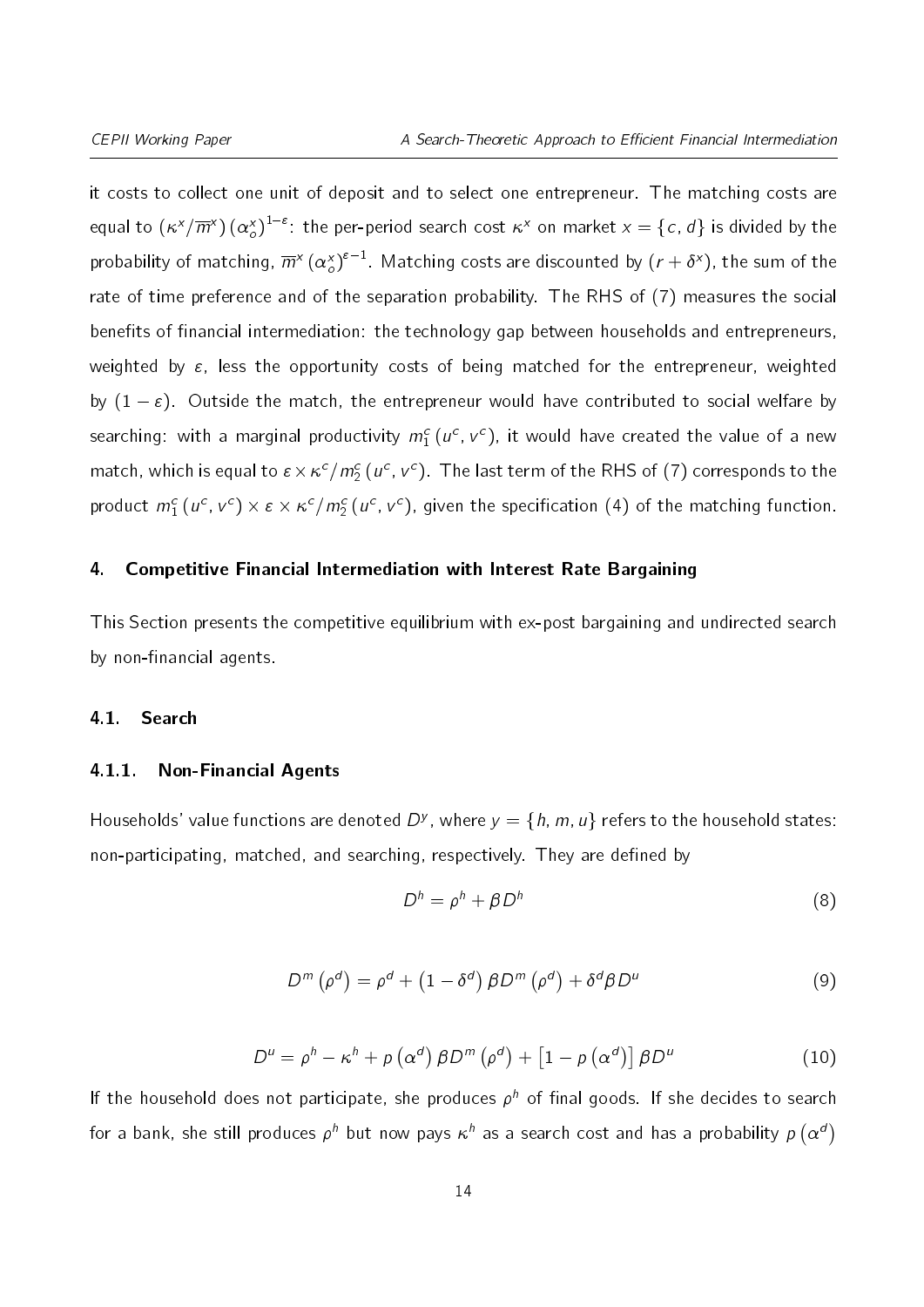of forming a match with a bank. When she is matched, the household receives  $\rho^d$  units of the final good as deposit interests and remains in this state with a probability  $(1-\delta^d)$ . Unmatched households decide whether to search. The free entry condition on the deposit market implies  $D^h = D^u$  or, equivalently,

<span id="page-14-2"></span>
$$
D^{h} = D^{u} \rightarrow \kappa^{h} = \rho (\alpha^{d}) \beta [D^{m} (\rho^{d}) - D^{u}]
$$
  

$$
\kappa^{h} = \rho (\alpha^{d}) \frac{\rho^{d} - \rho^{h}}{r + \delta^{d}}
$$
 (11)

given [\(8\)](#page-13-1), [\(9\)](#page-13-2), and [\(10\)](#page-13-3). The entry of households is such that the search cost,  $\kappa^h$ , is equal to search payoff: with a probability  $\rho\left(\alpha^d\right)$ , the household earns the difference between deposit interests and home production  $\left(\rho^d-\rho^h\right)$  discounted by  $\left(r+\delta^d\right)$ .

Entrepreneurs' value functions are denoted as  $C^y$ , where  $y = \{m, u\}$  refers to the entrepreneur states: matched and unmatched, respectively. They are defined by

<span id="page-14-0"></span>
$$
C^{u} = p(\alpha^{c}) \beta C^{m}(\rho^{c}) + (1 - p(\alpha^{c})) \beta C^{u}
$$
 (12)

$$
C^{m}(\rho^{c}) = z - \rho^{c} + (1 - \delta^{c}) \beta C^{m}(\rho^{c}) + \delta^{c} \beta C^{u}
$$
 (13)

<span id="page-14-1"></span>The per-period utility is zero when entrepreneurs search and  $(z-\rho^c)$  when matched, where  $\rho^c$ is the amount of credit interests. The transition probabilities between states are  $p\left(\alpha^c\right)$  and  $\delta^c$ .

#### 4.1.2. Bank Search Efforts

The representative bank maximizes the discounted sum of profits (defined as the credit interests less both the deposit interests and the search costs) subject to the constraints [\(1\)](#page-10-2), [\(2\)](#page-10-3), and [\(3\)](#page-10-4). The bank value function is

<span id="page-14-3"></span>
$$
B\left(n^{c}, n^{d}\right) = \max_{\left\{n_{+}^{x}, v^{x}\right\}_{x=c,d}}\left\{\rho^{c} n^{c} - \rho^{d} n^{d} - \kappa^{d} v^{d} - \kappa^{c} v^{c} + \beta B\left(n_{+}^{c}, n_{+}^{d}\right)\right\}
$$
\n
$$
- \lambda^{c}\left[n_{+}^{c} - \left(1 - \delta^{c}\right) n^{c} - q\left(\alpha^{c}\right) v^{c}\right]
$$
\n
$$
- \lambda^{d}\left[n_{+}^{d} - \left(1 - \delta^{d}\right) n^{d} - q\left(\alpha^{d}\right) v^{d}\right]
$$
\n
$$
- \lambda^{i}\left(n^{c} - n^{d}\right)
$$
\n(14)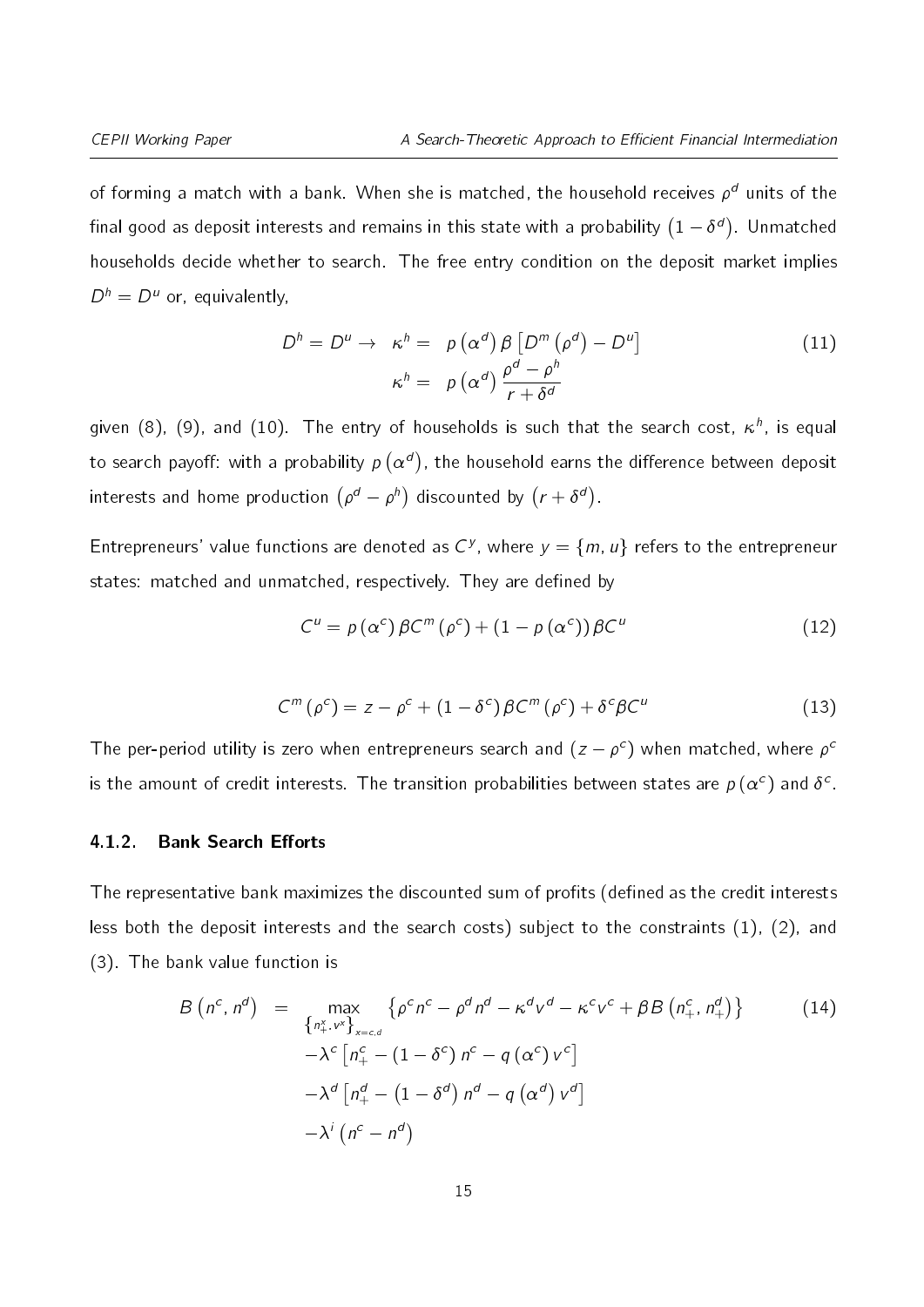The bank chooses search efforts  $\{\nu^x\}_{x=\{c,d\}}$  given the interest rates  $\{\rho^x\}_{x=\{c,d\}}$  such that

<span id="page-15-0"></span>
$$
(r + \delta^c) \frac{\kappa^c}{\overline{m}^c} (\alpha^c)^{1-\epsilon} + (r + \delta^d) \frac{\kappa^d}{\overline{m}^d} (\alpha^d)^{1-\epsilon} = \rho^c - \rho^d
$$
 (15)

see Appendix [C.1](#page-9-2) for details. The optimality condition for banks, namely [\(15\)](#page-15-0), can be compared with its counterpart for the social planner, namely [\(7\)](#page-12-2). The LHS terms of (7) and [\(15\)](#page-15-0) are identical and correspond to the matching costs of financial intermediation. The RHS terms correspond to benefits of financial intermediation, which may differ. The bank's benefits are the interest margin, i.e., the difference between credit and deposit interests in [\(15\)](#page-15-0), which may not coincide with the social benefits in  $(7)$ .

#### 4.2. Bargaining

The bank is matched with  $n^d$  depositors and  $n^c$  borrowers and therefore bargains with  $\left(n^d + n^c\right)$ customers. Bargaining is individual and ex-post. When the bank bargains with a customer, she is considered as the marginal customer assuming that all other negotiations are terminated. Under this assumption, there are only two players in the bargaining process, namely the bank and the marginal customer and the Nash Solution can be viewed as the outcome of a bilateral bargaining game in the strategic approach; see Rubinstein (1982) and Binmore et al. (1986). The case of multilateral bargaining game is discussed in Section [4.4.](#page-21-0) Interest rates satisfy

<span id="page-15-1"></span>
$$
\rho^x = \arg \max \left( X^m - X^u \right)^{1 - \eta^x} \left( \Delta B^x \right)^{\eta} \tag{16}
$$

for  $x = \{c, d\}$  and  $X = \{C, D\}$ . The parameter  $(1 - \eta^x)$  measures the bargaining power of banks, and  $\eta^x$  measures the bargaining power of non-financial customers for  $x = \{c, d\}$ . The surplus of non-financial customers  $(X^m-X^u)$  can be directly computed using the value function definitions [\(9\)](#page-13-2) and [\(10\)](#page-13-3) for households and [\(12\)](#page-14-0) and [\(13\)](#page-14-1) for entrepreneurs. It is less direct for the bank's surplus  $\Delta B^x$ , given the constraint [\(3\)](#page-10-4).

Consider first the case where the marginal customer is a depositor. If bargaining fails, the bank is deprived of one depositor and one borrower cannot produce because the bank cannot provide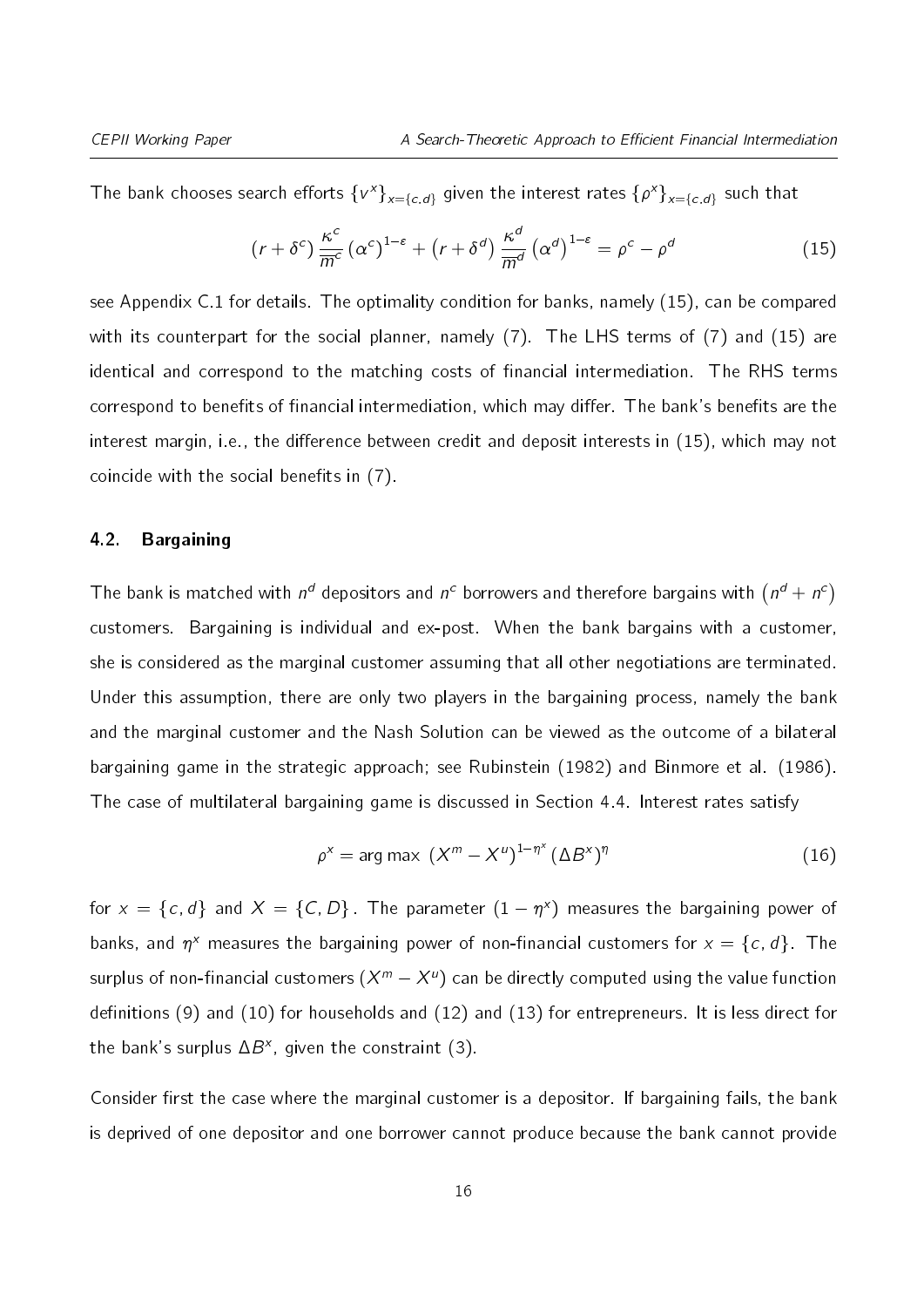the raw good, which is necessary for the entrepreneur to produce. I assume that if the production process is interrupted, the entrepreneur should be audited once again to restart the production process. The same occurs for borrowers. If bargaining fails, the bank is deprived of one borrower and one depositor because the bank cannot transform the raw good into a final good to pay the deposit interest. In fact, the depositor withdraws her unit of raw good if the utility in the unmatched state is higher than the utility in the matched state with no deposit interests, that is:  $\left.D^{u}>D^{m}\left(\rho^{d}\right)\right|_{\rho^{d}=0}$  . In this case, the depositor leaves the bank, consumes the final good and prospects for another bank. Using the value function definitions  $(9)$  and  $(10)$ , it occurs when

<span id="page-16-0"></span>
$$
\rho^h + \beta D^h > \left(1 - \delta^d\right) \beta D^m \left(\rho^d\right) + \delta^d \beta D^u \tag{17}
$$

or, equivalently,  $\rho^h > \left(1-\delta^d\right)\kappa^h/\rho\left(\alpha^d\right)$  given the free entry condition on the deposit market [\(11\)](#page-14-2). Hereafter, I assume that the condition [\(17\)](#page-16-0) holds.

If the bargaining with a customer fails, the bank loses two customers and not only one. This situation results from the existence of search frictions on the two markets and leads to the hold up problem. To formalize this point, I introduce the functions  $n_1^{\flat}$  $j_1^y(n^x)$  which satisfy

$$
n_1^y(n^x) = \begin{cases} 0 & \text{no hold up problem} \\ 1 & \text{hold up problem} \end{cases}
$$
 (18)

for  $x = \{c, d\}$ ,  $y = \{c, d\}$  and  $y \neq x$ . The loss of one depositor implies the loss of one borrower if  $n_{1}^{c}\left(\right. n^d\right)\,=\,1$  and not otherwise. Similarly, the loss of one borrower implies the loss of one depositor if  $n_{1}^{d}$   $(n^{c})=1$  and not otherwise. Finally, the bank surplus is as follows

<span id="page-16-1"></span>
$$
\Delta B^x = \left. \frac{\partial B\left(n^c, n^d\right)}{\partial n^x} \right|_{n^y = n^y(n^x)}
$$
\n
$$
= \left. \rho^c - \rho^d + (1 - \delta^c) \frac{\kappa^c}{q(\alpha^c)} + (1 - \delta^d) \frac{\kappa^d}{q(\alpha^d)} - \left[1 - n_1^y(n^x)\right](1 + r) \frac{\kappa^x}{q(\alpha^x)}
$$
\n(19)

for  $x = \{c, d\}$ ,  $y = \{c, d\}$  and  $y \neq x$ ; see the Appendix [C.2](#page-9-3) for details. The bank's surplus on the market  $x$  is equal to the net interest margin plus the value of financial relationships on the two markets, if these relationships are not destroyed by the probability  $(1-\delta^\times)$ , less the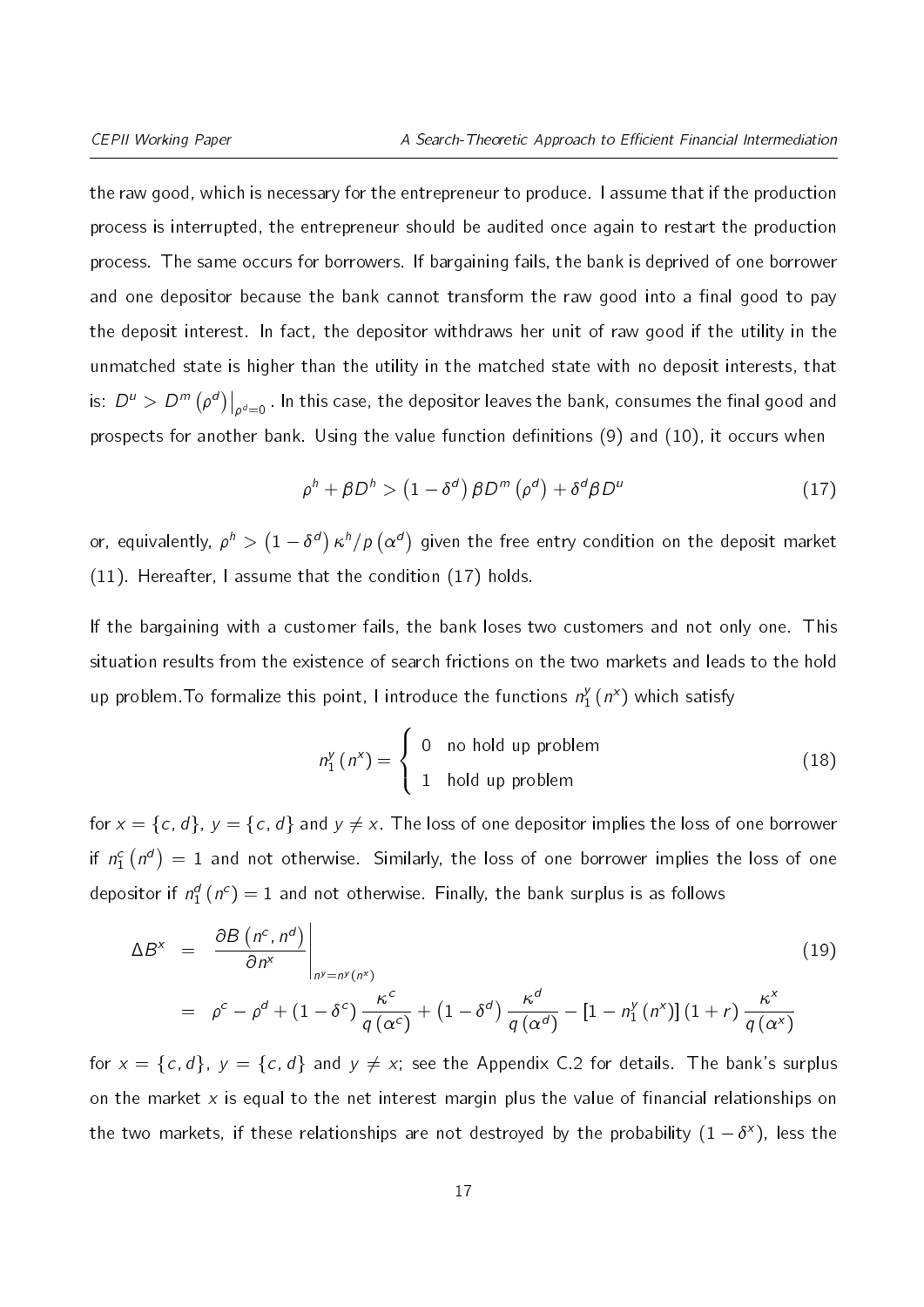discounted matching costs. If  $n_1^y$  $\binom{y}{1}$  ( $n^x$ ) = 1, there is a hold up problem with the non-financial customer x and the bank cannot subtract the matching cost from its surplus. If  $n_1^{\nu}$  $b_1^y(n^x) = 0,$ there is no hold up problem and the bank's surplus is lower than if  $n_1^{\flat}$  $j_1^y(n^x) = 1$ . The hold up problem affects the bank's surplus and, therefore, impact the interest rates and search decisions, as shown in the next Section.

#### 4.3. Competitive Equilibrium

I define the competitive equilibrium and then discuss its normative properties.

**Definition 1** The competitive financial intermediation with bargained interest rates is characterized by the interest rates  $\{\rho_b^x\}_{x=\{c,d\}}$  which satisfy

<span id="page-17-1"></span>
$$
\rho_b^d = \rho^h - \left(1 - \delta^d\right) \frac{\kappa^h}{\overline{m}^d \left(\alpha_b^d\right)^\varepsilon} + \left(\frac{\eta^d}{1 - \eta^d}\right) \left(1 + r\right) \left[\frac{\kappa^d}{\overline{m}^d} \left(\alpha_b^d\right)^{1 - \varepsilon} + n_1^c \left(n^d\right) \frac{\kappa^c}{\overline{m}^c} \left(\alpha_b^c\right)^{1 - \varepsilon}\right] \tag{20}
$$

<span id="page-17-0"></span>
$$
\rho_b^c = z - (r + \delta^c + p(\alpha_b^c)) \left( \frac{\eta^c}{1 - \eta^c} \right) \left[ \frac{\kappa^c}{\overline{m}^c} (\alpha_b^c)^{1 - \varepsilon} + n_1^d (n^c) \frac{\kappa^d}{\overline{m}^d} (\alpha_b^d)^{1 - \varepsilon} \right]
$$
(21)

where the equilibrium market tightness variables  $\left\{\alpha^{\mathsf{x}}_b\right\}_{\mathsf{x}=\left\{c,d\right\}}$  are the solution of

<span id="page-17-2"></span>
$$
\frac{\kappa^h}{\overline{m}^d \left(\alpha_b^d\right)^{\varepsilon}} = \left(\frac{\eta^d}{1 - \eta^d}\right) \left[\frac{\kappa^d}{\overline{m}^d} \left(\alpha_b^d\right)^{1 - \varepsilon} + n_1^c \left(n_b^d\right) \frac{\kappa^c}{\overline{m}^c} \left(\alpha_b^c\right)^{1 - \varepsilon}\right]
$$
(22)

<span id="page-17-3"></span>
$$
(r+\delta^{c}) \frac{\kappa^{c}}{m^{c}} (\alpha_{b}^{c})^{1-\epsilon} + (r+\delta^{d}) \left(\frac{1-\eta^{c}}{1-\eta^{d}}\right) \frac{\kappa^{d}}{m^{d}} (\alpha_{b}^{d})^{1-\epsilon}
$$
\n
$$
= (1-\eta^{c}) (z-\rho^{h}) - \eta^{c} \kappa^{c} \alpha_{b}^{c} - (r+\delta^{c}+\rho (\alpha_{b}^{c})) \eta^{c} n_{1}^{d} (n_{b}^{c}) \frac{\kappa^{d}}{m^{d}} (\alpha_{b}^{d})^{1-\epsilon}
$$
\n
$$
- (r+\delta^{d}) (1-\eta^{c}) \left(\frac{\eta^{d}}{1-\eta^{d}}\right) n_{1}^{c} (n_{b}^{d}) \frac{\kappa^{c}}{m^{c}} (\alpha_{b}^{c})^{1-\epsilon}
$$
\n(23)

Appendix [C.3](#page-11-2) provides the resolution details for the Nash bargaining process, and Appendix [C.4](#page-41-0) shows how to obtain the equilibrium conditions for market tightness.

The equilibrium deposit interest rate given by [\(20\)](#page-17-0) is equal to (*i*) the value of self-production,  $\rho^h$ ,  $(ii)$  less the household value of the financial relationship,  $\kappa^h/\rho$   $(\alpha^d)$ , which is preserved by the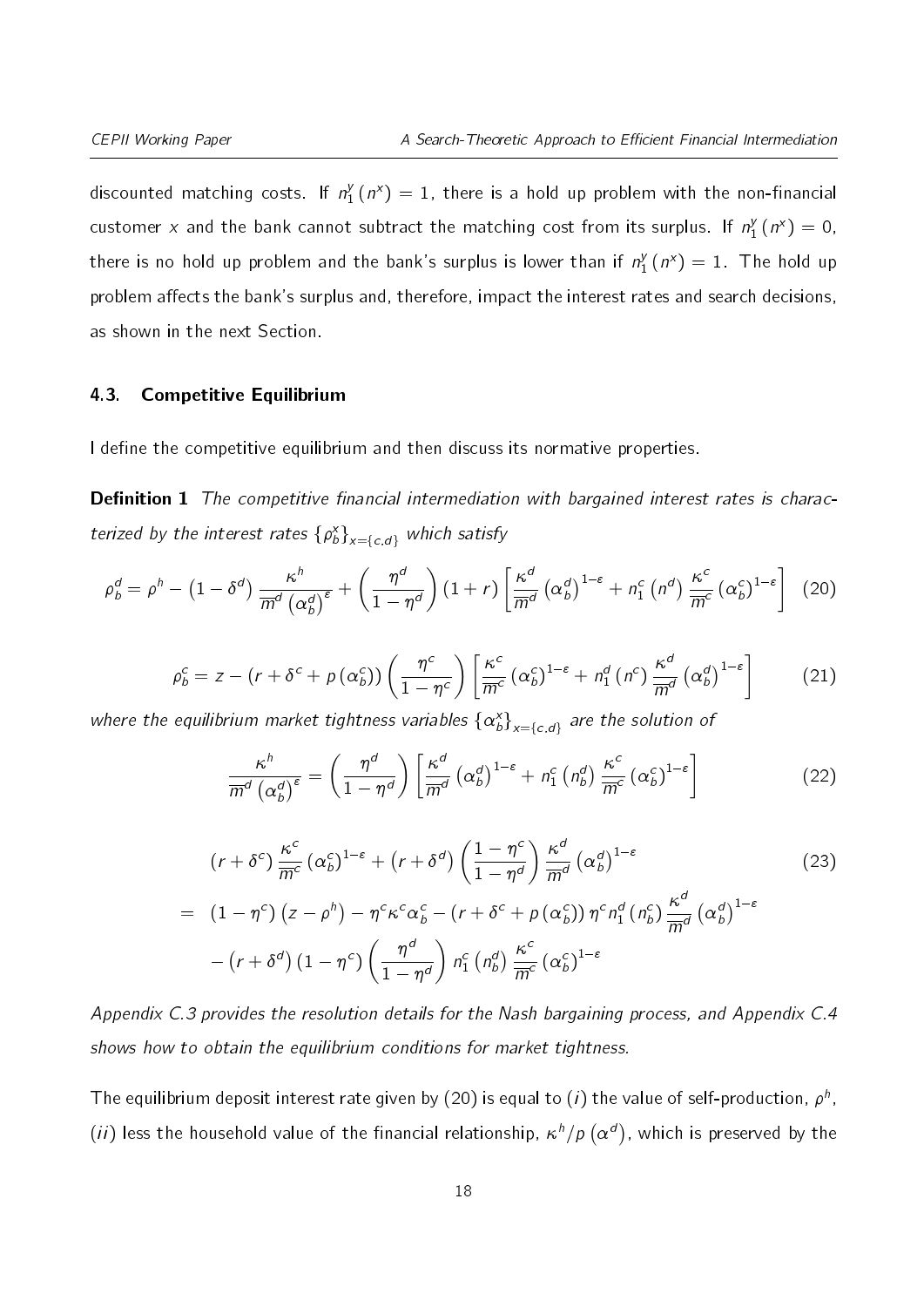household with the probability  $(1-\delta^d)$ ,  $(iii)$  plus the share  $\eta^d/\left(1-\eta^d\right)$  of the bank values of financial relationships,  $\kappa^\chi/q\,(\alpha^\chi)$ , discounted by  $(1+r)$  for  $\chi=\{c,\,d\}$  . When  $n_1^c\left(n^d\right)$  is equal to zero, the household receives only a share of the bank value of the financial relationship on the deposit market, as is commonly the case in models that use search frictions. Here, the novelty is that when  $n_1^c \left( n^d \right)$  is equal to unity, the household also receives a share of the bank value of the financial relationship on the credit market. This is the hold up problem: because the bank is subject to search frictions on the credit market, the household succeeds in appropriating a share of the lending relationship's value, even if the household does not participate in the search externalities on the credit market. All other things being equal, the hold up problem makes deposit interests higher.

The equilibrium credit interest rate given by [\(21\)](#page-17-1) is equal to  $(i)$  the value of business production, z, (ii) less the share  $\eta^c / \left(1-\eta^c\right)$  of the bank value of financial relationships,  $\kappa^\chi / \mathit{q\,}(\alpha^\chi)$ , discounted by $^{20}$  $^{20}$  $^{20}$   $(r+\delta^c+\rho \left( \alpha^c_b\right) )$  for  $x=\{c,\,d\}$ . When  $n^d_1\left( n^c\right)$  is equal to zero, the entrepreneur receives only a share of the bank value of the financial relationship on the credit market, as is commonly the case in models that use search frictions. As previously, when  $n_{1}^{d}$   $(n^{c})$  is equal to unity, the hold up problem occurs: because the bank is subject to search frictions on the deposit market, the entrepreneur succeeds in appropriating a share of the deposit relationship's value even if the entrepreneur does not participate in the search externalities on the deposit market. All other things being equal, the hold up problem makes credit interests lower.

Equations [\(22\)](#page-17-2) and [\(23\)](#page-17-3) show how the hold up problem influences the equilibrium values of the tightness variables. When households appropriate a share of the lending relationship's value, i.e.,  $n_1^c \left( n_b^d \right) = 1$  in the RHS term of equation [\(22\)](#page-17-2), they are willing to pay a higher matching cost, which corresponds to the LHS term of equation [\(22\)](#page-17-2). For a given value of the credit market tightness  $\alpha^c_b$ , this mechanism tends toward a fall in the deposit market tightness  $\alpha^c_b$ . cost, which corresponds to the LHS term of equation (22). For a given value of the credit<br>market tightness  $\alpha_b^c$ , this mechanism tends toward a fall in the deposit market tightness  $\alpha_b^c$ .<br><sup>20</sup>The discount rate can als

<span id="page-18-0"></span>time preference, namely  $(1 + r)$ , and of the difference in probabilities of being matched according to the current state, namely,  $p\left(\alpha^{c}\right)$ , if unmatched, and  $(1-\delta^{c})$ , if matched. can also be written as  $[(1 \text{mely } (1 + r))$ , and of the difference in the difference in the difference in the difference in the difference in the difference in the difference in the difference in the difference in the differen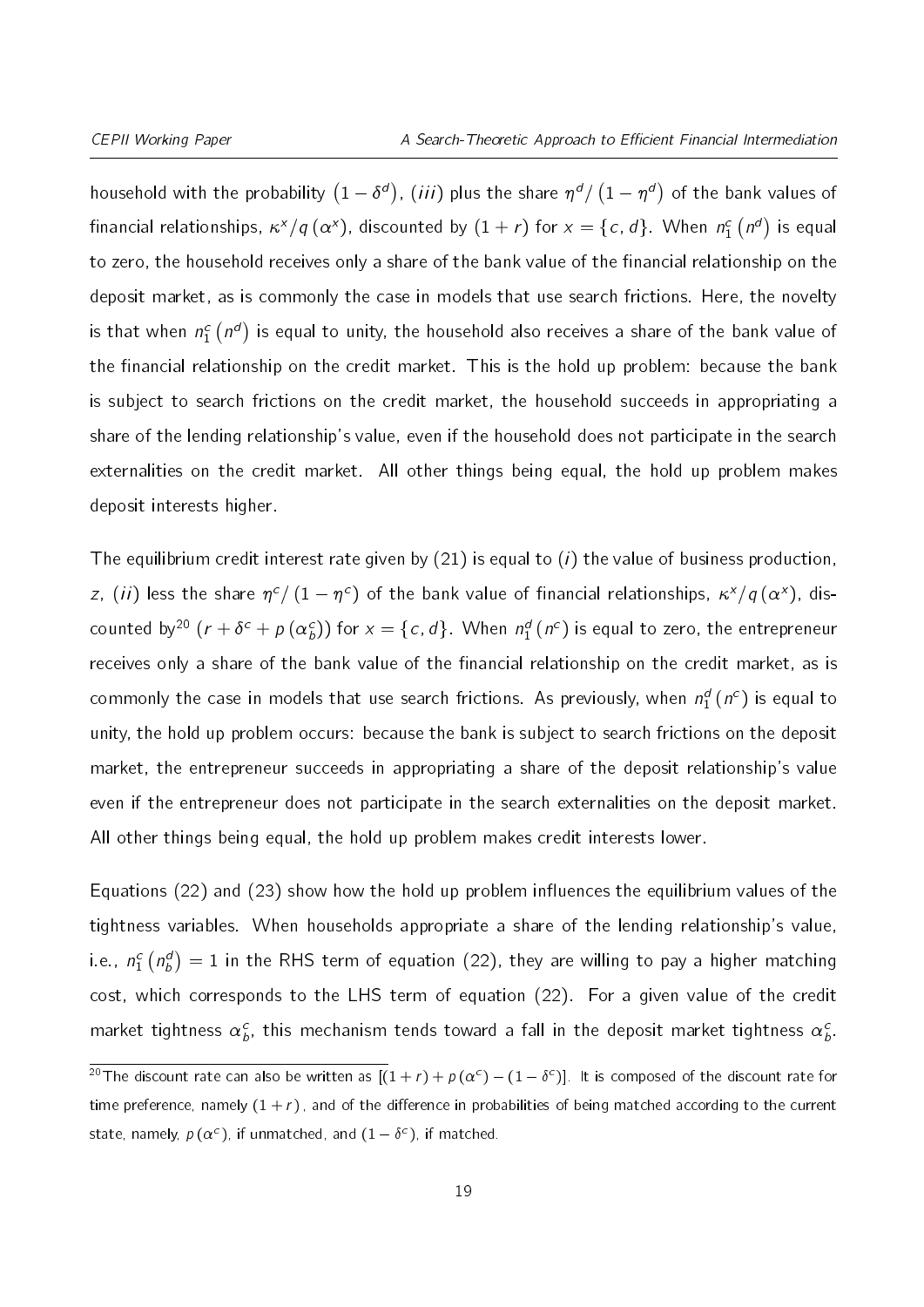For banks, the hold up problem lowers the payoff of financial intermediation, as in the RHS term of equation [\(23\)](#page-17-3) for  $n_1^d$  ( $n_b^c)=n_1^c$   $\left(n_b^d\right)=1$ ; consequently, the matching costs of financial intermediation should decrease, i.e., the LHS term of equation [\(23\)](#page-17-3). For a given value of the deposit market tightness  $\alpha_b^d$ , this mechanism acts toward a fall in the credit market tightness  $\alpha_b^c$  .

The next proposition shows how the bargaining process can offset the effects of the hold up problem.

<span id="page-19-2"></span>**Proposition 2** There exist values for bargaining power that make the competitive financial intermediation efficient.

**Proof.** The values of bargaining powers  $\{\eta^x_o\}_{x=c,d}$  imply that  $\{\alpha^x_b=\alpha^x_o\}_{x=c,d}$  where  $\{\alpha^x_o\}_{x=c,a}$ solve [\(6\)](#page-12-0) and [\(7\)](#page-12-2) and  $\left\{ \alpha^{\mathsf{x}}_b \right\}_{\mathsf{x}=c,d}$  solve [\(22\)](#page-17-2) and [\(23\)](#page-17-3). They are

<span id="page-19-0"></span>
$$
\eta_o^d = (1 - \varepsilon) \left[ 1 + \varepsilon n_1^c \left( n_b^d \right) \frac{\kappa^c}{\kappa^d} \frac{q \left( \alpha_o^d \right)}{q \left( \alpha_o^c \right)} \right]^{-1} \leq (1 - \varepsilon) \tag{24}
$$

<span id="page-19-1"></span>
$$
\eta_o^c = (1 - \varepsilon) \tag{25}
$$
\n
$$
z - \rho^h + \kappa^c \alpha_o^c - (r + \delta^d) \frac{\frac{\kappa^d}{q(\alpha_o^d)} + n_1^c (n_b^d) \frac{\kappa^c}{q(\alpha_o^c)}}{\varepsilon + \varepsilon n_1^c (n_b^d) \frac{\kappa^c}{\kappa^d} \frac{q(\alpha_o^d)}{q(\alpha_o^c)}}}{z - \rho^h + \kappa^c \alpha_o^c - (r + \delta^d) \frac{\frac{\kappa^d}{q(\alpha_o^d)} + n_1^c (n_b^d) \frac{\kappa^c}{q(\alpha_o^c)}}{\varepsilon + \varepsilon n_1^c (n_b^d) \frac{\kappa^c}{\kappa^d} \frac{q(\alpha_o^d)}{q(\alpha_o^c)}} + (r + \delta^c + p(\alpha_o^c)) n_1^d (n_b^c) \frac{\kappa^d}{q(\alpha_o^d)} \tag{25}
$$

where the socially optimal values for market tightness  $\left\{\alpha_o^\mathsf{x}\right\}_{\mathsf{x}= \mathsf{c}, \mathsf{d}}$  do not depend on the bargaining power. See Appendix [C.5](#page-42-0) for details.

Equations [\(24\)](#page-19-0) and [\(25\)](#page-19-1) generalize the Hosios (1990) condition for efficiency. In standard search models, the Hosios (1990) condition imposes equality between the agent's bargaining power and the elasticity of the matching function with respect to its search effort. In this case, the search externalities are internalized. This condition would have been sufficient in the search model of financial intermediation proposed in this paper without the hold problem: the conditions  $(24)$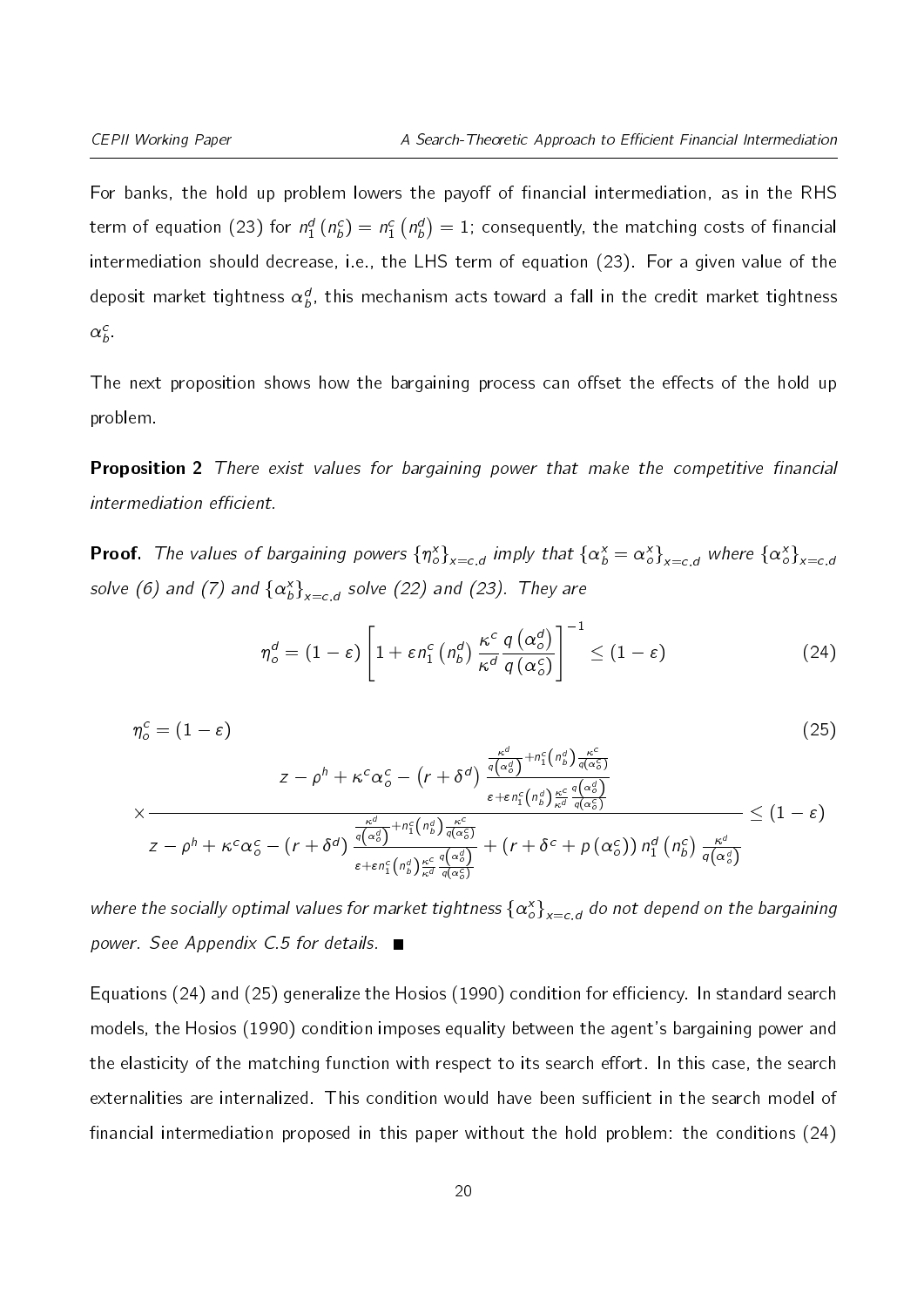<span id="page-20-0"></span>and [\(25\)](#page-19-1) reduce to

$$
\eta_o^d = \eta_o^c = (1 - \varepsilon) \tag{26}
$$

for  $n_1^c\left(n_b^d\right)=n_1^d\left(n_b^c\right)=0.$  With the hold up problem, the Hosios (1990) condition is no longer sufficient to ensure efficiency. The second terms in equations  $(24)$  and  $(25)$ , which multiply the elasticity coefficient  $(1 - \varepsilon)$ , generalize the Hosios (1990) condition to address the hold up problem. The next corollary explains the correction.

<span id="page-20-1"></span>**Corollary 1** Efficiency of financial intermediation requires that the banks' bargaining power increase when the hold up problem occurs. Otherwise, the deposit market tightness is lower than the socially optimal level and credit rationing may occur.

#### **Proof.** It follows from proposition [2,](#page-19-2) see Appendix [C.6](#page-43-0) for details.  $\blacksquare$

If the bargaining power values are fixed to the Hosios (1990) values given by the equation [\(26\)](#page-20-0), inefficient financial intermediation occurs because of the hold up problem. In Appendix  $C.6$ , I demonstrate that the competitive deposit market tightness is equal to or below its socially optimal level. The hold-up problem stimulates the entry of households into the deposit market who are willing to pay higher matching costs. The competitive credit market tightness can be lower than, equal to or higher than its socially optimal level because of the existence of two effects. First, the hold up by entrepreneurs makes the competitive credit market tightness lower because banks reduce their search efforts in response to a cut in credit interests. Second, low tightness on the deposit market reduces the matching costs of banks on this market, which are therefore willing to pay higher matching costs on the credit market. Remember that banks consider the total matching costs to be the sum of the matching costs on the deposit market and on the credit market, see the LHS of [\(15\)](#page-15-0). For a given net interest margin, e.g., the RHS of [\(15\)](#page-15-0), smaller matching costs on one market imply higher matching costs on the other one at equilibrium. If the first effect dominates the second, inefficient financial intermediation occurs with excessive credit rationing; otherwise, it occurs with an excessive investment of scarce resources in the financial sector.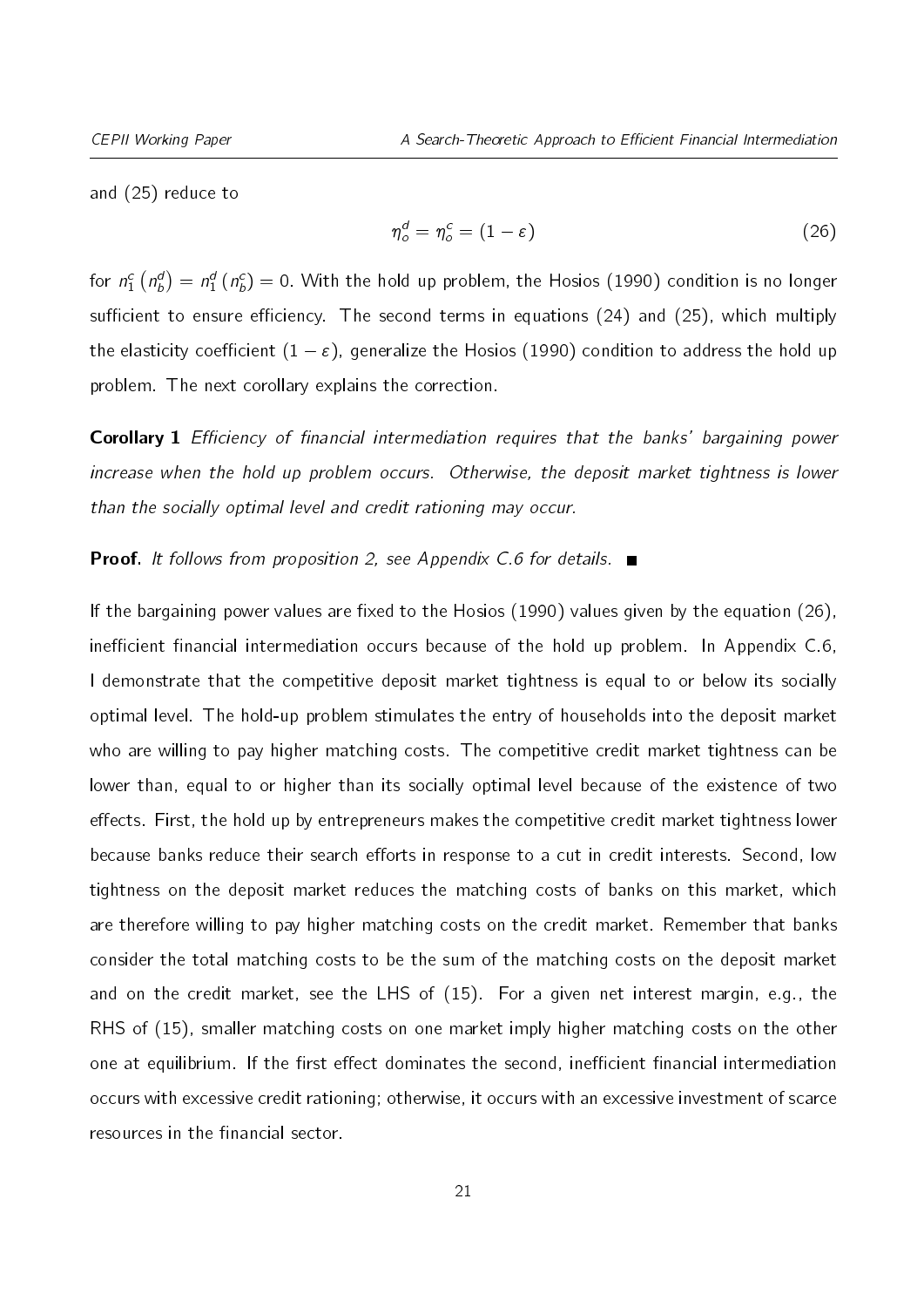#### <span id="page-21-0"></span>4.4. The Case of Multilateral Bargaining

In the case of bilateral bargaining, all other negotiations are assumed to be terminated. However, because of the hold up problem, this assumption may not be considered appropriate. When a customer threatens to leave the bank, the other customer, which risks losing her financial relationship, may be interested in renegotiating with the bank. In this case, the bargaining is multilateral. Chae and Yang (1992), Krishna and Serrano (1996), and Suh and Wen (2006) show how reconciling the axiomatic and strategic approaches to multilateral bargaining problem.<sup>[21](#page-21-1)</sup> The Nash solution for three agents should be applied as follows

<span id="page-21-2"></span>
$$
\left\{ \rho^d, \rho^c \right\} = \arg \max \left\{ \left( D^m - D^u \right)^{\eta^d} \left( C^m - C^u \right)^{\eta^c} \left( \Delta B \right)^{\eta^b} \right\} \tag{27}
$$

where  $\eta^b=1-\eta^c-\eta^d$  . The bargaining problem is resolved in Section [D.](#page-13-0) I show the necessary conditions on the bargaining powers  $\{\eta^d,\eta^c\}$  to ensure the efficiency of the financial intermediation. Once again, as in the case of bilateral bargaining, the bargaining powers differ from the standard Hosios condition [\(26\)](#page-20-0) and are complex functions of the structural parameters. Moreover, bargaining powers should be different for the deposit and the borrower,  $\eta^c \neq \eta^d$ , to ensure efficiency - see Section [D.](#page-13-0) This result has important implications for economic foundations of [\(27\)](#page-21-2). For example, in the Krishna and Serrano (1996) game with three players, the bargaining power is  $1/(1 + 2\omega)$  for the first proposer and  $\omega/(1 + 2\omega)$  for the two responders where  $\omega$  is the degree of impatience – see also Serrano (2008). If the bank is the first proposer and the non-financial agents the two responders, it implies:  $\eta^b \,=\, 1/\left(1 + 2\omega\right)$  and  $\eta^{\,\rm c}=\eta^{\,d}=\omega/\left(1+2\omega\right)=\omega\eta^{\,b}$ . In this case, there is no value for  $\omega$  that ensures the efficiency of the competitive financial intermediation when bargaining is multilateral.

<span id="page-21-1"></span><sup>&</sup>lt;sup>21</sup>See Suton (1986) for an exposition of the difficulty of extending the two-players Rubinstein (1982) model to n-players game.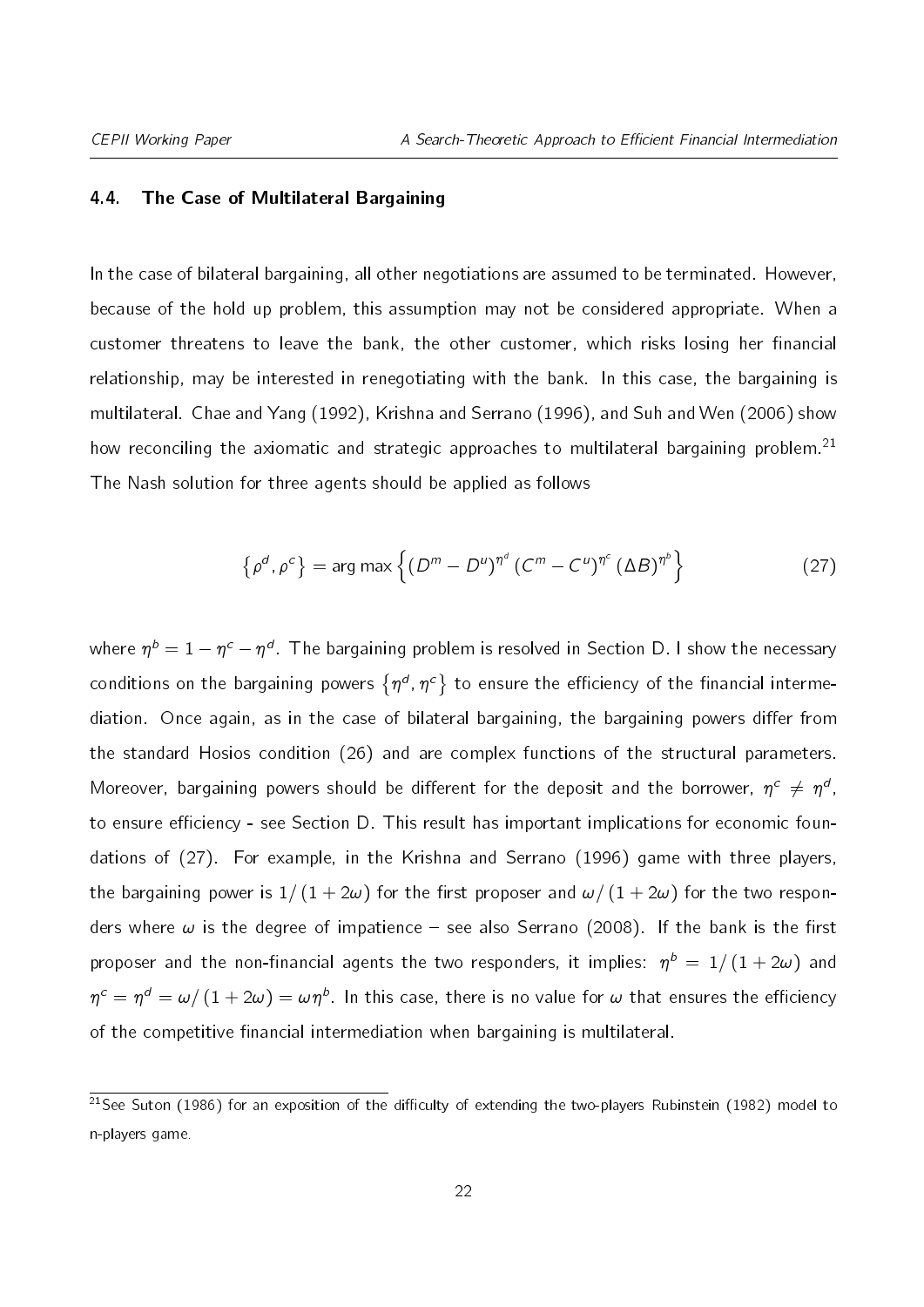#### <span id="page-22-0"></span>5. Competitive Financial Intermediation With Interest Rate Posting

This Section presents the competitive equilibrium when banks post interest rates and non financial agents direct their search toward banks. The resolution of the search model of financial intermediation with price posting is inspired by that of Kaas and Kircher (2013) developed for the labor market with large firms.

#### <span id="page-22-2"></span>5.1. Directed Search

#### 5.1.1. Households

The value function associated with the non-participating state is unchanged and given by [\(8\)](#page-13-1). The value function associated with the searching state becomes

<span id="page-22-1"></span>
$$
D^{u} = \rho^{h} - \kappa^{h} + p \left( \alpha^{d} \left( \rho_{+}^{d} \right) \right) \beta D^{m} \left( \rho_{+}^{d} \right) + \left[ 1 - p \left( \alpha^{d} \left( \rho_{+}^{d} \right) \right) \right] \beta D^{u}
$$
 (28)

where  $D^m\left( \rho_+^d\right)$  is the value function associated with the matched state [\(9\)](#page-13-2) for the posted interest rate  $\rho_+^d$  . Assuming that two interest rates are posted on the deposit market  $\big\{\rho_+^d,\overline\rho_+^a$  $j_+^d\big\}$  ,  $\overline{\rho}^d_+$  being the equilibrium rate and  $\rho^d_+$  the rate posted by a bank that deviates from the equilibrium value. Households can search for a bank that offers the equilibrium rate or for the deviating bank. At the equilibrium, the search payoffs should be equal or, equivalently, the value function [\(28\)](#page-22-1) is the same for  $\rho_+^d$  and  $\overline{\rho}_+^{d}$ +

<span id="page-22-4"></span>
$$
\rho^h - \kappa^h + \rho \left( \alpha^d \left( \rho_+^d \right) \right) \beta D^m \left( \rho_+^d \right) + \left[ 1 - \rho \left( \alpha^d \left( \rho_+^d \right) \right) \right] \beta D^u \tag{29}
$$
\n
$$
= \rho^h - \kappa^h + \rho \left( \alpha^d \left( \overline{\rho}_+^d \right) \right) \beta D^m \left( \overline{\rho}_+^d \right) + \left[ 1 - \rho \left( \alpha^d \left( \overline{\rho}_+^d \right) \right) \right] \beta D^u
$$

Simplifications give

<span id="page-22-3"></span>
$$
\rho\left(\alpha^{d}\left(\rho_{+}^{d}\right)\right)\beta\left[D^{m}\left(\rho_{+}^{d}\right)-D^{u}\right]=\rho\left(\alpha^{d}\left(\overline{\rho}_{+}^{d}\right)\right)\beta\left[D^{m}\left(\overline{\rho}_{+}^{d}\right)-D^{u}\right]
$$
\n(30)

I show in Appendix [E.1](#page-22-2) how to use the no-arbitrage condition defined by equation [\(30\)](#page-22-3) to get the elasticity of the bank matching probability with respect to the deposit interest rate

<span id="page-22-5"></span>
$$
\frac{\partial q\left(\alpha_{+}^{d}\left(\rho_{+}^{d}\right)\right)}{\partial \rho_{+}^{d}}\frac{\rho_{+}^{d}}{q\left(\alpha^{d}\left(\rho_{+}^{d}\right)\right)} = \left(\frac{1-\varepsilon}{\varepsilon}\right)\left(\frac{\rho_{+}^{d}}{\rho_{+}^{d}-\rho^{h}}\right) > 0
$$
\n(31)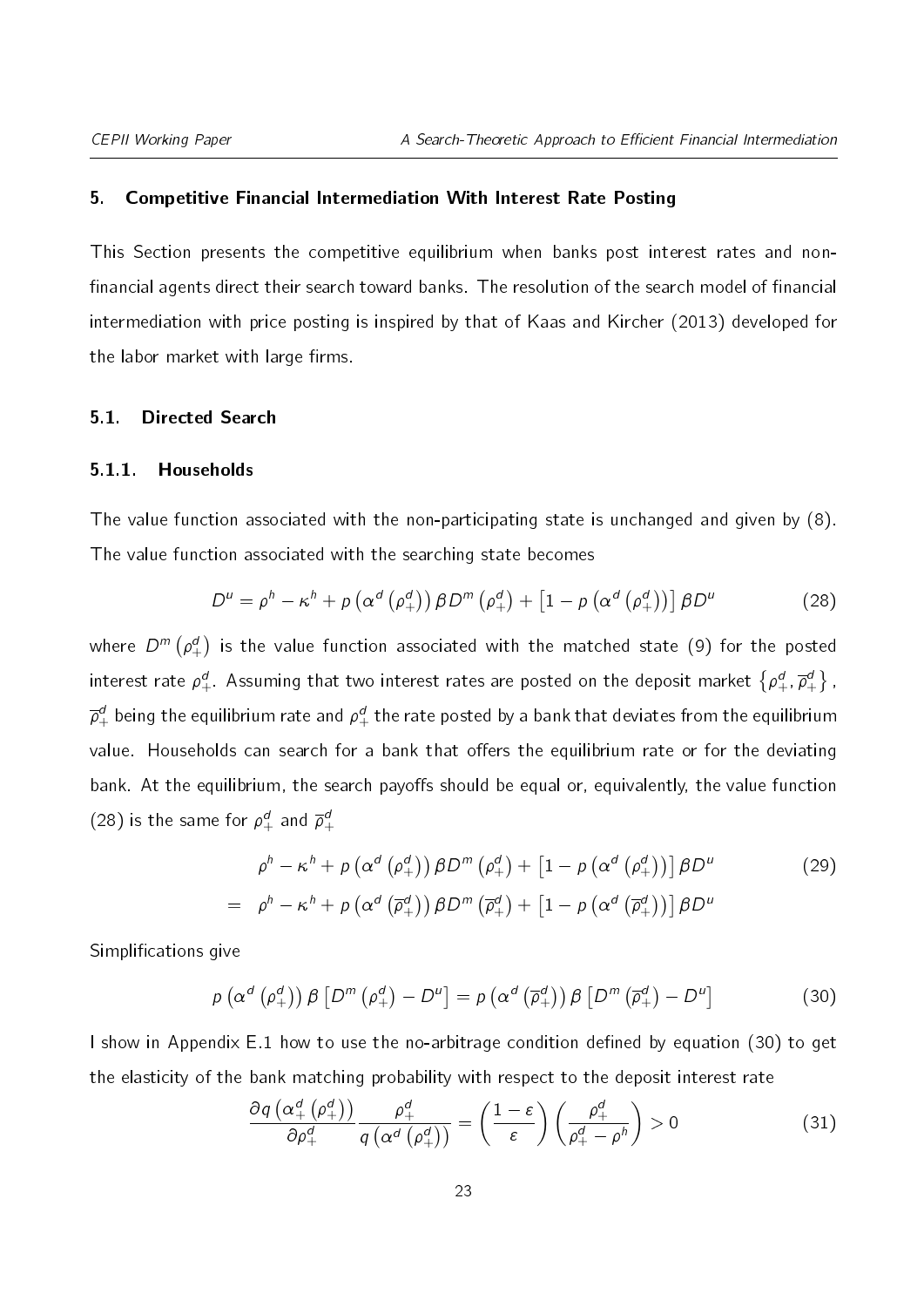This expression will be necessary to determine the bank's pricing strategy. The sign of the partial derivative is positive: if the deviating bank increases its posted interest rates, more households search toward this bank. Therefore, the probability to find new depositors for this bank is higher even if its search effort  $(\mathsf{v}^{\mathsf{d}})$  is constant.

#### 5.1.2. Entrepreneurs

The value function associated with the matched state is defined by  $(13)$ . The value function associated with the searching state becomes

<span id="page-23-0"></span>
$$
C^{u} = p\left(\alpha^{c}\left(\rho_{+}^{c}\right)\right)\beta C^{m}\left(\rho_{+}^{c}\right) + \left(1 - p\left(\alpha^{c}\left(\rho_{+}^{c}\right)\right)\right)\beta C^{u}
$$
\n(32)

Assuming that two interest rates are posted on the market  $\left\{ \rho_{+}^{c},\overline{\rho}_{+}^{c}\right.$  $\{\vec{r}^c_+\}$  ,  $\overline{\rho}^c_+$  being the equilibrium rate and  $\rho_+^c$  the rate posted by a bank that deviates from the equilibrium value. Entrepreneurs can search for a bank that offers the equilibrium rate or for the deviating bank. At the equilibrium, the search payoffs should be equal or, equivalently, the value function [\(32\)](#page-23-0) is the same for  $\rho_+^c$ and  $\overline{\rho}_4^c$ +

<span id="page-23-2"></span>
$$
\rho\left(\alpha^{c}\left(\rho_{+}^{c}\right)\right)\beta C^{m}\left(\rho_{+}^{c}\right)+\left(1-\rho\left(\alpha^{c}\left(\rho_{+}^{c}\right)\right)\right)\beta C_{+}^{u}\tag{33}
$$

<span id="page-23-1"></span>
$$
= \rho\left(\alpha^c\left(\overline{\rho}_+^c\right)\right)\beta C^m\left(\overline{\rho}_+^c\right) + \left(1 - \rho\left(\alpha^c\left(\overline{\rho}_+^c\right)\right)\right)\beta C_+^u \tag{34}
$$

Simplifications give

<span id="page-23-3"></span>
$$
p\left(\alpha^{c}\left(\rho_{+}^{c}\right)\right)=p\left(\alpha^{c}\left(\overline{\rho}_{+}^{c}\right)\right)\frac{C^{m}\left(\overline{\rho}_{+}^{c}\right)-C^{u}}{C^{m}\left(\rho_{+}^{c}\right)-C^{u}}
$$
\n(35)

I show in Appendix [E.2](#page-24-0) how to use the no-arbitrage condition defined by equation [\(35\)](#page-23-1) to get the elasticity of the bank matching probability with respect to the credit interest rate

$$
\frac{\partial q\left(\alpha^{c}\left(\rho_{+}^{c}\right)\right)}{\partial \rho_{+}^{c}}\frac{\rho_{+}^{c}}{q\left(\alpha^{c}\left(\rho_{+}^{c}\right)\right)}=-\left(\frac{1-\varepsilon}{\varepsilon}\right)\frac{1-\left[1-\delta^{c}-p\left(\alpha^{c}\left(\rho_{+}^{c}\right)\right)\right]\beta}{1-\left(1-\delta^{c}\right)\beta}\left(\frac{\rho_{+}^{c}}{z-\rho_{+}^{c}}\right)<0\quad \ \ (36)
$$

This expression will be necessary to determine the bank's pricing strategy. The sign of the partial derivative is negative: if a bank decreases its posted interest rates, more entrepreneurs search toward this deviating bank. Therefore, the probability to find new borrowers for this bank is higher even if its search effort  $(v^c)$  is constant.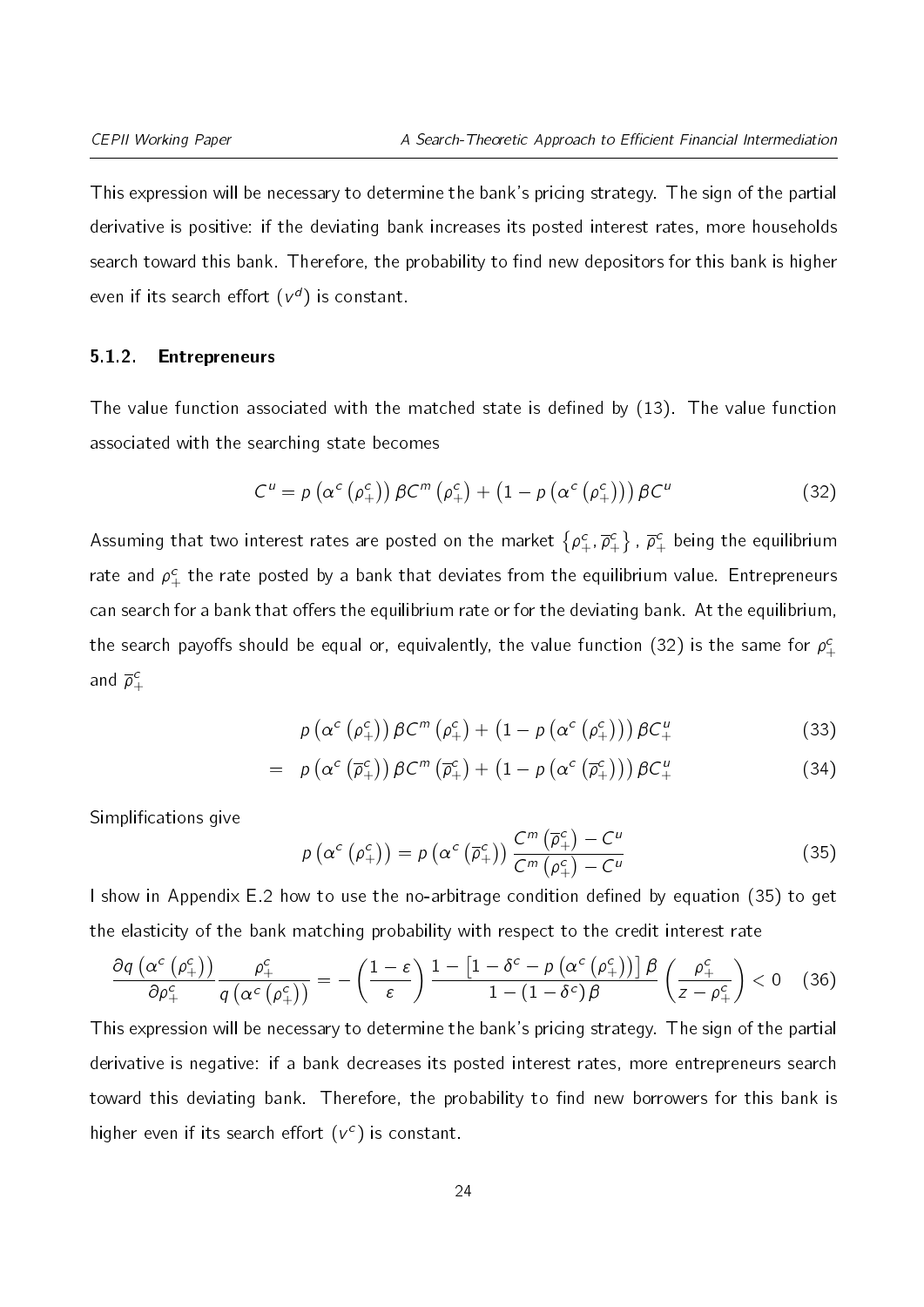#### <span id="page-24-0"></span>5.2. Interest Rate Posting

The state variable  $\varrho_{+}^{\text{x}}$  for the market  $x=\left\{ \textit{c},\textit{d}\right\}$  measures the amount of interests received or paid by the bank, which evolves as follows

<span id="page-24-3"></span>
$$
\varrho_{+}^{x} = (1 - \delta^{x}) \varrho^{x} + q \left( \rho_{+}^{x} \right) v^{x} \rho_{+}^{x}, \text{ for } x = \{d, c\}
$$
 (37)

This variable is a state variable because the bank cannot revise interest rates posted in the past. The representative bank maximizes

<span id="page-24-1"></span>
$$
P\left(n^{c}, n^{d}, \varrho^{c}, \varrho^{d}\right)
$$
\n
$$
= \max_{\{\varrho_{+}^{x}, n_{+}^{x}, v_{-}^{x}, \varrho_{+}^{x}\}_{x=\{d,c\}}}\n\left\{\varrho^{c} - \varrho^{d} - \kappa^{d} v^{d} - \kappa^{c} v^{c} + \beta P\left(n_{+}^{c}, n_{+}^{d}, \varrho_{+}^{c}, \varrho_{+}^{d}\right)\right\}\n-\lambda^{c}\left[n_{+}^{c} - \left(1 - \delta^{c}\right)n^{c} - q\left(\alpha^{c}\left(\varrho_{+}^{c}\right)\right)v^{c}\right] - \lambda^{d}\left[n_{+}^{d} - \left(1 - \delta^{d}\right)n^{d} - q\left(\alpha^{d}\left(\varrho_{+}^{d}\right)\right)v^{d}\right]\n-\mu^{d}\left[\varrho_{+}^{d} - \left(1 - \delta^{d}\right)\varrho^{d} - q\left(\alpha^{d}\left(\varrho_{+}^{d}\right)\right)v^{d}\varrho_{+}^{d}\right] - \mu^{c}\left[\varrho_{+}^{c} - \left(1 - \delta^{c}\right)\varrho^{c} - q\left(\alpha^{c}\left(\varrho_{+}^{c}\right)\right)v^{c}\varrho_{+}^{c}\right]\n-\lambda^{i}\left(n^{c} - n^{d}\right)
$$
\n
$$
(38)
$$
\n
$$
(39)
$$

The price posting strategy is determined by the first order condition of program associated with the posted interest rate  $\rho_+^{\mathsf{x}}$  on the market  ${\mathsf x}=\{d,c\}$ :

<span id="page-24-2"></span>
$$
\rho_{+}^{x} : \lambda^{x} \frac{\partial q\left(\alpha^{x}\left(\rho_{+}^{x}\right)\right)}{\partial \rho_{+}^{x}} v^{x} + \mu^{x} \left[\frac{\partial q\left(\alpha^{x}\left(\rho_{+}^{x}\right)\right)}{\partial \rho_{+}^{x}} \rho_{+}^{x} + q\left(\alpha^{x}\left(\rho_{+}^{x}\right)\right)\right] v^{x} = 0, \ x = \{c, d\} \tag{39}
$$

see Section [E.3.](#page-25-0) The first term account for the impact of  $\rho_+^{\mathsf{x}}$  on the creation of new financial relationship, which values are  $\lambda^{\mathsf{x}}$ , according to  $q_1\left(\alpha^{\mathsf{x}}\left(\rho_+^{\mathsf{x}}\right)\right)$   $\mathsf{v}^{\mathsf{x}}$ , namely the reaction of the matching probability times the search effort,  $v^\mathsf{x}$  . The sign of  $q_1\left(\alpha^\mathsf{x}\left(\rho_+^\mathsf{x}\right)\right)$  depends on the market  $x$  as explained in Section [5.1.](#page-22-2) The second term account for the impact of  $\rho_+^{\mathrm x}$  on the variation of the value function induced by the new amount of interests, which is equal to  $\mu^\star$ the derivative of the value function with respect to  $\varrho_+^{d}$  . Varying  $\rho_+^{\chi}$  impacts directly the amount of interests for the flow of new customers,  $q(\cdot)$   $v^x$ , and indirectly because of the variation in this flow,  $q_1(\cdot)\,\rho_+^{\sf x}\nu^{\sf x}$ . The equilibrium value of the two multipliers are  $\mu^{\sf c} \,=\, 1/\left(r+\delta^{\sf c}\right)$ and  $\mu^d\,=\,-1/\left(r+\delta^d\right)$ . The sign of  $\mu^c$  is positive and that of  $\mu^d$  negative, because credit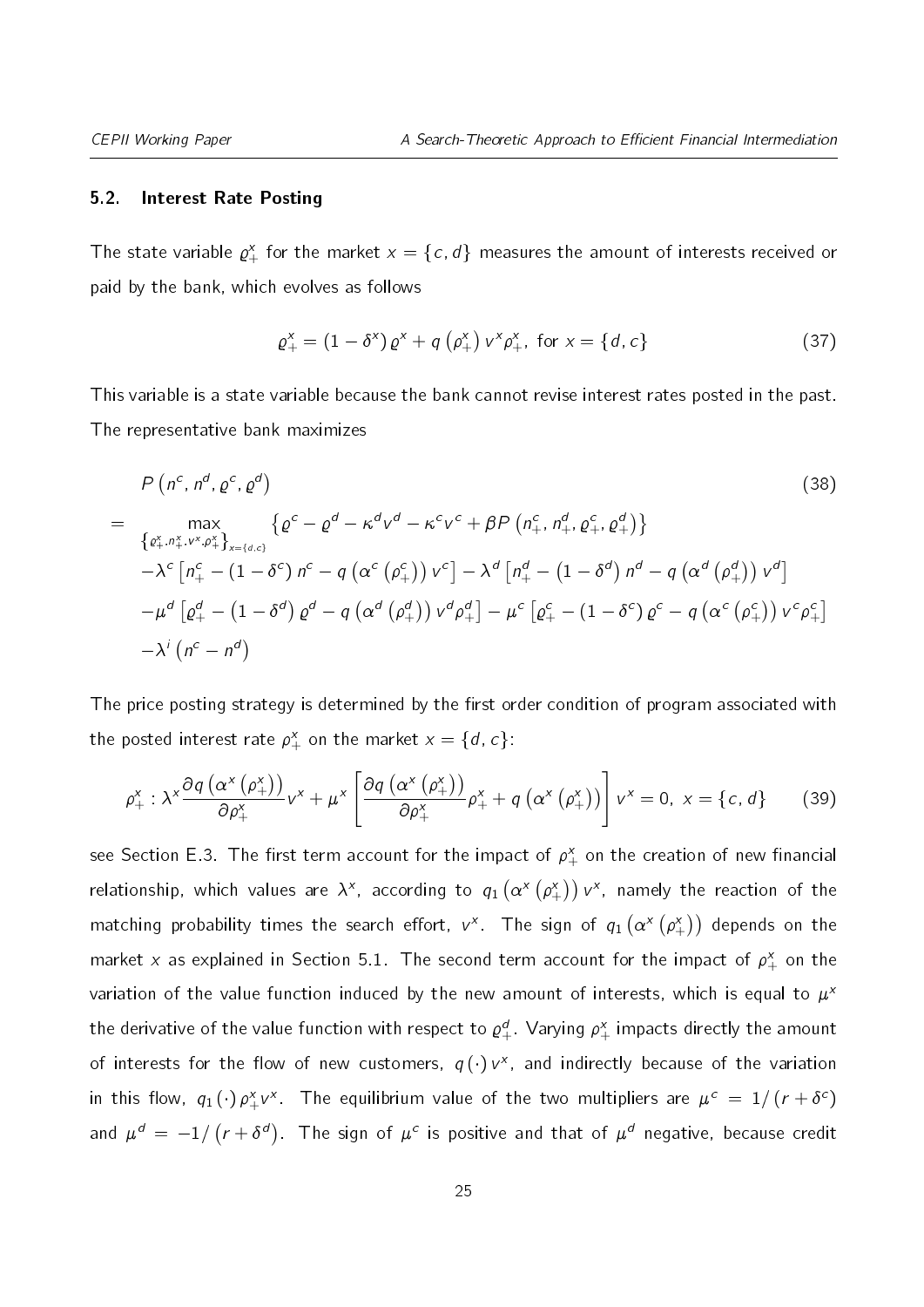interests increase the value function whereas deposit interests lower it. Variation in interests are discounted at the rate  $(r + \delta^x)$  that takes into account the preference for the present and duration of the commitment for posted interest rates.

#### <span id="page-25-0"></span>5.3. Competitive Equilibrium

<span id="page-25-1"></span>I define the competitive equilibrium and then discuss its normative properties.

**Definition 2** The competitive financial intermediation with posted interest rates is characterized by the interest rates  $\left\{ \rho _{p}^{\mathrm{x}}\right\} _{x=\left\{ c,d\right\} }$  that satisfy

$$
\rho_p^d = \rho^h + \left(\frac{1-\varepsilon}{\varepsilon}\right) \left(r + \delta^d\right) \frac{\kappa^d}{\overline{m}^d} \left(\alpha_p^d\right)^{1-\varepsilon} \tag{40}
$$

$$
\rho_{\rho}^{c} = z - \left(\frac{1-\varepsilon}{\varepsilon}\right) \left[ \left(r + \delta^{c}\right) \frac{\kappa^{c}}{\overline{m}^{c}} \left(\alpha_{\rho}^{c}\right)^{1-\varepsilon} + \kappa^{c} \alpha_{\rho}^{c} \right] \tag{41}
$$

where the equilibrium market tightness variables  $\left\{\alpha^{\mathsf{x}}_{\rho}\right\}_{\mathsf{x}=\left\{c,d\right\}}$  are the solution of

$$
\alpha_p^d = \frac{\kappa^h}{\kappa^d} \left( \frac{\varepsilon}{1 - \varepsilon} \right) \tag{42}
$$

$$
(r+\delta^c)\frac{\kappa^c}{\overline{m}^c}\left(\alpha^c_{\rho}\right)^{1-\epsilon}\frac{\kappa^c}{q\left(\alpha^c\left(\rho^c_+\right)\right)}+\left(r+\delta^d\right)\frac{\kappa^d}{\overline{m}^d}\left(\alpha^d_{\rho}\right)^{1-\epsilon}=\rho^c_{\rho}-\rho^d_{\rho}\tag{43}
$$

Appendix [E.3](#page-25-0) shows how to obtain the equilibrium conditions for market tightness.

The next proposition shows the efficiency of the competitive equilibrium with this mechanism to set interest rates.

<span id="page-25-2"></span>**Proposition 3** Interest rate posting makes the competitive financial intermediation efficient.

**Proof.** The competitive economy is characterized by  $\left\{\alpha^x_\rho,\rho^x_\rho\right\}_{x=c,d}$  with  $\alpha^x_\rho=\alpha^x_\rho$  for  $x=c,d$ . See Appendix  $E.4.$ 

Financial intermediation is constraint efficient when non-financial agents direct their search effort and banks posted interest rates. If banks post interest rates on markets instead of bargaining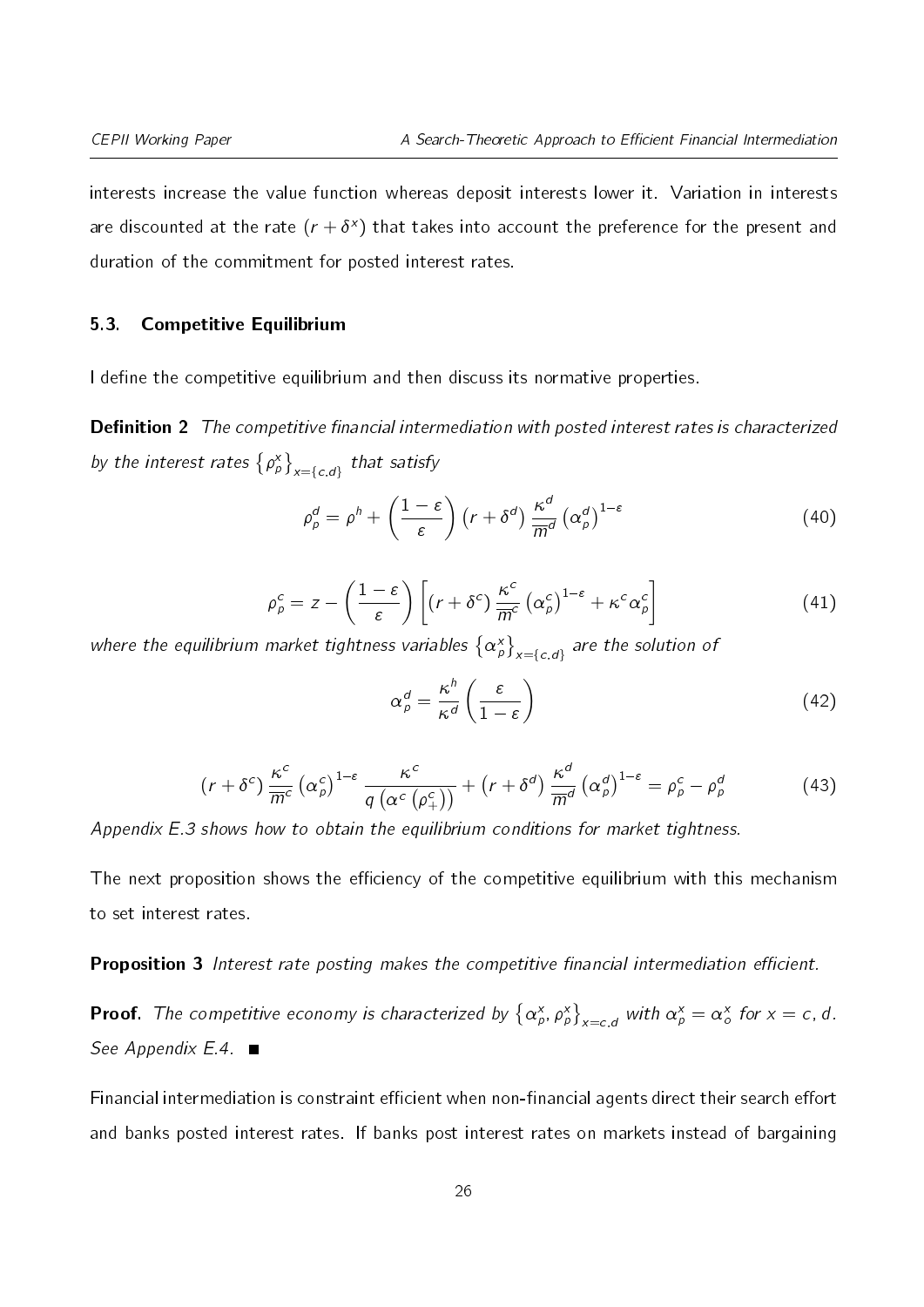over them with non-financial agents, the potential market failure identified above disappears. Banks jointly determine the search efforts and the interest rates and are not exposed to the double loss in the case of bargaining failure as described in Section [4.](#page-13-0)

#### <span id="page-26-0"></span>5.4. Interbank Market Frictions

This Section introduces matching frictions on the interbank market in line with Duffie et al. (2005), Lagos and Rocheteau (2009), and Lagos et al. (2011). Banks are now specialized either in the deposit activity or in the credit activity. Deposit banks search depositors on the deposit market but cannot transform these deposits into final good consumption. Credit banks search borrowers on the credit market, which are able to transform deposits into final good consumption.

The populations of deposit and credit bank are both equal to the unity. At each period, there are  $0 < \sigma \leq 1$  old matches of credit and deposit banks that perform financial intermediation and  $(1 - \sigma)$  new created matches. In new matches, a contract is written between the two banks which stipulates the quantity of depositors  $\tilde{n}$  brought by the deposit bank to finance the  $\widetilde{n}$  borrowers selected by the credit bank. Because credit banks receive interests from borrowers while deposit banks pay interests to depositor, the contract stipulates a payment  $\tilde{\varrho}$  from the credit bank to the deposit bank. Thereafter, each bank determines independently the optimal strategy to recruit the  $\tilde{n}$  customers. With a probability  $\sigma$  an existing match between specialized banks is dissolved, which leads to the breakdown of relationships with non-financial customers. The parameter  $\sigma$  measures the size of frictions on the interbank market.

#### 5.4.1. Financial Contract

Specialized banks decide on the recruitment strategy defined by  $\{\varrho_+^{\sf x},\,\nu_-^{\sf x},\,\rho_+^{\sf x}\}$  but not on the masses of non-financial customers  $n^x$ , for  $x = \{c, d\}$ , that should be equal to  $\widetilde{n}$ . Indeed, the masses of non-financial customers should be decided jointly to avoid waste in search activities (depositors or borrowers would be uselessly recruited). This decision is taken simultaneously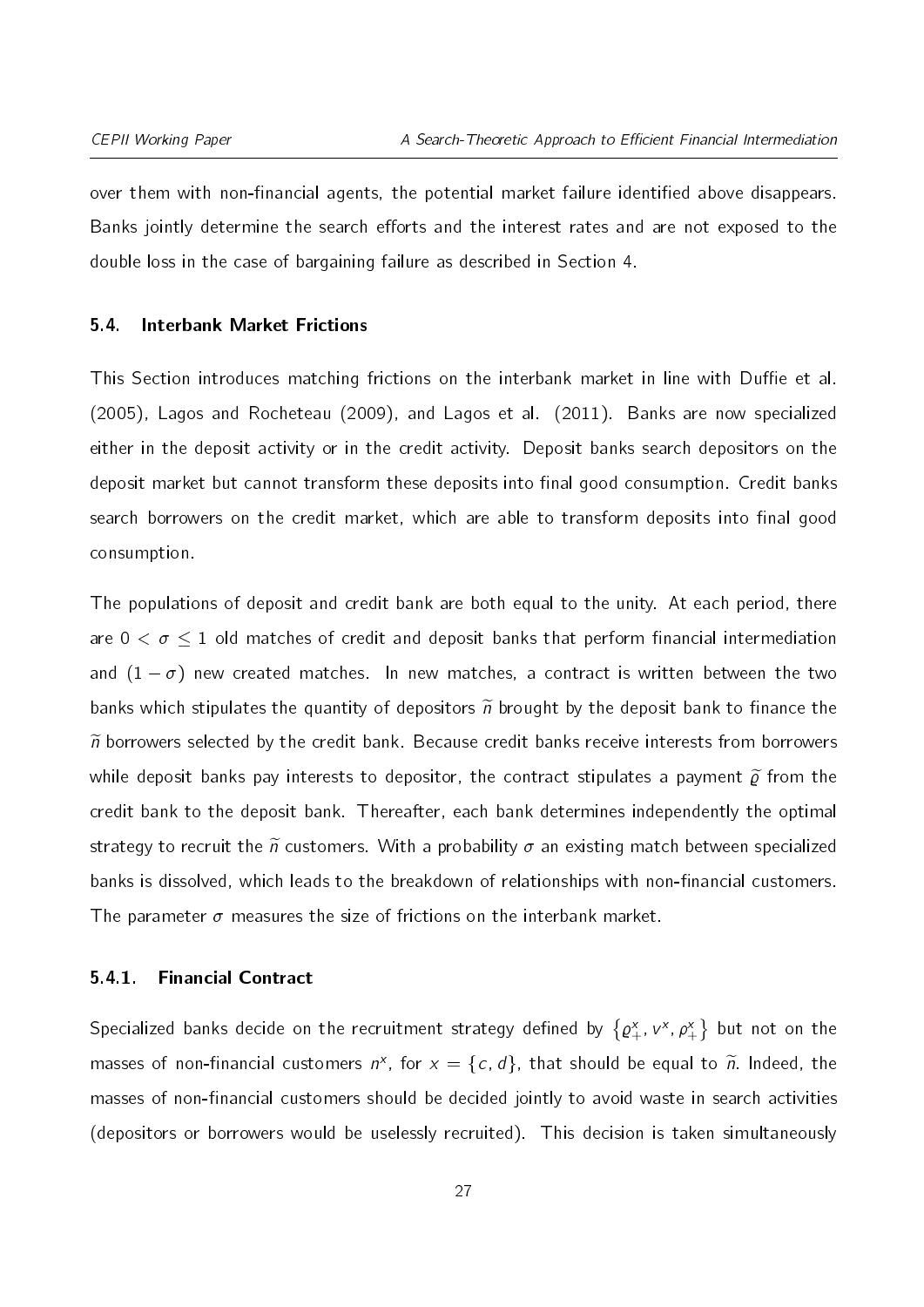with the interbank payment  $\widetilde{\varrho}$ . The Nash solution for this bargaining is

<span id="page-27-0"></span>
$$
\{\widetilde{n},\widetilde{\varrho}\} = \arg \max \left\{ \left( P^d \left(0,0\right) + \widetilde{\varrho} \right)^{\widetilde{\eta}} \left( P^c \left(0,0\right) - \widetilde{\varrho} \right)^{1-\widetilde{\eta}} \right\} \tag{44}
$$

where  $P^x(\widetilde{n}, \varrho^x)$  is the value function of the bank specialized in market x given the predetermined values of  $\widetilde{n}$  and  $\varrho^{\mathsf{x}}$ , for  $\mathsf{x} = \{\mathsf{c},\mathsf{d}\}$ . When specialized banks meet and bargain, both banks have no customers and therefore do not pay or receive interests, hence  $\widetilde{n} = \varrho^x = 0$ . If bargaining succeeds, specialized banks get the value function  $P^{\times}(0,0)$  more or less the payment  $\tilde{\rho}$ . Otherwise, if bargaining breaks down, specialized banks get zero payoff.

The value function of the deposit bank is

<span id="page-27-1"></span>
$$
P^{d}(\widetilde{n},\varrho^{d}) = \max_{\varrho_{+}^{d},v^{d},\varrho_{+}^{d}} \left\{ -\varrho^{d} - \kappa^{d}v^{d} + \beta \left[ \sigma P^{d}(\widetilde{n},\varrho_{+}^{d}) + (1-\sigma) P^{d}(0,0) \right] \right\}
$$
\n
$$
-\lambda^{d} \left[ \widetilde{n} - (1-\delta^{d}) \widetilde{n} - q \left( \alpha^{d}(\varrho_{+}^{d}) \right) v^{d} \right] - \mu^{d} \left[ \varrho_{+}^{d} - (1-\delta^{d}) \varrho^{d} - q \left( \alpha^{d}(\varrho_{+}^{d}) \right) v^{d} \varrho_{+}^{d} \right]
$$
\n(45)

With a probability  $(1 - \sigma)$  the match is dissolved and the deposit bank obtains the value function of the bank in a newly created matched, that is  $P^d$  (0, 0). Similarly, the value function of the credit bank is denoted  $P^c(\widetilde{n},\varrho^c)$  and satisfies

<span id="page-27-2"></span>
$$
P^{c}(\widetilde{n},\varrho^{c}) = \max_{\varrho_{+}^{c},\nu^{c},\varrho_{+}^{c}} \left\{ \varrho^{c} - \kappa^{c}\nu^{c} + \beta \left[ \sigma P^{c}(\widetilde{n},\varrho_{+}^{c}) + (1-\sigma) P^{c}(0,0) \right] \right\}
$$
(46)  
 
$$
-\lambda^{c} \left[ \widetilde{n} - (1-\delta^{c})\widetilde{n} - q\left( \alpha^{c}(\varrho_{+}^{c}) \right) \nu^{c} \right] - \mu^{c} \left[ \varrho_{+}^{c} - (1-\delta^{c})\varrho^{c} - q\left( \alpha^{c}(\varrho_{+}^{c}) \right) \nu^{c} \varrho_{+}^{c} \right]
$$

With a probability  $(1 - \sigma)$  the match is dissolved and the credit bank obtaines the value function of the bank in a newly created matched, that is  $P^c$  (0,0).

The interbank payment solution is

<span id="page-27-3"></span>
$$
(1+r^*)(1-\beta)\widetilde{\varrho}=\widetilde{\eta}\left[\varrho^c-r^*\kappa^c\nu_0^c-\kappa^c\nu^c\right]+(1-\widetilde{\eta})\left[\varrho^d+r^*\kappa^d\nu_0^d+\kappa^d\nu^d\right]
$$
(47)

where  $(1+r^*) = (\beta \sigma)^{-1} \geq (1+r)$  is the discount rate given the probability  $\sigma$  of separation. The resolution of the financial contract [\(44\)](#page-27-0) is detailled in Section [F.](#page-29-0) The interbank payment is the average of the discounted bank's profits weighted by the bargaining powers. For  $\widetilde{\eta} = 0$ , the deposit bank has no bargaining power and the payment covers the costs of financial services: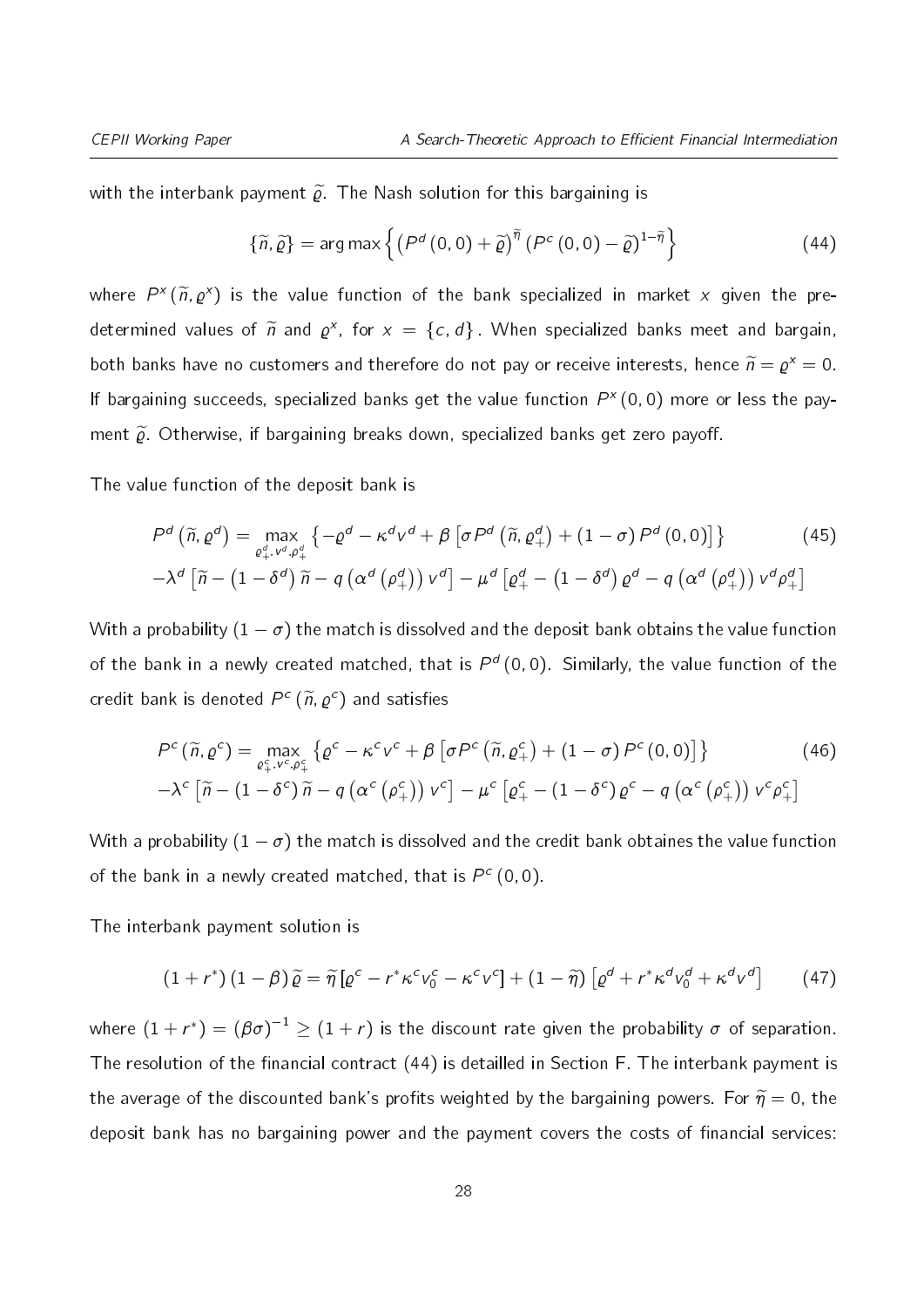the deposit interests  $(\varrho^d)$  plus the search costs per period  $(\kappa^d\, v^d)$  and the discounted search costs at the first period  $\left(r^*\kappa^d\,v_0^d\right)$ . For  $\widetilde{\eta}\,=\,1$ , the credit bank has no bargaining power and the payment equals its profits: the credit interests  $(\varrho^c)$  less the search costs per period  $(\kappa^c \nu^c)$ and the discounted search costs at the first period  $(r^*\kappa^c\mathbf{v}_0^c)$ . All other things being equal, the interbank market payment increases with the deposit and credit interest rates and the search costs on the deposit market while it decreases with the search costs on the credit market.

#### <span id="page-28-0"></span>5.4.2. Equilibrium

**Definition 3** The competitive financial intermediation with posted interest rates by specialized banks is characterized by the interest rates  $\{\rho_s^x\}_{x=\{c,d\}}$  that satisfy

<span id="page-28-3"></span>
$$
\rho_s^d = \rho^h + \left(\frac{1-\varepsilon}{\varepsilon}\right) \left(r^* + \delta^d\right) \frac{\kappa^d}{\overline{m}^d} \left(\alpha_s^d\right)^{1-\varepsilon} \tag{48}
$$

<span id="page-28-1"></span>
$$
\rho_s^c = z - \left(\frac{1-\varepsilon}{\varepsilon}\right) \left[ \left(r^* + \delta^c\right) \frac{\kappa^c}{\overline{m}^c} \left(\alpha_s^c\right)^{1-\varepsilon} + \kappa^c \alpha_s^c \right] \tag{49}
$$

<span id="page-28-4"></span><span id="page-28-2"></span>where  $(1+r^*)=(\beta\sigma)^{-1}\geq (1+r)$  . The equilibrium market tightness variables  $\{\alpha_s^{\sf x}\}_{\sf x=\{c,d\}}$  are the solution of

$$
\alpha_s^d = \frac{\kappa^h}{\kappa^d} \left( \frac{\varepsilon}{1 - \varepsilon} \right) \tag{50}
$$

$$
(r^* + \delta^c) \frac{\kappa^c}{\overline{m}^c} (\alpha_s^c)^{1-\epsilon} + (r^* + \delta^d) \frac{\kappa^d}{\overline{m}^d} (\alpha_s^d)^{1-\epsilon} = \rho_s^c - \rho_s^d \tag{51}
$$

Appendix [F](#page-29-0) shows how to obtain the equilibrium conditions for market tightness. The mass of financed entrepreneurs is  $\sigma n^c (\alpha^c)$  where the function  $n^c (\alpha^c)$  is defined in Section [A.](#page-2-4)

The consequences of interbank market frictions are characterized in the next Proposition.

**Proposition 4** When  $\sigma$  falls below the unity, interbank market frictions make inefficient the competitive financial intermediation: credit rationing occurs and interest rates are too high.

**Proof.** It is straightforward to see that for  $\sigma = 1$  the competitive equilibrium defined by Definition [3](#page-28-0) coincides with that of Definition [2,](#page-25-1) since  $r^* = r$ , which efficiency is demonstrated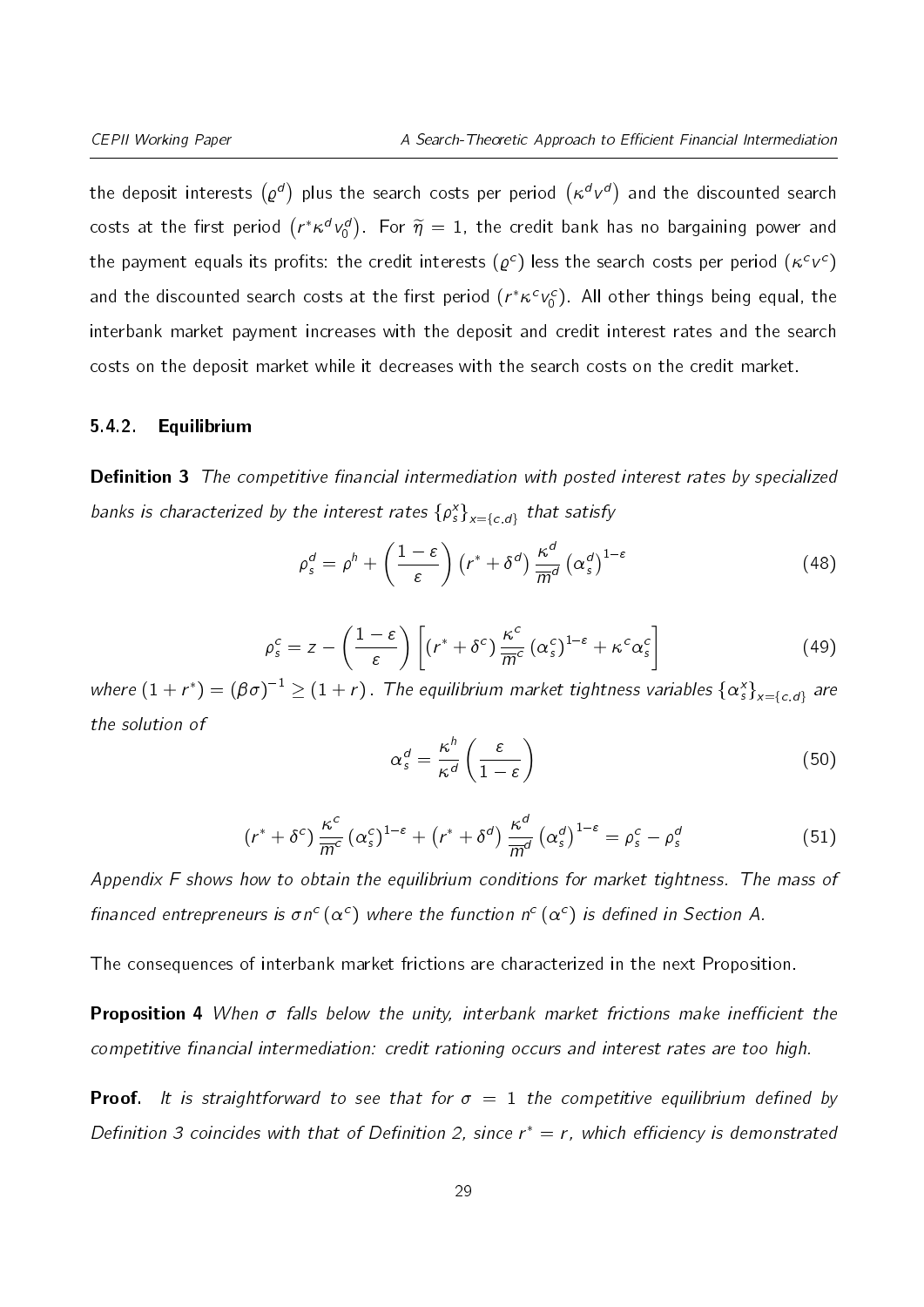in Proposition [3.](#page-25-2) To consider the effects of a fall in  $\sigma$  below unity, notice first that the tightness  $\alpha_s^d$  is independant on  $\sigma$  according to [\(50\)](#page-28-1). Then,  $\alpha_s^c$  solves [\(51\)](#page-28-2), which can be expressed as follows

<span id="page-29-1"></span>
$$
(r^* + \delta^c) \frac{\kappa^c}{\overline{m}^c} (\alpha_s^c)^{1-\epsilon} + (r^* + \delta^d) \frac{\kappa^d}{\overline{m}^d} \left(\frac{\kappa^h}{\kappa^d} \left(\frac{\epsilon}{1-\epsilon}\right)\right)^{1-\epsilon} + (1-\epsilon) \kappa^c \alpha_s^c = \epsilon (z - \rho^h) \quad (52)
$$

A fall in  $\sigma$  makes higher r\* and therefore the LHS of [\(52\)](#page-29-1). To restore the efficiency of search efforts by banks,  $\alpha_s^c$  should decrease to lower matching costs on the credit market. The deposit interest rate  $\rho_s^d$  increases because a fall in  $\sigma$  implies an increase in r\* in [\(48\)](#page-28-3) for the value of  $\alpha_s^a$ given by [\(50\)](#page-28-1). Using [\(52\)](#page-29-1), the credit interest rate  $\rho_{\rm s}^{\rm c}$  defined by [\(49\)](#page-28-4) solves

$$
\rho_s^c = z - \left(\frac{1-\varepsilon}{\varepsilon}\right) \left[\varepsilon \left(z - \rho^h\right) + \varepsilon \kappa^c \alpha_s^c - \left(r^* + \delta^d\right) \frac{\kappa^d}{\overline{m}^d} \left(\frac{\kappa^h}{\kappa^d} \left(\frac{\varepsilon}{1-\varepsilon}\right)\right)^{1-\varepsilon}\right] \tag{53}
$$

it increases because a fall in  $\sigma$  implies an increase in r $^*$  and a decrease in  $\alpha_s^c$  . The interest margin is deduced from [\(48\)](#page-28-3) and [\(49\)](#page-28-4) as

$$
\rho^{c} - \rho^{d} = \varepsilon \left( z - \rho^{h} \right) - (1 - \varepsilon) \kappa^{c} \alpha_{s}^{c}
$$
 (54)

it increases because a fall in  $\sigma$  implies a decrease in  $\alpha_s^c$ .

The model is therefore consistent with episods of financial crisis where interbank market failure leads to a credit crunch in the real economy with an increase of the interest rates on the retail markets; e.g. Adrian et al. (2012) and Brunnermeier (2009) for the 2007-2008 crisis.

#### <span id="page-29-0"></span>6. Conclusion

I proposed in this paper a new model of financial intermediation based on search frictions. Banks should invest in search activities on the two markets, credit and deposit, to realize their financial intermediation activities. The use of the search-theoretic approach allows the definition of the constrained efficient financial intermediation and the discussion of the condition of its achievement in a competitive environment. I identified a specific source of market failures, which is the consequence of the simultaneous search processes managed by banks. When a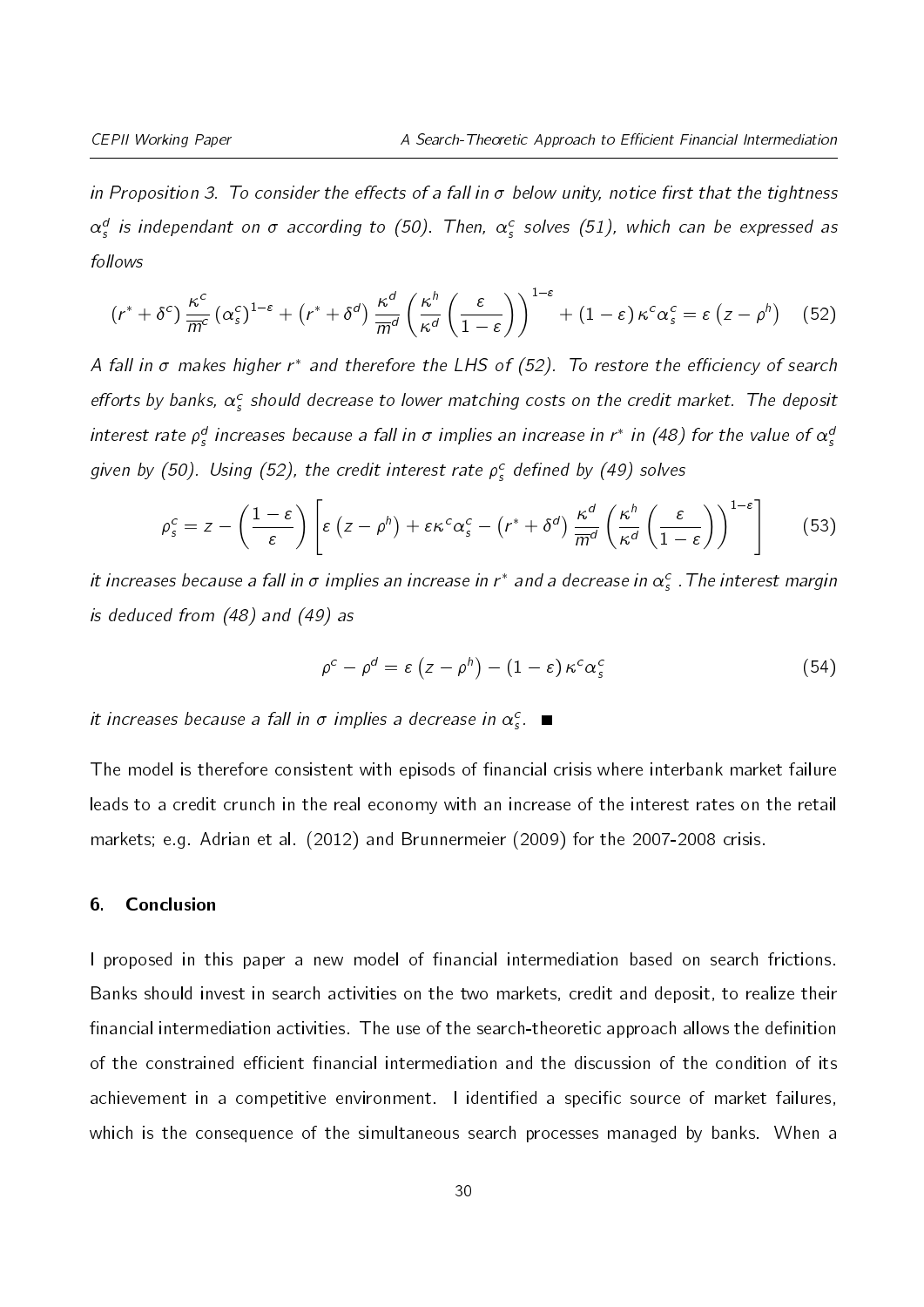bank bargains with a depositor (or a creditor), it considers that if the bargaining process fails, a creditor will no longer be financed (or a deposit will no longer be paid). This context alters the outcome of the bargaining process, and the traditional Hosios (1990) condition for efficiency is no longer sufficient. My contribution to the search literature is therefore to generalize the Hosios (1990) condition to the case of search on two frictional markets.

Efficient bargaining powers are however complex functions of the structural parameters and may be difficult to implement. Posted interest rates by banks and directed search by nonfinancial agents is another way to reach efficiency. This price strategy, however, requires strong assumptions. The posted interests are not for one contract (the first credit to the entrepreneur, for example), but they are instead for all contracts repeated during the financial relationships. Therefore, it requires a strong commitment of banks to future interest rates. This commitment may be challenged by the individual interests of agents to renegotiate contracts, especially in times of financial crisis. Indeed, crises make it harder to commit because financial contracts are generally not state-contingent on variables such as business failure risk. Several institutions, such as the European Commission (2013) and the U.K. Independent Commission on Banking (2001), strongly recommend reducing search and switching costs in banking retail markets, which are still high, as explained in the Section [2.](#page-5-0) Besides the welfare losses supported by the consumers and the reduction of the market's size induced by these costs, the results reported in this paper support these recommendations given the strong assumptions required to achieve an efficient financial intermediation with search frictions.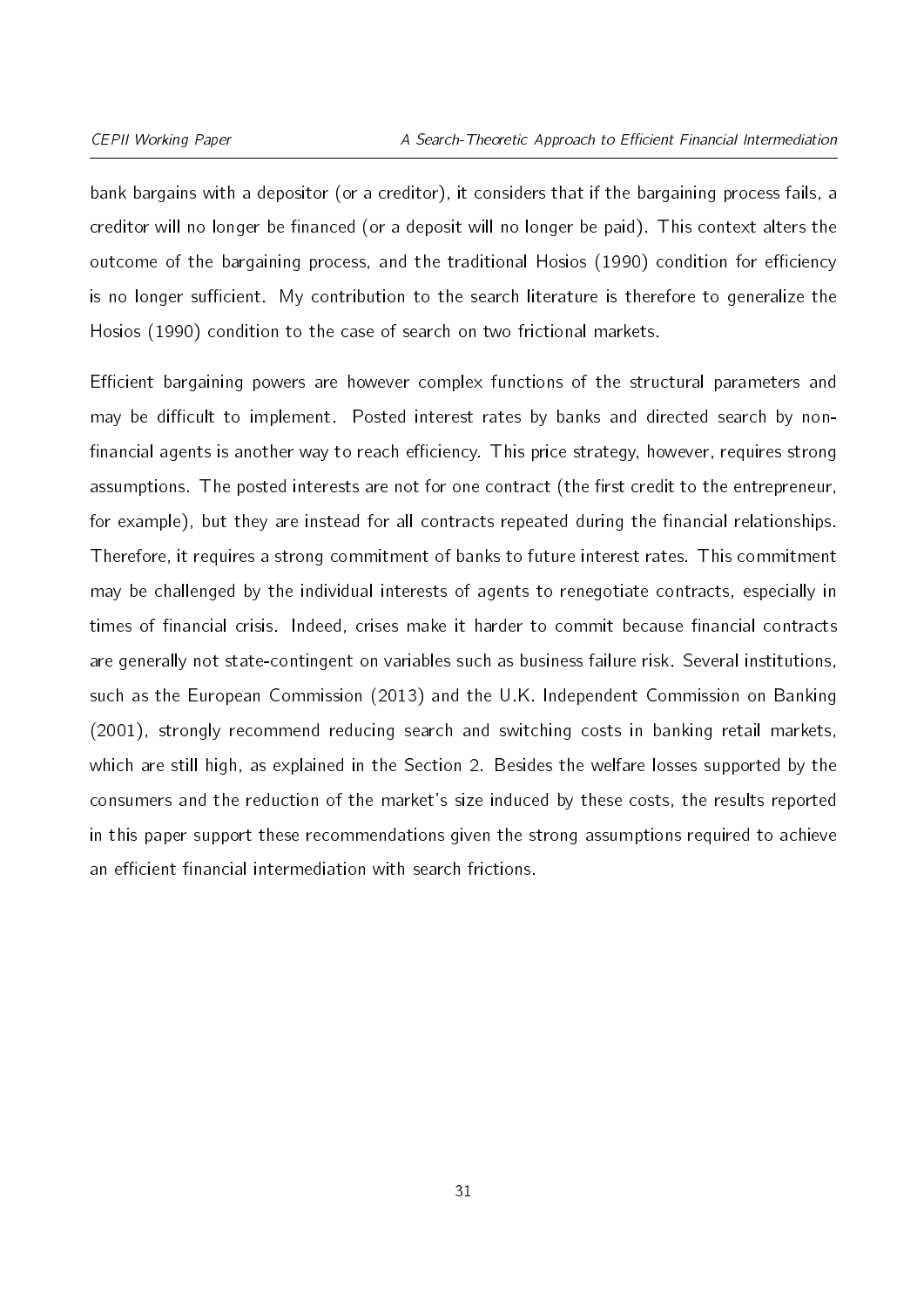#### References

Acemoglu, D., Shimer, R. 1999. Holdups and efficiency with search frictions. International Economic Review, 40(4), 827-849.

Adrian, T., Colla, P., Shin, H. S. 2012. Which Financial Frictions? Parsing the Evidence from the Financial Crisis of 2007-9, NBER Macroeconomics Annual, 27, 159-214.

Beaubrun-Diant, K, Tripier, F., 2013. Search Frictions, Credit Market Liquidity, and Net Interest Margin Cyclicality, CEPII Working Paper 2013-41; forthcoming in Economica, http://onlinelibrary.wiley.com/doi/10.1111/ecca.12101/

Becsi, Z., Li, V.E., Wang, P., 2005. Heterogeneous borrowers, liquidity, and the search for credit. Journal of Economic Dynamics and Control 29, 1331-1360.

Becsi, Z., Li, V.E., Wang, P., 2013. Credit mismatch and breakdown. European Economic Review 59, 109-125.

Berentsen, A., Camera, G., Waller, C., 2007. Money, credit and banking. Journal of Economic Theory  $135, 171 - 195$ .

Berger, A., Udell, G., 1995. Relationship lending and lines of credit in small firm finance. Journal of business 68, 351-381.

Berger, A., Udell, G., 1998. The economics of small business finance: The roles of private equity and debt markets in the financial growth cycle. Journal of Banking  $&$  Finance 22.

Binmore, K., Rubinstein, A., & Wolinsky, A. 1986. The Nash bargaining solution in economic modelling. The RAND Journal of Economics, 176-188.

Brunnermeier, M. K. 2009. Deciphering the Liquidity and Credit Crunch 2007-2008. Journal of Economic Perspectives, 23(1): 77-100.

Carlin, B.I., 2009. Strategic price complexity in retail financial markets. Journal of Financial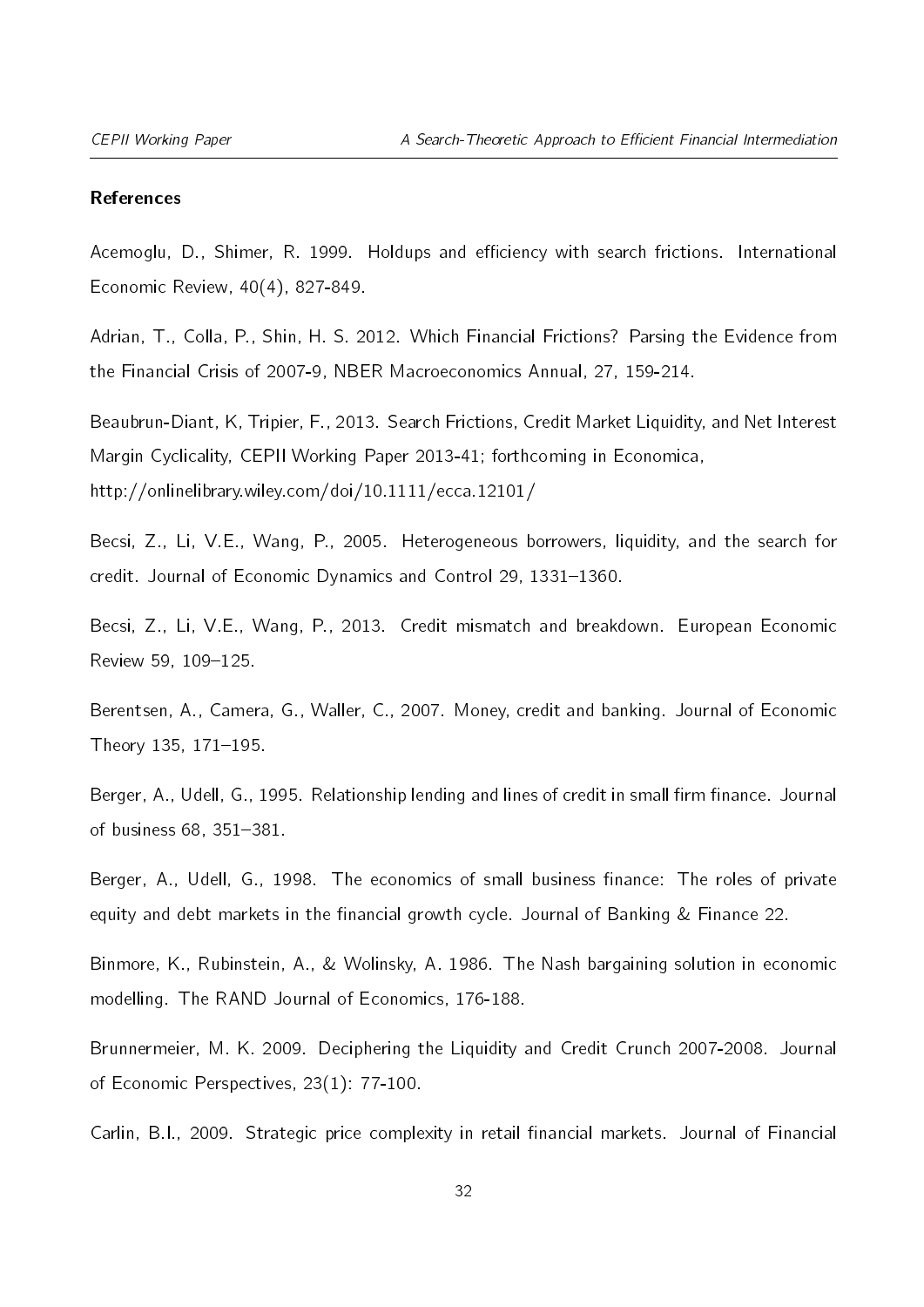Economics 91, 278-287.

Chae, S., & Yang, J. 1994. An N-Person Pure Bargaining Game. Journal of Economic Theory,  $62(1)$ , 86-102 Duffie, D., Chamley, C., Rochon, C., 2011. From Search to Match: When Loan Contracts Are Too Long. Journal of Money, Credit and Banking 43, 385-411.

Chamley, C., Rochon, C., 2011. From Search to Match: When Loan Contracts Are Too Long. Journal of Money, Credit and Banking, 43, pp. 385-411.

Chiu, H.-C., Hsieh, Y.-C., Li, Y.-C., Lee, M., 2005. Relationship marketing and consumer switching behavior. Journal of Business Research 58, 1681-1689.

Craig, B.R., Haubrich, J.G., 2013. Gross Loan Flows. Journal of Money, Credit and Banking  $45, 401 - 421.$ 

Degryse, H., Ongena, S., 2008. Competition and regulation in the banking sector: a review of the empirical evidence on the sources of bank rents, in: Thakor, A., Boot, A. (Eds.), Handbook of Financial Intermediation and Banking. Amsterdam.

Dell'Ariccia, G., Garibaldi, P., 2005. Gross credit flows. The Review of Economic Studies 72, 665-685

Den Haan, W.J., Ramey, G., Watson, J., 2003. Liguidity flows and fragility of business enterprises. Journal of Monetary Economics 50, 1215-1241.

Diamond, P., 1990. Pairwise credit in search equilibrium. The Quarterly Journal of Economics 105, 285-319.

ECB, 2010. EU banking structures. European Central Bank.

ECB, 2012. Changes in Bank Financing Patterns. European Central Bank.

Elyasiani, E., Goldberg, L.G., 2004. Relationship lending: a survey of the literature. Journal of Economics and Business 56, 315-330.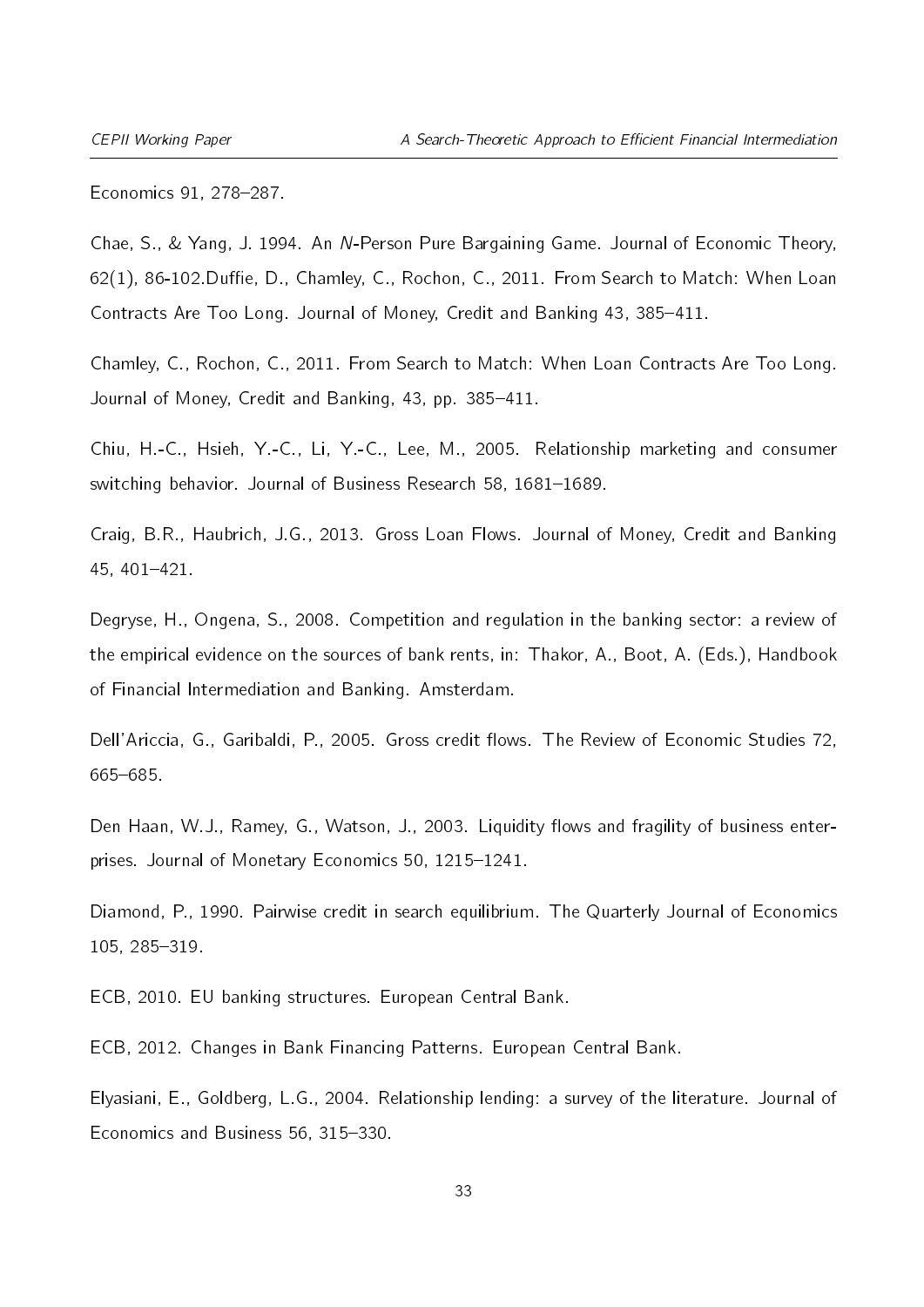European Commission, 2009. Consumers ' views on switching service providers Analytical Report.

European Commission, 2013. Directive of the European Parliament and of the Concil 2013/0139 0139.

Garleanu, N.. & Pedersen, L. H. 2005. Over-the-Counter Markets, Econometrica, 73(6), pp. 1815-1847.

Goddard, J., Molyneux, P., Wilson, J.O.S., Tavakoli, M., 2007. European banking: An overview. Journal of Banking  $&$  Finance 31, 1911-1935.

Grout, P. A. 1984. Investment and wages in the absence of binding contracts: A Nash bargaining approach. Econometrica: Journal of the Econometric Society, 449-460.

Gu, C., Mattesini, F., Monnet, C., Wright, R., 2013. Banking: A New Monetarist Approach. The Review of Economic Studies 80, 636-662.

He, P., Huang, L., Wright, R., 2005. Money and banking in search equilibrium. International Economic Review  $46, 637-671$ .

He, P., Huang, L., Wright, R., 2008. Money, banking, and monetary policy. Journal of Monetary Economics 55, 1013-1024.

Hosios, A., 1990. On the efficiency of matching and related models of search and unemployment. The Review of Economic Studies 57, 279-298.

Huang, R., Ratnovski, L., 2011. The dark side of bank wholesale funding. Journal of Financial Intermediation 20, 248-263.

Independent Commission on Banking, 2011. Final Report Recommendations.

Isoré, M., 2012. A Search Model of Bankers ' Greediness and Bank Default. Working paper  $1 - 34$ 

34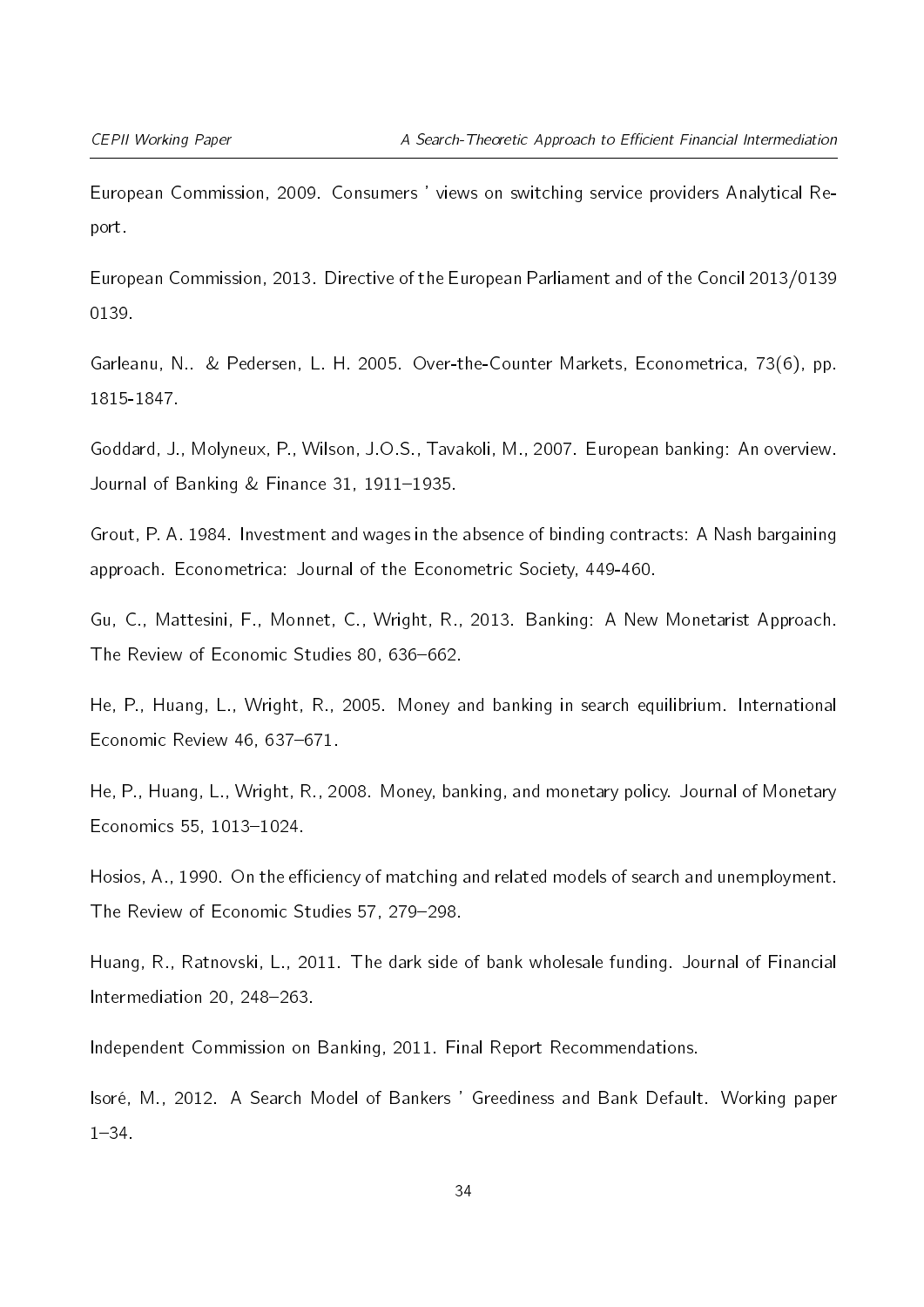Kaas, L., Kircher, P., 2013. Efficient firm dynamics in a frictional labor market. Revised version of IZA DP 5452.

Kiser, E., 2002. Predicting household switching behavior and switching costs at depository institutions. Review of Industrial Organization 349-365.

Kiyotaki, N., Wright, R., 1989. On money as a medium of exchange. The Journal of Political Economy 97, 927-954.

Krishna, V., Serrano, R.1996. Multilateral bargaining. The Review of Economic Studies, 63(1), 61-80.

Lagos, R., Rocheteau, G. 2009. Liquidity in Asset Markets With Search Frictions, Econometrica 77, pp. 403-426.

Lagos, R., Rocheteau, G., Weill, P. O. 2011. Crises and liquidity in over-the-counter markets. Journal of Economic Theory, 146(6), 2169-2205.

Malcomson, J. M. 1997. Contracts, hold up, and labor markets. Journal of Economic Literature, 1916-1957.

Martin-Oliver, A., Salas-Fumas, V., Saurina, J., 2008. Search Cost and Price Dispersion in Vertically Related Markets: The Case of Bank Loans and Deposits. Review of Industrial Organization 33, 297-323.

Moen, E., 1997. Competitive search equilibrium. Journal of Political Economy 105, 385-411.

Petrosky-Nadeau, N., 2013. TFP during a credit crunch. Journal of Economic Theory 148, 1150-1178.

Petrosky-Nadeau, N., Wasmer, E., 2013. The cyclical volatility of labor markets under frictional  $f$ inancial markets. American Economic Journal 5, 1-31.

Rubinstein, A. 1982. Perfect equilibrium in a bargaining model. Econometrica: Journal of the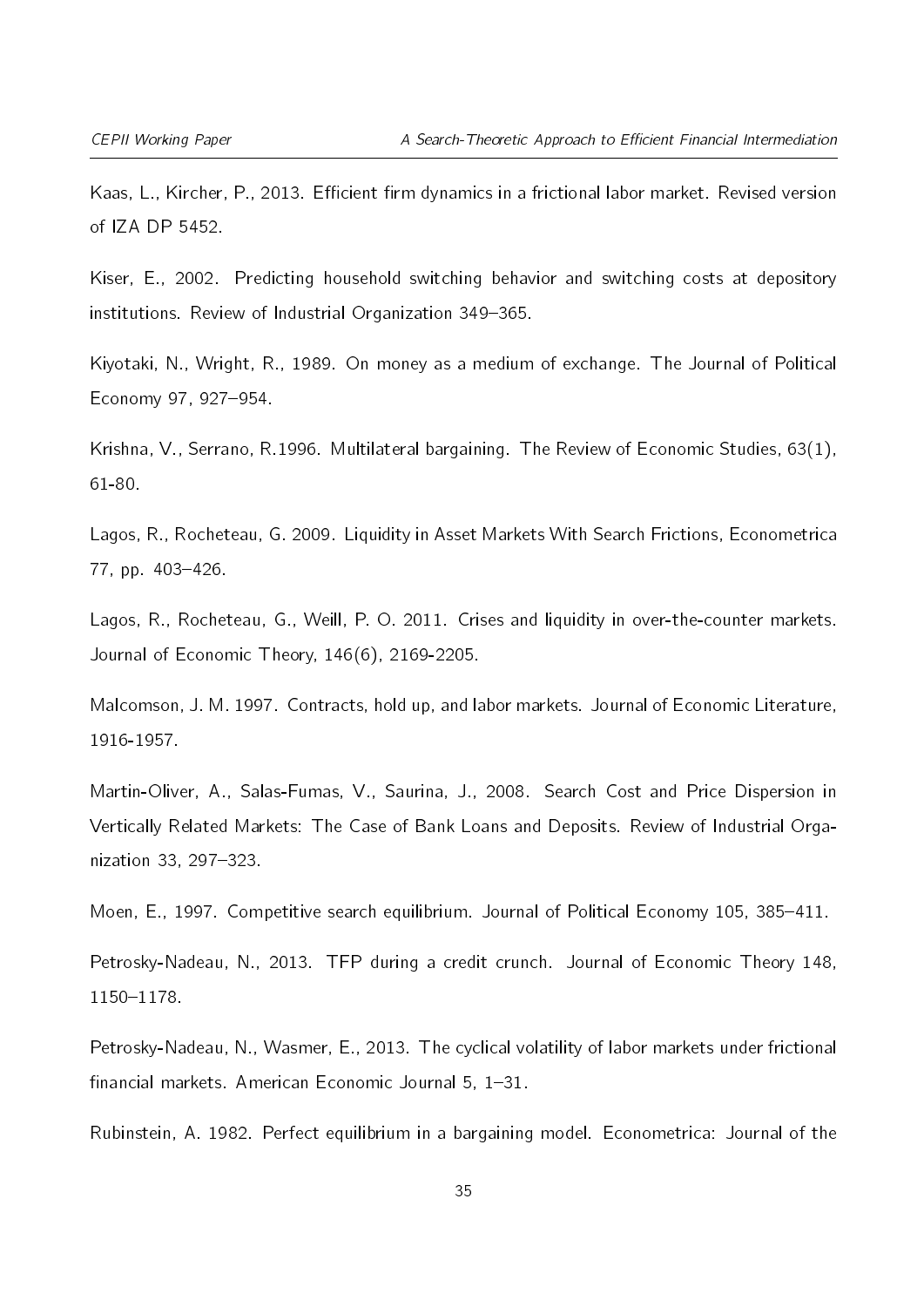Econometric Society, 97-109.

Serrano, R. 2008. Bargaining, The New Palgrave Dictionary of Economics. Second Edition. Eds. Steven N. Durlauf and Lawrence E. Blume. Palgrave Macmillan.

Sharpe, S., 1997. The effect of consumer switching costs on prices: a theory and its application to the bank deposit market. Review of Industrial Organization 12, 79-94.

Shimer, R., 1996. Essays in Search Theory. MIT.

Shy, O., 2002. A quick-and-easy method for estimating switching costs. International Journal of Industrial Organization 20, 71-87.

Sirri, E., Tufano, P., 1998. Costly search and mutual fund flows. The Journal of Finance 53, 15891622.

Suh, S. C., & Wen, Q. 2006. Multi-agent bilateral bargaining and the Nash bargaining solution. Journal of Mathematical Economics, 42(1), 61-73.

Sutton, J. 1986. Non-cooperative bargaining theory: An introduction. The Review of Economic Studies, 53(5), 709-724.

Wasmer, E., Weil, P., 2004. The macroeconomics of labor and credit market imperfections. American Economic Review.

Wilson, C.M., 2012. Market frictions: A unified model of search costs and switching costs. European Economic Review 56, 1070-1086.

36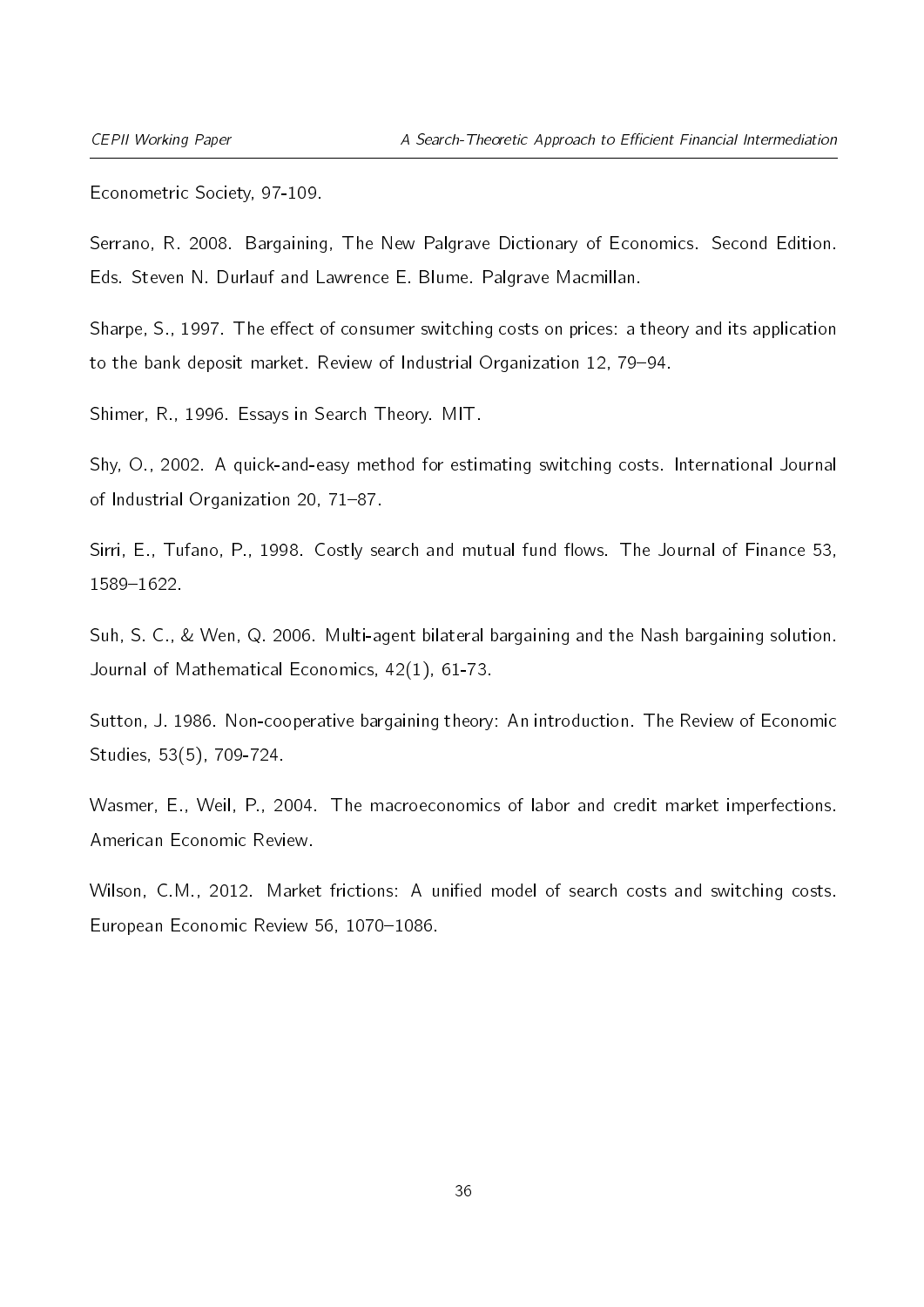#### A. Proof of Lemma [1](#page-11-3)

The number of matched entrepreneurs solution of [\(1\)](#page-10-2) is a function of the credit market tightness  $\alpha^c$ 

$$
n^{c}(\alpha^{c}) = \frac{\overline{m}^{c}(\alpha^{c})^{\epsilon}}{\delta^{c} + \overline{m}^{c}(\alpha^{c})^{\epsilon}} \overline{n}^{c}
$$
 (A.1)

The ratio  $n^c \, (\alpha^c) \, / \overline{n}^c$  measures the degree of financial intermediation as the rate of financing entrepreneurs.

The number of searching households solution of [\(2\)](#page-10-3) is a function of the two tightness variables  $\{\alpha^c, \alpha^d\}$ 

$$
u^{d}\left(\alpha^{d},\alpha^{c}\right)=\frac{\delta^{d}}{\overline{m}^{d}\left(\alpha^{d}\right)^{\epsilon}}n^{c}\left(\alpha^{c}\right)
$$
\n(A.2)

where the constraint [\(3\)](#page-10-4) is saturated:  $n^d\,=\,n^c\,(\alpha^c)$  . Because it is costly to collect deposits, at the equilibrium all deposits are lent. The welfare is a function of the two tightness variables  $\{\alpha^c, \alpha^d\}$ 

$$
U\left(\alpha^{c},\alpha^{d}\right)=\frac{1}{1-\beta}\left[\begin{array}{c}n^{c}\left(\alpha^{c}\right)z+\left(\overline{n}^{d}-n^{c}\left(\alpha^{c}\right)\right)\rho^{h}\\-\kappa^{h}u^{d}\left(\alpha^{d},\alpha^{c}\right)-\kappa^{d}\alpha^{d}u^{d}\left(\alpha^{d},\alpha^{c}\right)-\kappa^{c}\alpha^{c}\left(\overline{n}^{c}-n^{c}\left(\alpha^{c}\right)\right)\end{array}\right]
$$
(A.3)

that is the final good production done by financing entrepreneurs, plus the final good production done by households, less search costs paid by searching households and banks.

#### B. Proof of Proposition [1](#page-12-3)

<span id="page-36-2"></span><span id="page-36-1"></span>The socially optimal allocation is the solution of  $(5)$ , which first order conditions are

$$
v^{x}: \kappa^{x} = \lambda^{x} \frac{\partial m^{x}(u^{x}, v^{x})}{\partial v^{x}}, \text{ for } x = \{c, d\}
$$
 (B.1)

$$
n_{+}^{x} : \lambda^{x} = \beta \frac{\partial O\left(n_{+}^{c}, n_{+}^{d}\right)}{\partial n_{+}^{x}}, \text{ for } x = \{c, d\}
$$
 (B.2)

<span id="page-36-0"></span>
$$
u^{d}: \kappa^{h} = \lambda^{d} \frac{\partial m^{d} (u^{d}, v^{d})}{\partial u^{d}}
$$
 (B.3)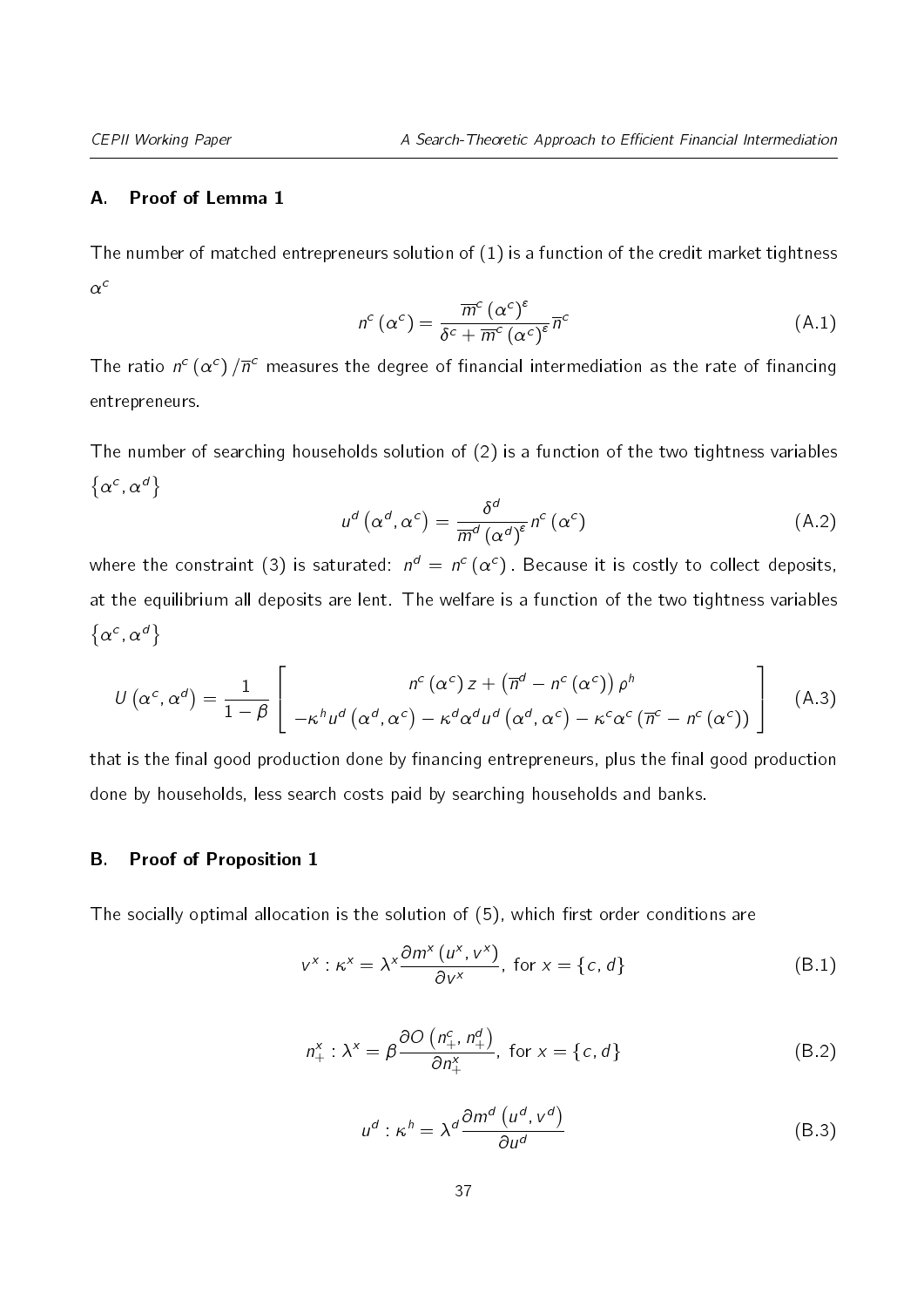The contributions to the value function of the marginal credit is

$$
\frac{\partial O\left(n^c, n^d\right)}{\partial n^c} = z + \lambda^c \left[ \left(1 - \delta^c\right) - \frac{\partial m^c \left(\overline{n}^c - n^c, v^c\right)}{\partial \left(\overline{n}^c - n^c\right)} \right] - \lambda^i \tag{B.4}
$$

and of the marginal deposit is

<span id="page-37-1"></span><span id="page-37-0"></span>
$$
\frac{\partial O\left(n^{c}, n^{d}\right)}{\partial n^{d}} = -\rho^{h} + \lambda^{d} \left(1 - \delta^{d}\right) + \lambda^{i}
$$
\n(B.5)

The value of the multiplier  $\lambda^d$  given by [\(B.1\)](#page-36-0) is introduced in the optimal condition [\(B.3\)](#page-36-1) to get

$$
\kappa^{h} = \lambda^{d} \frac{\partial m^{d} \left( u^{d}, v^{d} \right)}{\partial u^{d}} = \frac{\kappa^{d}}{\partial m^{d} \left( u^{d}, v^{d} \right) / \partial v^{d}} \frac{\partial m^{d} \left( u^{d}, v^{d} \right)}{\partial u^{d}} = \kappa^{d} \frac{\partial m^{d} \left( u^{d}, v^{d} \right) / \partial u^{d}}{\partial m^{d} \left( u^{d}, v^{d} \right) / \partial v^{d}}
$$
(B.6)

For the matching function [\(4\)](#page-11-1), it becomes

<span id="page-37-3"></span><span id="page-37-2"></span>
$$
\alpha^d = \frac{\kappa^h}{\kappa^d} \frac{\varepsilon}{1 - \varepsilon} \tag{B.7}
$$

The equations [\(B.2\)](#page-36-2) and [\(B.5\)](#page-37-0) are used to get the value of the multiplier  $\lambda^2$ 

$$
\lambda^i = \rho^h + \left(r + \delta^d\right) \lambda^d \tag{B.8}
$$

Remember that  $r = 1/\beta - 1$ . Equations [\(B.2\)](#page-36-2) and [\(B.4\)](#page-37-1) give

$$
\lambda^{c} = \beta \left\{ z + \lambda^{c} \left[ (1 - \delta^{c}) - \frac{\partial m^{c} (\overline{n}^{c} - n^{c}, v^{c})}{\partial (\overline{n}^{c} - n^{c})} \right] - \lambda^{i} \right\}
$$
(B.9)

By using  $(\mathsf{B.8})$  to suppress  $\lambda^i$ , it becomes

<span id="page-37-4"></span>
$$
(r + \delta^c) \lambda^c + (r + \delta^d) \lambda^d = z - \rho^h - \frac{\partial m^c (\overline{n}^c - n^c, v^c)}{\partial (\overline{n}^c - n^c)} \lambda^c
$$
 (B.10)

By using [\(B.1\)](#page-36-0) and [\(4\)](#page-11-1), it becomes

$$
(r+\delta^c)\frac{\kappa^c}{\overline{m}^c}(\alpha^c)^{1-\epsilon}+(r+\delta^d)\frac{\kappa^d}{\overline{m}^d}(\alpha^d)^{1-\epsilon}=\epsilon(z-\rho^h)-(1-\epsilon)\kappa^c\alpha^c
$$
(B.11)

The socially optimal market tightness variables  $\{\alpha^c_o,\alpha^c_d\}$  solve [\(B.7\)](#page-37-3) and [\(B.11\)](#page-37-4). Equation [\(B.7\)](#page-37-3) gives the unique and strictly positive value for  $\alpha_o^d$  in function of the structural parameters  $\{\kappa^h,\kappa^d,\varepsilon\}$ , see [\(6\)](#page-12-0). The value  $\alpha_o^c$  solves [\(B.11\)](#page-37-4) in function of  $\alpha_o^d$  and other structural parameters, see also [\(7\)](#page-12-2). Equation [\(B.11\)](#page-37-4) is rearranged as follows

$$
(r + \delta^c) \frac{\kappa^c}{\overline{m}^c} (\alpha_o^c)^{1-\epsilon} + (1-\epsilon) \kappa^c \alpha_o^c = \epsilon (z - \rho^h) - (r + \delta^d) \frac{\kappa^d}{\overline{m}^d} (\alpha_o^d)^{1-\epsilon}
$$
 (B.12)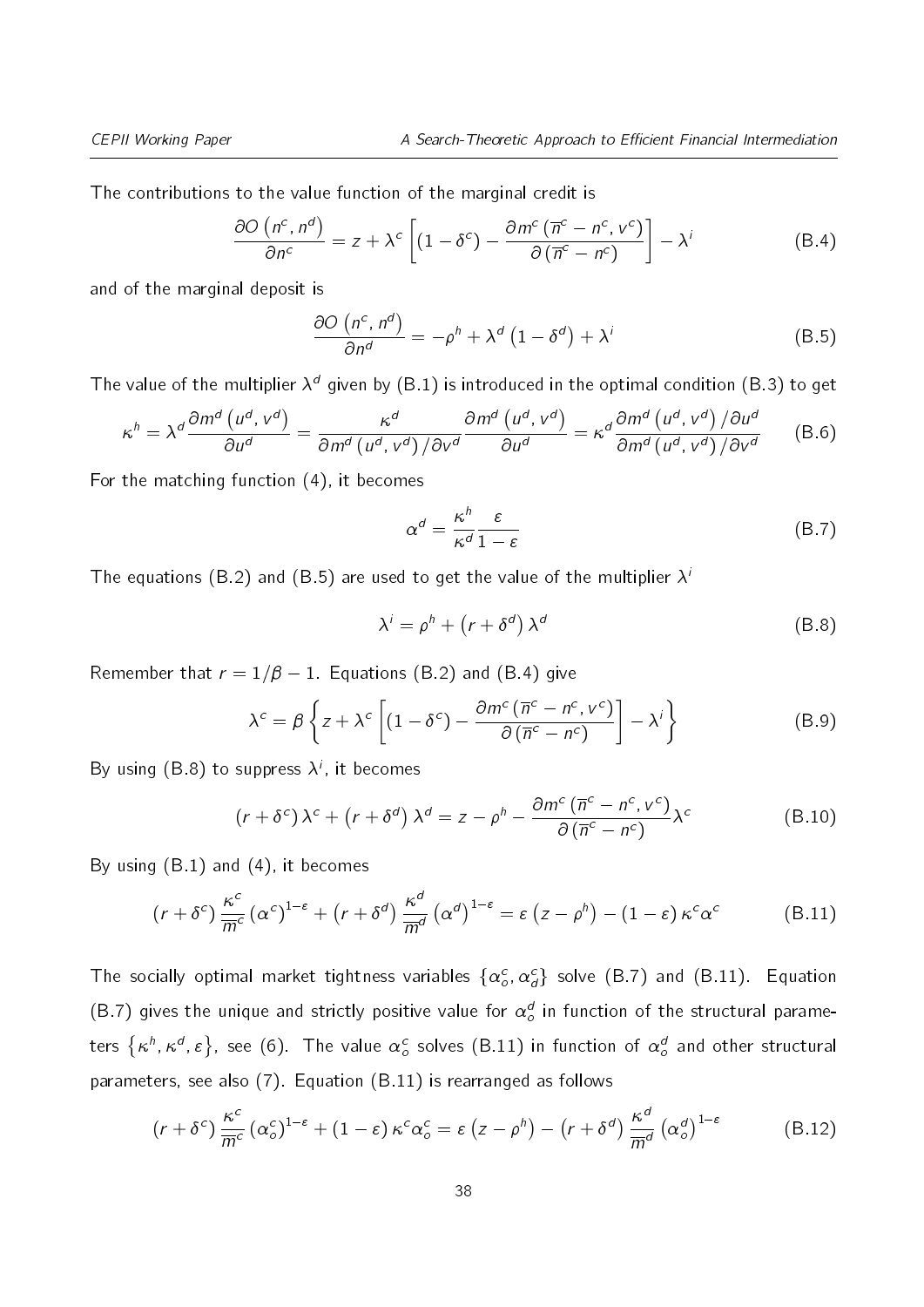The RHS term is independent of  $\alpha_o^c$ , whereas the LHS term is strictly increasing with  $\alpha_o^c$  and equal to 0 for  $\alpha_o^c=$  0. To ensure a positive value for  $\alpha_o^c$ , the LHS term should be strictly positive, that is

<span id="page-38-0"></span>
$$
(z - \rho^h) > (r + \delta^d) \frac{\kappa^d}{\varepsilon \overline{m}^d} (\alpha^d_{\rho})^{1-\varepsilon}
$$
 (B.13)

 $(z - \rho^h)$  is the gap between the household and entrepreneur technologies,  $(r + \delta^d)$  the discounted rate for time preference  $r$  and for exogenous separation  $\delta^d$ , and  $\kappa^d$ , the per-period search cost, is divided by the marginal productivity of banks' search effort on the deposit market,  $\epsilon \overline{m}^d \left( \alpha_o^d \right)^{\epsilon-1}$ . If the condition [\(B.13\)](#page-38-0) is not satisfied, there is no financial intermediation. It is socially optimal that households use all their raw goods to produce the final good and that entrepeneurs do not produce.

#### C. Competitive Financial Intermediation with Interest Rate Bargaining

#### C.1. Bank's Search Efforts

The first order conditions of the program  $(14)$  are

$$
v^{x} : \frac{\kappa^{x}}{q(\alpha^{x})} = \lambda^{x}, \text{ for } x = \{c, d\}
$$
 (C.1)

$$
n_{+}^{c}: \lambda^{c} = \beta \frac{\partial B\left(n_{+}^{c}, n_{+}^{d}\right)}{\partial n_{+}^{c}} = \beta \left[\rho^{c} + \left(1 - \delta^{c}\right) \lambda^{c} - \lambda^{i}\right]
$$
(C.2)

$$
n_+^d: \lambda^d = \beta \frac{\partial B\left(n_+^c, n_+^d\right)}{\partial n_+^d} = \beta \left[-\rho^d + \left(1 - \delta^d\right) \lambda^d + \lambda^i\right] \tag{C.3}
$$

Equations [\(C.2\)](#page-10-3) and [\(C.3\)](#page-10-4) give two expressions for  $\lambda'$ 

$$
\lambda^{i} = \rho^{c} - (r + \delta^{c}) \lambda^{c}
$$
 (C.4)

and

$$
\lambda^{i} = \rho^{d} + (r + \delta^{d}) \lambda^{d}
$$
 (C.5)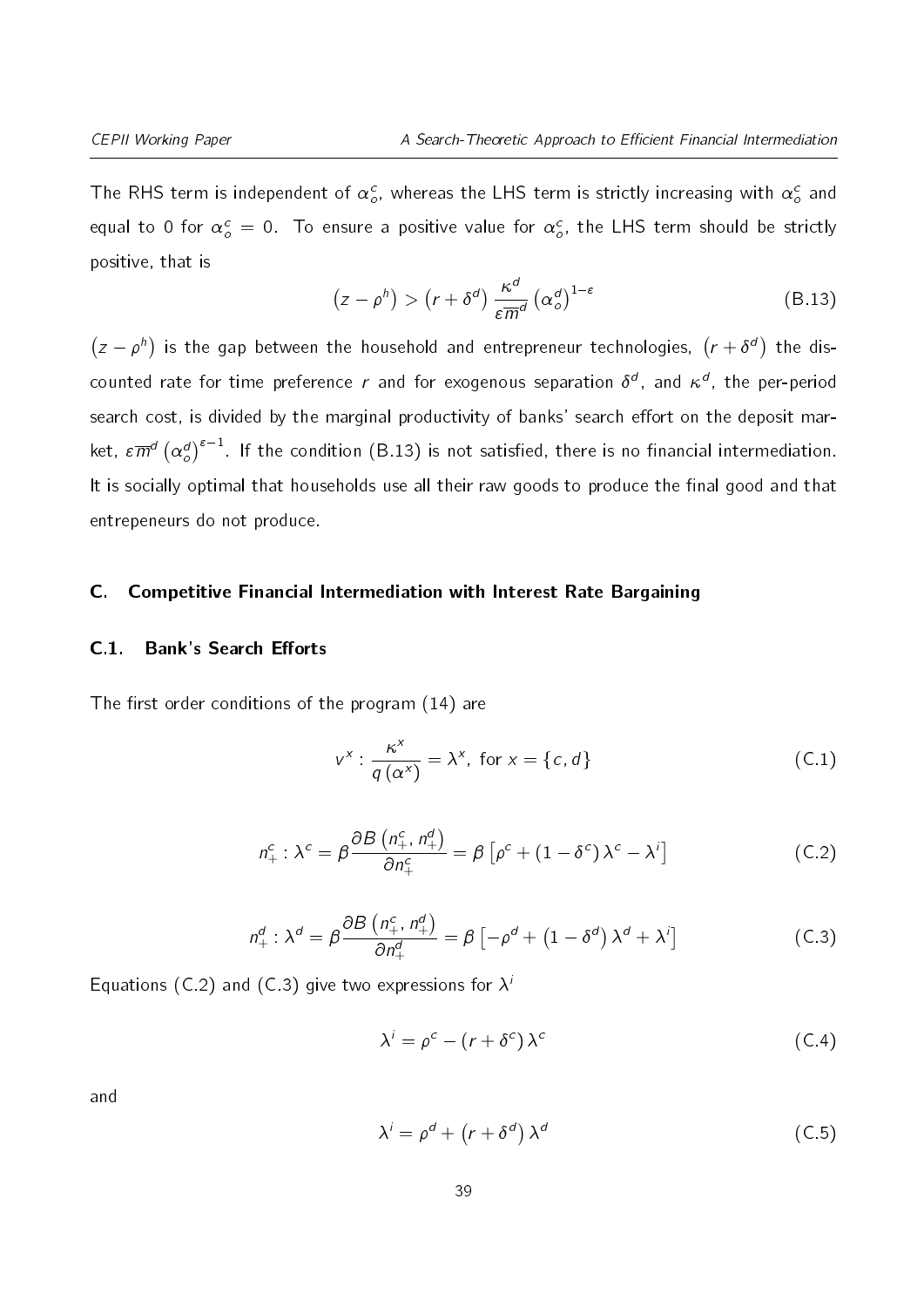The equality between these two expressions for  $\lambda^i$  implies

$$
(r + \delta^c) \lambda^c + (r + \delta^d) \lambda^d = \rho^c - \rho^d
$$
 (C.6)

Using the first order conditions [\(C.1\)](#page-10-2) to get the expressions for  $\lambda^{\mathsf{x}}$ , it becomes [\(15\)](#page-15-0) for the matching functions [\(4\)](#page-11-1).

#### C.2. Bank's Surplus

The bank's surplus associated with the marginal credit and deposit are

$$
\left.\frac{\partial B\left(n^{c}, n^{d}\right)}{\partial n^{c}}\right|_{n^{d}=n^{d}\left(n^{c}\right)}
$$
\n
$$
= \left.\rho^{c}-\rho^{d}n_{1}^{d}\left(n^{c}\right)+\lambda^{c}\left(1-\delta^{c}\right)+\lambda^{d}\left(1-\delta^{d}\right)n_{1}^{d}\left(n^{c}\right)-\lambda^{i}\left(1-n_{1}^{d}\left(n^{c}\right)\right)\right\}
$$
\n(C.7)

and

$$
\frac{\partial B\left(n^{c}, n^{d}\right)}{\partial n^{d}}\Big|_{n^{c}=n^{c}\left(n^{d}\right)}
$$
\n
$$
= \rho^{c} n_{1}^{c}\left(n^{d}\right) - \rho^{d} + \lambda^{c}\left(1 - \delta^{c}\right)n_{1}^{c}\left(n^{d}\right) + \lambda^{d}\left(1 - \delta^{d}\right) - \lambda^{i}\left(n_{1}^{c}\left(n^{d}\right) - 1\right)
$$
\n(C.8)

Using the expressions for  $\lambda_i$  provided by [\(C.4\)](#page-11-1) and [\(C.5\)](#page-11-0), and the first order conditions [\(C.1\)](#page-10-2), surplus are

<span id="page-39-1"></span>
$$
\frac{\partial B\left(n^{c}, n^{d}\right)}{\partial n^{c}}\Big|_{n^{d}=n^{d}\left(n^{c}\right)}
$$
\n
$$
= \rho^{c} - \rho^{d} + \left(1 - \delta^{c}\right) \frac{\kappa^{c}}{q\left(\alpha^{c}\right)} + \left(1 - \delta^{d}\right) \frac{\kappa^{d}}{q\left(\alpha^{d}\right)} - \left[1 - n_{1}^{d}\left(n^{c}\right)\right]\left(1 + r\right) \frac{\kappa^{d}}{q\left(\alpha^{d}\right)}
$$
\n(C.9)

and

<span id="page-39-0"></span>
$$
\frac{\partial B\left(n^{c}, n^{d}\right)}{\partial n^{d}}\Big|_{n^{c}=n^{c}\left(n^{d}\right)}
$$
\n
$$
= \rho^{c} - \rho^{d} + (1 - \delta^{c})\frac{\kappa^{c}}{q\left(\alpha^{c}\right)} + (1 - \delta^{d})\frac{\kappa^{d}}{q\left(\alpha^{d}\right)} - \left[1 - n_{1}^{c}\left(n^{d}\right)\right]\left(1 + r\right)\frac{\kappa^{c}}{q\left(\alpha^{c}\right)}
$$
\n(C.10)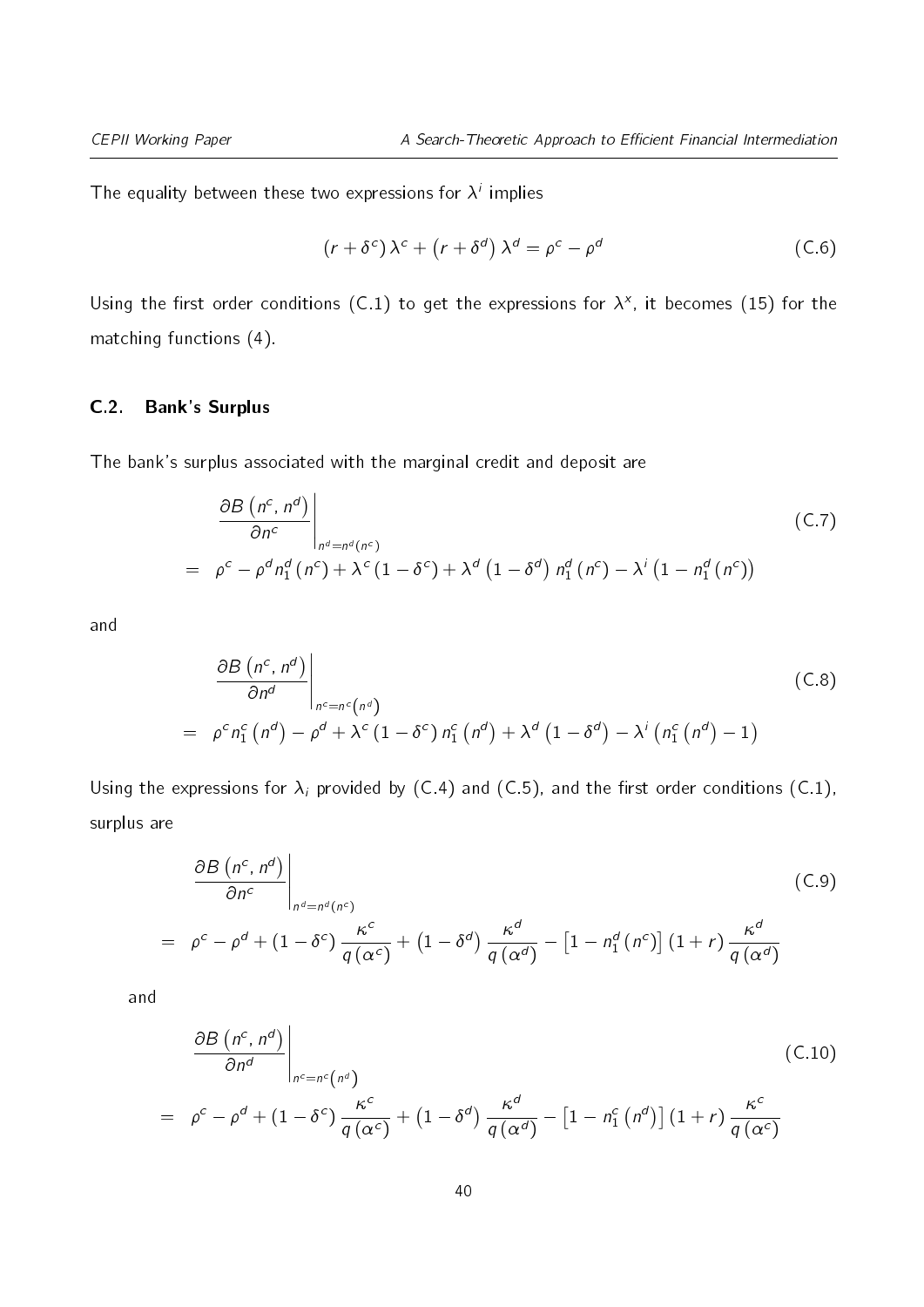#### C.3. Nash Bargaining

For the value functions [\(8\)](#page-13-1)-[\(9\)](#page-13-2)-[\(10\)](#page-13-3), and using the optimality condition on the deposit market [\(11\)](#page-14-2), the household's surplus is

<span id="page-40-0"></span>
$$
Dm - Du = \rhod - \rhoh + (1 - \deltad) \beta [Dm (\rhod) - Du]
$$
  
=  $\rhod - \rhoh + (1 - \deltad) \frac{\kappah}{\rho (\alphad)}$  (C.11)

For the value functions  $(12)-(13)$  $(12)-(13)$  $(12)-(13)$ , and using the first order condition of the Nash solution  $(16)$ , the entrepreneur's surplus is

<span id="page-40-1"></span>
$$
C^{m} - C^{u} = z - \rho^{c} + (1 - \delta^{c} - p(\alpha^{c})) \beta (C^{m} - C^{u})
$$
  
= 
$$
z - \rho^{c} + (1 - \delta^{c} - p(\alpha^{c})) \beta \frac{\eta^{c}}{1 - \eta^{c}} \Delta B^{c}
$$
 (C.12)

The surplus  $(C.10)$  and  $(C.11)$  are introduced in the first order condition of the Nash solution [\(16\)](#page-15-1) to get

$$
\rho^{d} - \rho^{h} + (1 - \delta^{d}) \frac{\kappa^{h}}{\rho(\alpha^{d})}
$$
\n
$$
= \frac{\eta^{d}}{1 - \eta^{d}} \left\{ \rho^{c} - \rho^{d} + (1 - \delta^{c}) \frac{\kappa^{c}}{q(\alpha^{c})} + (1 - \delta^{d}) \frac{\kappa^{d}}{q(\alpha^{d})} - \left[ 1 - n_{1}^{c} (n^{d}) \right] (1 + r) \frac{\kappa^{c}}{q(\alpha^{c})} \right\}
$$
\n(C.13)

Using the optimality condition [\(15\)](#page-15-0), it becomes

$$
\rho^{d} - \rho^{h} + (1 - \delta^{d}) \frac{\kappa^{h}}{\rho(\alpha^{d})}
$$
\n
$$
= \frac{\eta^{d}}{1 - \eta^{d}} \left\{ (1 + r) \frac{\kappa^{c}}{q(\alpha^{c})} + (1 + r) \frac{\kappa^{d}}{q(\alpha^{d})} - \left[ 1 - n_{1}^{c}(n^{d}) \right] (1 + r) \frac{\kappa^{c}}{q(\alpha^{c})} \right\}
$$
\n(C.14)

<span id="page-40-2"></span>and

$$
\rho^d = \rho^h - \left(1 - \delta^d\right) \frac{\kappa^h}{\rho \left(\alpha^d\right)} + \left(1 + r\right) \left(\frac{\eta^d}{1 - \eta^d}\right) \left[\frac{\kappa^d}{q \left(\alpha^d\right)} + n_1^c \left(n^d\right) \frac{\kappa^c}{q \left(\alpha^c\right)}\right] \tag{C.15}
$$

The surplus  $(C.12)$  is introduced into the first order condition of the Nash solution  $(16)$  to get

$$
\rho^{c} = z - (r + \delta^{c} + p(\alpha^{c})) \frac{\eta^{c}}{1 - \eta^{c}} \beta \Delta B^{c}
$$
 (C.16)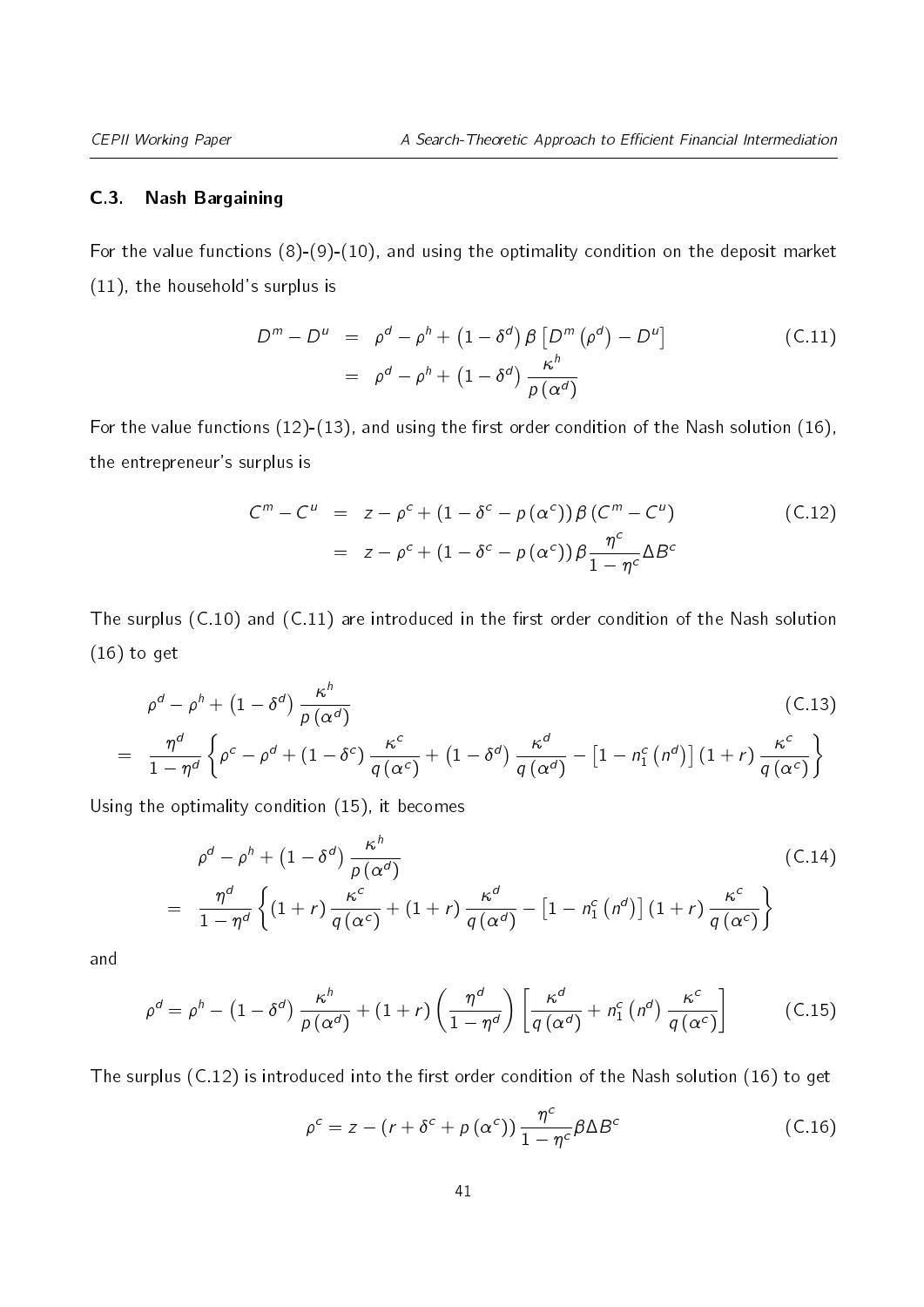For the bank's surplus [\(C.9\)](#page-39-1), it becomes

$$
\rho^{c} = z - (r + \delta^{c} + p(\alpha^{c})) \frac{\eta^{c}}{1 - \eta^{c}} \beta \left[ \rho^{c} - \rho^{d} + (1 - \delta^{c}) \frac{\kappa^{c}}{q(\alpha^{c})} + (1 - \delta^{d}) \frac{\kappa^{d}}{q(\alpha^{d})} \right]
$$
\n
$$
+ (r + \delta^{c} + p(\alpha^{c})) \frac{\eta^{c}}{1 - \eta^{c}} \left[ 1 - n_{1}^{d}(n^{c}) \right] \frac{\kappa^{d}}{q(\alpha^{d})}
$$

Using the optimality condition [\(15\)](#page-15-0), it becomes

<span id="page-41-1"></span>
$$
\rho^{c} = z - (r + \delta^{c} + \rho(\alpha^{c})) \left( \frac{\eta^{c}}{1 - \eta^{c}} \right) \left[ \frac{\kappa^{c}}{q(\alpha^{c})} + n_{1}^{d}(n^{c}) \frac{\kappa^{d}}{q(\alpha^{d})} \right]
$$
(C.18)

or, equivalently

$$
\rho^{c} = z - [1 + r + p(\alpha^{c}) - (1 - \delta^{c})] \left( \frac{\eta^{c}}{1 - \eta^{c}} \right) \left[ \frac{\kappa^{c}}{q(\alpha^{c})} + n_{1}^{d}(n^{c}) \frac{\kappa^{d}}{q(\alpha^{d})} \right]
$$
(C.19)

#### <span id="page-41-0"></span>C.4. Equilibrium

The competitive market tightness variables are  $\{\alpha_b^\chi,\rho_b^\chi\}_{\chi=c,d}$  . Introducing the expression of  $\rho_b^a$ given by [\(C.15\)](#page-40-2) into [\(11\)](#page-14-2) gives

<span id="page-41-2"></span>
$$
\frac{\kappa^h}{\rho\left(\alpha_b^d\right)} = \left(\frac{\eta^d}{1-\eta^d}\right) \left[\frac{\kappa^d}{q\left(\alpha_b^d\right)} + n_1^c\left(n_b^d\right) \frac{\kappa^c}{q\left(\alpha_b^c\right)}\right]
$$
(C.20)

which corresponds to  $(22)$  for the specification  $(4)$  of the matching functions. For the expressions of  $\rho_b^d$  given by [\(C.15\)](#page-40-2) and of  $\rho_b^c$  given by [\(C.19\)](#page-41-1), the bank's net interest margin is

<span id="page-41-3"></span>
$$
\rho_b^c - \rho_b^d = z - \rho^h - (r + \delta^c + p(\alpha_b^c)) \left( \frac{\eta^c}{1 - \eta^c} \right) \left[ \frac{\kappa^c}{q(\alpha_b^c)} + n_1^d(n_b^c) \frac{\kappa^d}{q(\alpha_b^d)} \right] \quad \text{(C.21)}
$$

$$
+ (1 - \delta^d) \frac{\kappa^h}{p(\alpha_b^d)} - (1 + r) \left( \frac{\eta^d}{1 - \eta^d} \right) \left[ \frac{\kappa^d}{q(\alpha_b^d)} + n_1^c(n_b^d) \frac{\kappa^c}{q(\alpha_b^c)} \right]
$$

Using [\(C.20\)](#page-41-2), [\(C.21\)](#page-41-3) becomes

<span id="page-41-4"></span>
$$
\rho_b^c - \rho_b^d = z - \rho^h - (r + \delta^c + p(\alpha_b^c)) \left( \frac{\eta^c}{1 - \eta^c} \right) \left[ \frac{\kappa^c}{q(\alpha_b^c)} + n_1^d(n_b^c) \frac{\kappa^d}{q(\alpha_b^d)} \right] \tag{C.22}
$$

$$
- (r + \delta^d) \left( \frac{\eta^d}{1 - \eta^d} \right) \left[ \frac{\kappa^d}{q(\alpha_b^d)} + n_1^c(n_b^d) \frac{\kappa^c}{q(\alpha_b^c)} \right]
$$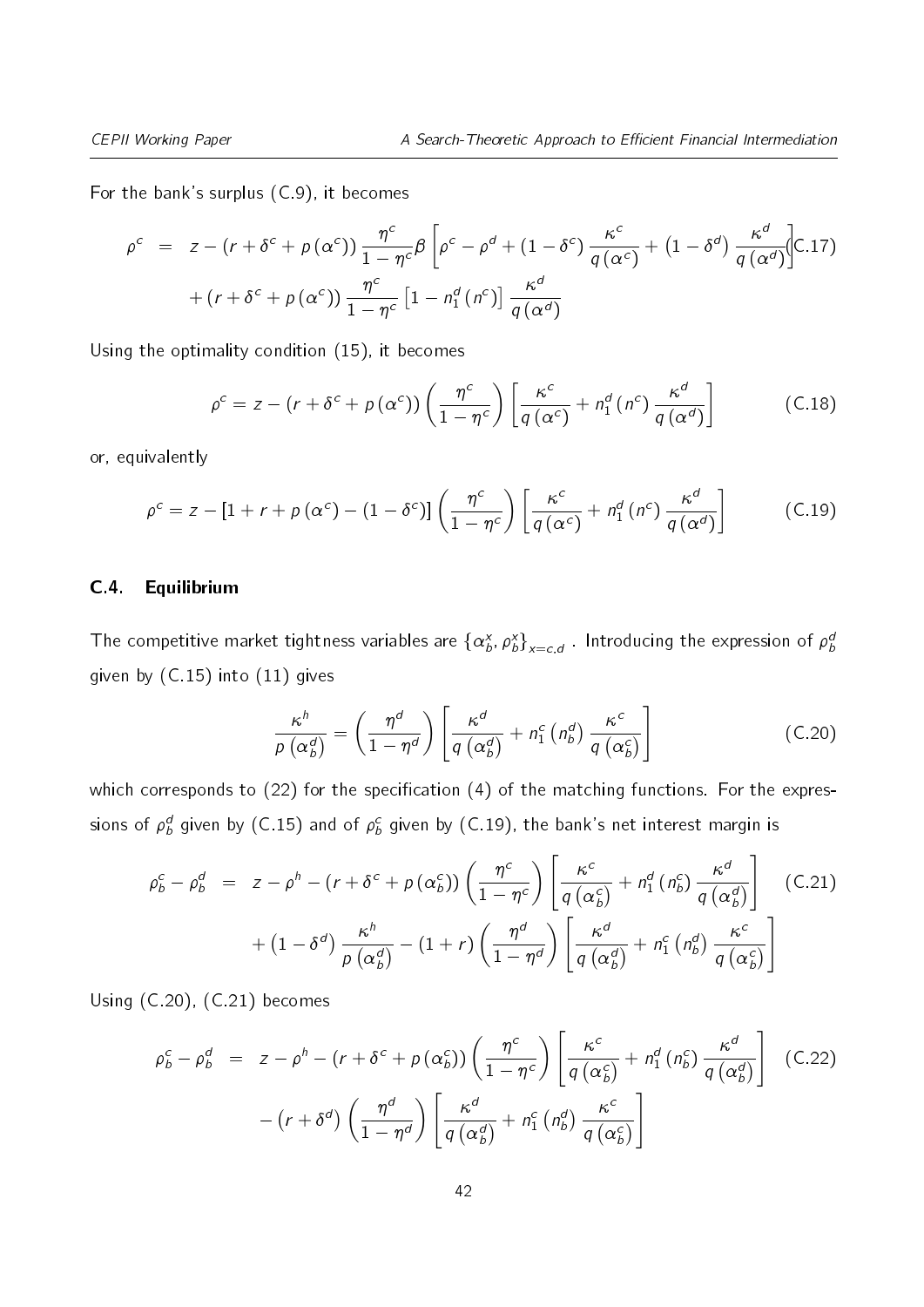The expression of the net interest margin given by [\(C.22\)](#page-41-4) is therefore introduced into [\(15\)](#page-15-0) to get

<span id="page-42-1"></span>
$$
(r + \delta^{c}) \frac{\kappa^{c}}{q(\alpha_{b}^{c})} + (r + \delta^{d}) \left(\frac{1 - \eta^{c}}{1 - \eta^{d}}\right) \frac{\kappa^{d}}{q(\alpha_{b}^{d})}
$$
\n
$$
= (1 - \eta^{c}) (z - \rho^{h}) - \eta^{c} \kappa^{c} \alpha_{b}^{c} - (r + \delta^{c} + p(\alpha_{b}^{c})) \eta^{c} n_{1}^{d}(n_{b}^{c}) \frac{\kappa^{d}}{q(\alpha_{b}^{d})}
$$
\n
$$
- (r + \delta^{d}) (1 - \eta^{c}) \left(\frac{\eta^{d}}{1 - \eta^{d}}\right) n_{1}^{c}(n_{b}^{d}) \frac{\kappa^{c}}{q(\alpha_{b}^{c})}
$$
\n(C.23)

which corresponds to  $(23)$  for the specification  $(4)$  of the matching functions.

#### <span id="page-42-0"></span>C.5. Proof of Proposition [2](#page-19-2)

The competitive equilibrium is constrained-efficient for specific values for the bargaining powers. To obtain these values, the optimality condition [\(C.20\)](#page-41-2) is expressed as follows

$$
\eta^d = \frac{\kappa^h}{\alpha_b^d \kappa^d} \left[ 1 + n_1^c \left( n_b^d \right) \frac{\kappa^c}{\kappa^d} \frac{q \left( \alpha_b^d \right)}{q \left( \alpha_b^c \right)} + \frac{\kappa^h}{\alpha_b^d \kappa^d} \right]^{-1} \tag{C.24}
$$

Assuming  $\alpha_b^{\text{x}}=\alpha_o^{\text{x}}$  and using the value for  $\alpha_o^d$  given by [\(6\)](#page-12-0), it gives [\(24\)](#page-19-0). Then, the optimality condition [\(C.23\)](#page-42-1) is expressed as follows

<span id="page-42-2"></span>
$$
(r + \delta^{c}) \frac{\kappa^{c}}{q(\alpha_{b}^{c})} + (r + \delta^{d}) \frac{\kappa^{d}}{q(\alpha_{b}^{d})} = (1 - \eta^{c}) (z - \rho^{h})
$$
\n
$$
- \eta^{c} \kappa^{c} \alpha_{b}^{c} - (r + \delta^{d}) \left(\frac{\eta^{d} - \eta^{c}}{1 - \eta^{d}}\right) \frac{\kappa^{d}}{q(\alpha_{b}^{d})}
$$
\n
$$
- (r + \delta^{c} + p(\alpha_{b}^{c})) \eta^{c} n_{1}^{d} (n_{b}^{c}) \frac{\kappa^{d}}{q(\alpha_{b}^{d})}
$$
\n
$$
- (r + \delta^{d}) (1 - \eta^{c}) \left(\frac{\eta^{d}}{1 - \eta^{d}}\right) n_{1}^{c} (n_{b}^{d}) \frac{\kappa^{c}}{q(\alpha_{b}^{c})}
$$

where the LHS term is identical to that of [\(7\)](#page-12-2) for  $\alpha_b^\chi\,=\,\alpha_o^\chi$  . Because [\(C.25\)](#page-42-2) is linear with respect to  $\eta^c$ , it is possible to rearrange the terms to get the expression of  $\eta_o^c$  such that the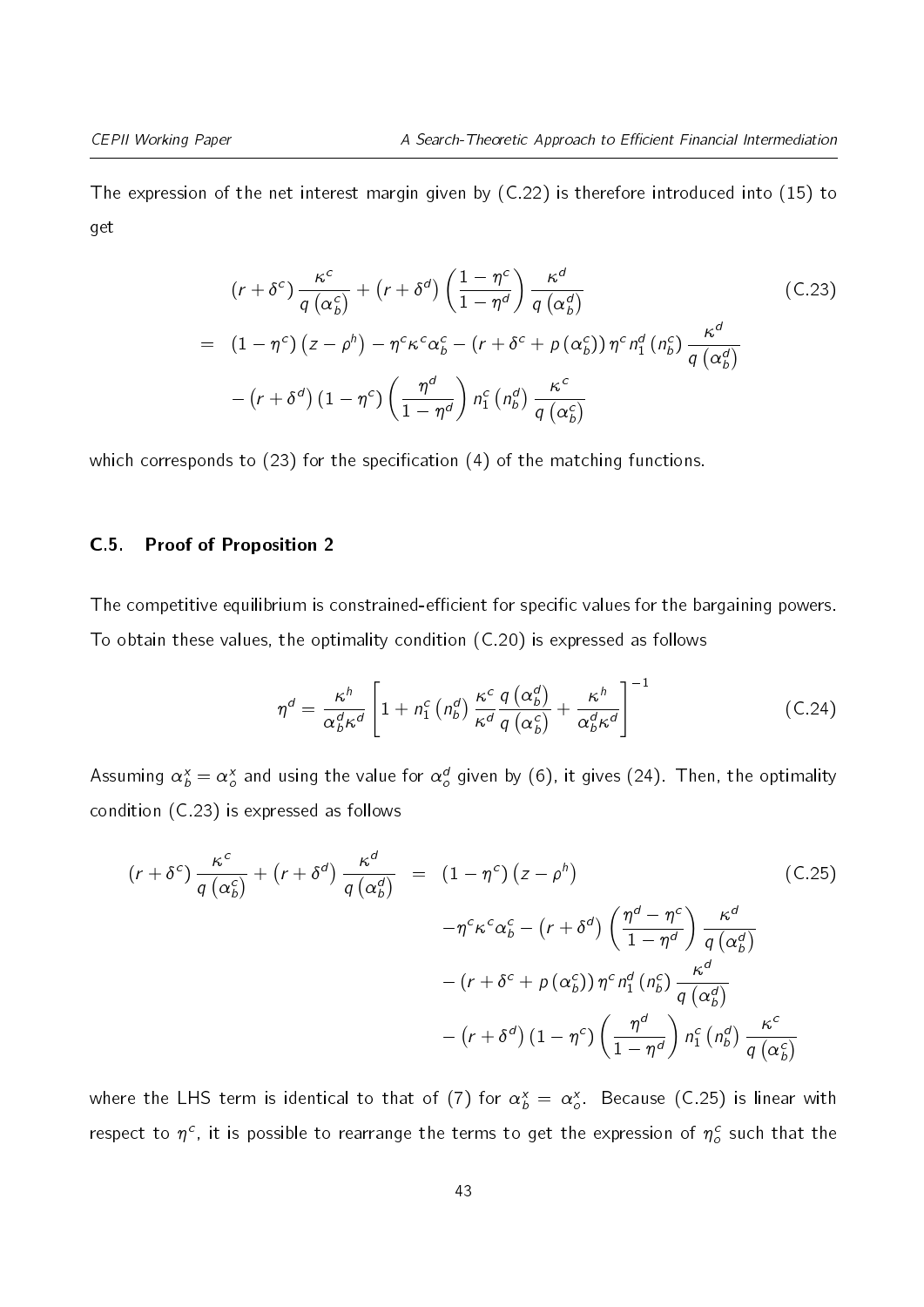RHS term of [\(C.25\)](#page-42-2) is equal to the RHS term of [\(7\)](#page-12-2). It is

<span id="page-43-1"></span>
$$
\eta_o^c = (1 - \varepsilon) \tag{C.26}
$$
\n
$$
\times \frac{z - \rho^h + \kappa^c \alpha_o^c - \left(\frac{r + \delta^d}{1 - \eta_o^d}\right) \left(\frac{\eta_o^d}{1 - \varepsilon}\right) \left[\frac{\kappa^d}{q(\alpha_o^d)} + n_1^c \left(n_b^d\right) \frac{\kappa^c}{q(\alpha_o^c)}\right]}{z - \rho^h + \kappa^c \alpha_o^c - \left(\frac{r + \delta^d}{1 - \eta_o^d}\right) \left[\frac{\kappa^d}{q(\alpha_o^d)} + n_0^d n_1^c \left(n_b^d\right) \frac{\kappa^c}{q(\alpha_o^c)}\right] + \left(r + \delta^c + p\left(\alpha_o^c\right)\right) n_1^d \left(n_b^c\right) \frac{\kappa^d}{q(\alpha_o^d)}
$$

I then introduce the expression of  $\eta_o^d$  given by [\(24\)](#page-19-0) into [\(C.26\)](#page-43-1) to get

$$
\eta_o^c = (1 - \varepsilon) \tag{C.27}
$$
\n
$$
z - \rho^h + \kappa^c \alpha_o^c - \left(\frac{r + \delta^d}{1 - \eta_o^d}\right) \left[\frac{\frac{\kappa^d}{q(\alpha_o^d)} + n_1^c(n_b^d) \frac{\kappa^c}{q(\alpha_o^c)}}{1 + \varepsilon n_1^c(n_b^d) \frac{\kappa^c}{\kappa^d} \frac{q(\alpha_b^d)}{q(\alpha_b^c)}}\right]
$$
\n
$$
z - \rho^h + \kappa^c \alpha_o^c - \left(\frac{r + \delta^d}{1 - \eta_o^d}\right) \left[\frac{\kappa^d}{q(\alpha_o^d)} + \frac{(1 - \varepsilon) n_1^c(n_b^d) \frac{\kappa^c}{q(\alpha_o^c)}}{1 + \varepsilon n_1^c(n_b^d) \frac{\kappa^c}{\kappa^d} \frac{q(\alpha_b^d)}{q(\alpha_b^c)}}\right] + \left(r + \delta^c + p(\alpha_o^c)\right) n_1^d(n_b^c) \frac{\kappa^d}{q(\alpha_o^d)}
$$
\n
$$
(C.27)
$$

and after simplification

$$
\eta_o^c = (1 - \varepsilon) \qquad (C.28)
$$
\n
$$
z - \rho^h + \kappa^c \alpha_o^c - \left(\frac{r + \delta^d}{1 - \eta_o^d}\right) \left[\frac{\frac{\kappa^d}{q(\alpha_o^d)} + n_1^c(n_b^d) \frac{\kappa^c}{q(\alpha_o^c)}}{1 + \varepsilon n_1^c(n_b^d) \frac{\kappa^c}{\kappa^d} \frac{q(\alpha_g^d)}{q(\alpha_o^c)}}\right] \times \frac{\frac{\kappa^d}{q(\alpha_o^d)} \left[1 + \varepsilon n_1^c(n_b^d) \frac{\kappa^c}{\kappa^d} \frac{q(\alpha_g^d)}{q(\alpha_o^c)}\right]}{1 + \varepsilon n_1^c(n_b^d) \frac{\kappa^c}{\kappa^d} \frac{q(\alpha_g^d)}{q(\alpha_o^c)}}\right]} + (r + \delta^c + p(\alpha_o^c)) n_1^d(n_b^c) \frac{\kappa^d}{q(\alpha_g^d)}
$$
\n(C.28)

and finally the solution [\(25\)](#page-19-1), using once again the expression of  $\eta_o^d$  given by [\(24\)](#page-19-0).

#### <span id="page-43-0"></span>C.6. Proof of Corollary [1](#page-20-1)

The reference situation is  $n_1^c \left( n_b^d \right) \ = \ n_1^d \left( n_b^c \right) \ = \ 0,$  banks are not held up. In this case, the equations [\(24\)](#page-19-0) and [\(25\)](#page-19-1) reduce to

$$
\eta_o^x = 1 - \varepsilon, \text{ for } x = \{c, d\} \tag{C.29}
$$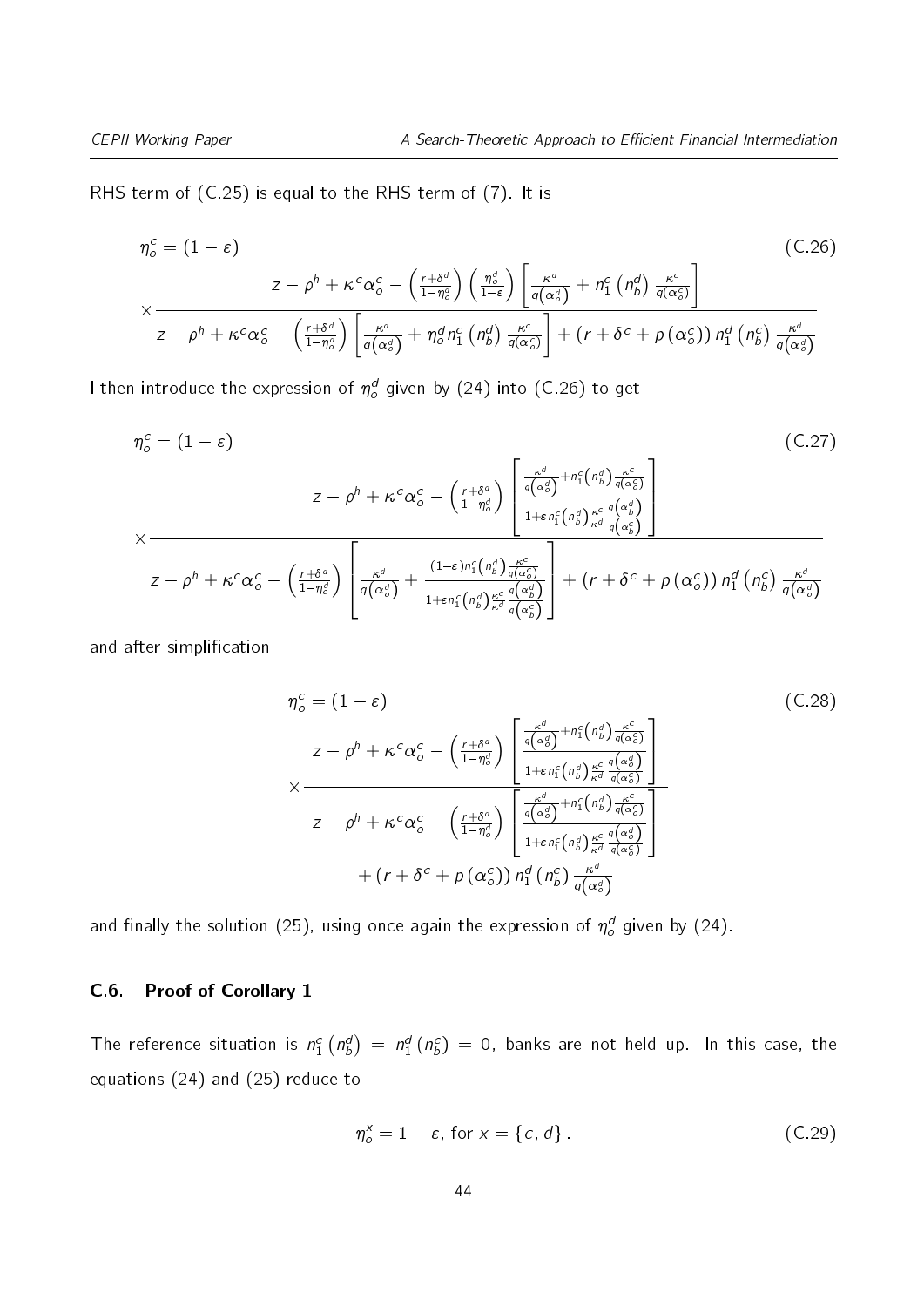which is known as the Hosios (1990) condition for efficiency.

Depositors hold up and not borrowers when  $n_1^d$  ( $n_b^c)=1$  and  $n_1^c$  ( $n_b^d)=0.$  The socially optimal values of bargaining power are  $\eta_o^d=(1-\varepsilon)$  , according to [\(24\)](#page-19-0), and

$$
\eta_o^c = (1 - \varepsilon) \frac{z - \rho^h + \kappa^c \alpha_o^c - (r + \delta^d) \frac{\kappa^d}{\varepsilon q(\alpha_o^d)}}{z - \rho^h + \kappa^c \alpha_o^c - (r + \delta^d) \frac{\kappa^d}{\varepsilon q(\alpha_o^d)} + (r + \delta^c + p(\alpha_o^c)) \frac{\kappa^d}{q(\alpha_o^d)}} < (1 - \varepsilon) \tag{C.30}
$$

according to [\(25\)](#page-19-1). If  $\eta^c$  remains equal to  $(1-\varepsilon)$ , the deposit market tightness remains at its socially optimal value,  $\alpha^d_b=\alpha^d_o$ , but it is not the case for the credit market tightness  $\alpha^c_b$  that solves [\(C.25\)](#page-42-2), or equivalently

<span id="page-44-0"></span>
$$
(r + \delta^c) \frac{\kappa^c}{\overline{m}^c} (\alpha_b^c)^{1-\epsilon} + (1-\epsilon) \kappa^c \alpha_b^c = \epsilon (z - \rho^h) - (r + \delta^d) \frac{\kappa^d}{\overline{m}^d} (\alpha_o^d)^{1-\epsilon} \qquad (C.31)
$$

$$
- (r + \delta^c + \overline{m}^c (\alpha_b^c)^{\epsilon}) (1-\epsilon) \frac{\kappa^d}{\overline{m}^d} (\alpha_o^d)^{1-\epsilon}
$$

where  $\alpha_o^c$  solves [\(7\)](#page-12-2), which can be rewritten as follows

<span id="page-44-1"></span>
$$
(r + \delta^c) \frac{\kappa^c}{\overline{m}^c} (\alpha_o^c)^{1-\epsilon} + (1-\epsilon) \kappa^c \alpha_o^c = \epsilon (z - \rho^h) - (r + \delta^d) \frac{\kappa^d}{\overline{m}^d} (\alpha_o^d)^{1-\epsilon}
$$
 (C.32)

The LHS terms of [\(C.31\)](#page-44-0) and [\(C.32\)](#page-44-1) are identical and increasing with the credit market tightness. Because, the RHS term of [\(C.31\)](#page-44-0) is strictly lower than the RHS term of [\(C.32\)](#page-44-1), the competitive credit market tightness is below its optimal value,  $\alpha^c_b<\alpha^c_o$ , and the rate of financing entrepreneurs is too low. The competitive equilibrium is still unique, if it exists, because the LHS term of [\(C.31\)](#page-44-0) is increasing with  $\alpha^c_b$  whereas the RHS term of (C.31) is decreasing (and the deposit market tightness  $\alpha_o^d$  is constant).

Borrowers hold up and not depositors  $n_1^d$  ( $n_b^c)=0$  and  $n_1^c$   $\left(n_b^d\right)=1.$  The socially optimal values of bargaining power are  $\eta_o^c = (1-\varepsilon)$ , according to [\(25\)](#page-19-1), and

<span id="page-44-2"></span>
$$
\eta_o^d = (1 - \varepsilon) \left[ 1 + \varepsilon \frac{\kappa^c}{\kappa^d} \frac{\overline{m}^d \left( \alpha_o^d \right)^{1 - \varepsilon}}{\overline{m}^c \left( \alpha_o^c \right)^{1 - \varepsilon}} \right]^{-1} < (1 - \varepsilon)
$$
\n(C.33)

according to [\(24\)](#page-19-0). If  $\eta^d$  remains equal to  $(1-\varepsilon)$ , the optimality condition [\(22\)](#page-17-2) becomes

$$
\frac{\kappa^h}{\overline{m}^d \left(\alpha_b^d\right)^\varepsilon} = \left(\frac{1-\varepsilon}{\varepsilon}\right) \left[\frac{\kappa^d}{\overline{m}^d} \left(\alpha_b^d\right)^{1-\varepsilon} + \frac{\kappa^c}{\overline{m}^c} \left(\alpha_b^c\right)^{1-\varepsilon}\right]
$$
(C.34)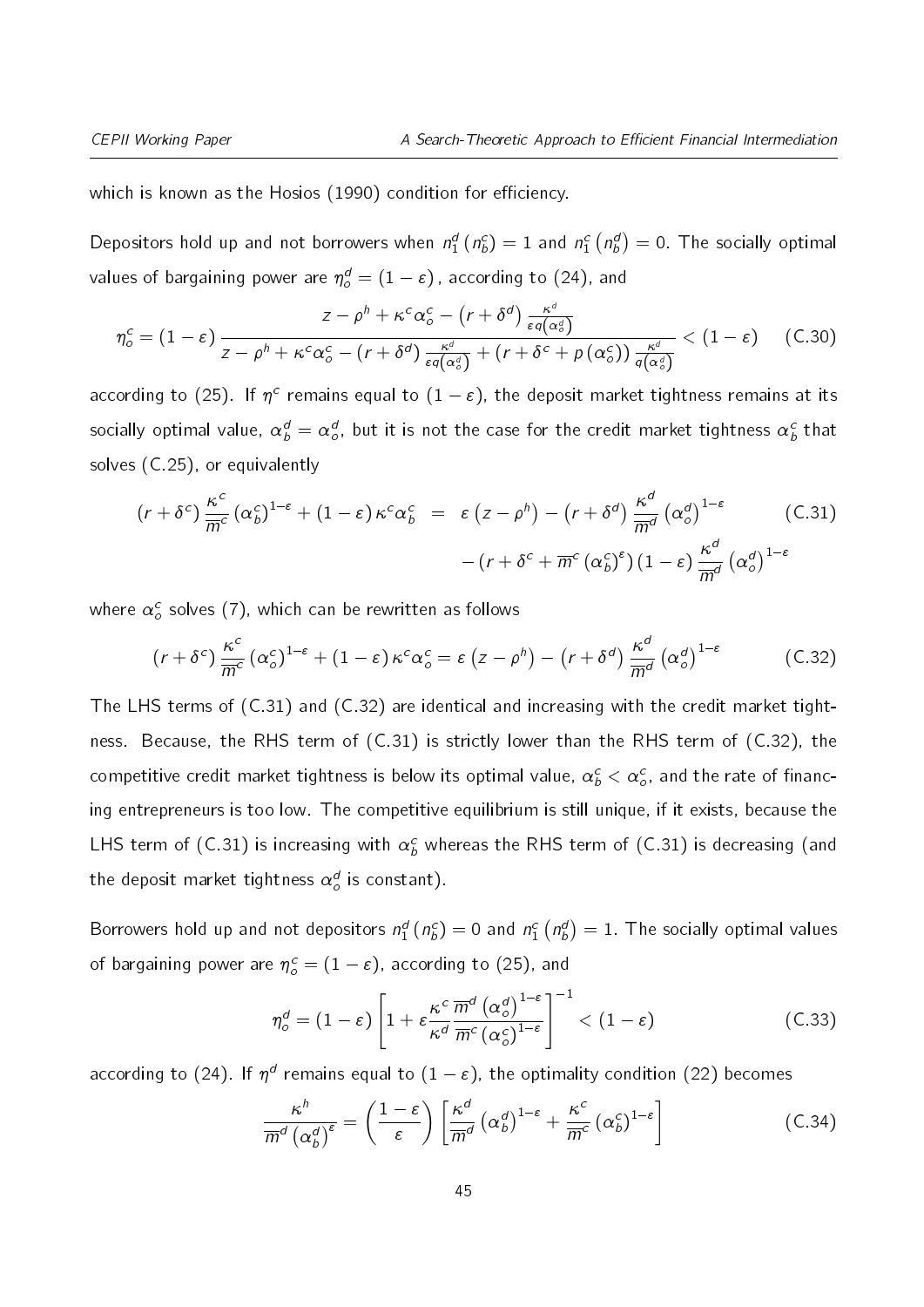for the specification [\(4\)](#page-11-1). Given the constraint  $(\kappa^c/\overline{m}^c)$   $(\alpha^c_b)^{1-\varepsilon}>$  0, the optimality condition [\(C.34\)](#page-44-2) implies an upper-limit on  $\alpha_b^d$ , which is the socially optimal value  $\alpha_c^d$ 

<span id="page-45-3"></span><span id="page-45-0"></span>
$$
\alpha_b^d < \frac{\kappa^h}{\kappa^d} \frac{\varepsilon}{1 - \varepsilon} = \alpha_o^d \tag{C.35}
$$

Using [\(6\)](#page-12-0) to get  $\kappa^h = \alpha_o^d \kappa^d \left(1 - \varepsilon\right) / \varepsilon$ , [\(C.34\)](#page-44-2) becomes

$$
\frac{\kappa^d}{\overline{m}^d} \left( \alpha^d_b \right)^{1-\varepsilon} \frac{\alpha^d_o}{\alpha^d_b} = \frac{\kappa^d}{\overline{m}^d} \left( \alpha^d_b \right)^{1-\varepsilon} + \frac{\kappa^c}{\overline{m}^c} \left( \alpha^c_b \right)^{1-\varepsilon} \tag{C.36}
$$

The relative gap between optimal and competitive tightness variables is deduced for [\(C.36\)](#page-45-0) as

$$
\frac{\alpha_o^d - \alpha_b^d}{\alpha_b^d} = \frac{(\kappa^c / \overline{m}^c) (\alpha_b^c)^{1-\epsilon}}{(\kappa^d / \overline{m}^d) (\alpha_b^d)^{1-\epsilon}} > 0
$$
\n(C.37)

For  $\eta^{\hskip1pt c}=\eta^{\hskip1pt d}=(1-\varepsilon)$  , the optimality condition [\(23\)](#page-17-3) becomes

<span id="page-45-1"></span>
$$
(r + \delta^c) \frac{\kappa^c}{\overline{m}^c} (\alpha_b^c)^{1-\epsilon} + (1 - \epsilon) \kappa^c \alpha_b^c + (r + \delta^d) (1 - \epsilon) \frac{\kappa^c}{\overline{m}^c} (\alpha_b^c)^{1-\epsilon} \qquad (C.38)
$$
  
=  $\epsilon (z - \rho^h) - (r + \delta^d) \frac{\kappa^d}{\overline{m}^d} (\alpha_b^d)^{1-\epsilon}$ 

Using [\(C.32\)](#page-44-1), [\(C.38\)](#page-45-1) is rearranged as

<span id="page-45-2"></span>
$$
(r + \delta^{c}) \frac{\kappa^{c}}{m^{c}} \left[ (\alpha_{b}^{c})^{1-\epsilon} - (\alpha_{o}^{c})^{1-\epsilon} \right] + (1 - \epsilon) \kappa^{c} (\alpha_{b}^{c} - \alpha_{o}^{c})
$$
(C.39)  

$$
= (r + \delta^{d}) \frac{\kappa^{d}}{m^{d}} \left[ (\alpha_{o}^{d})^{1-\epsilon} - (\alpha_{b}^{d})^{1-\epsilon} \right] - (r + \delta^{d}) (1 - \epsilon) \frac{\kappa^{c}}{q (\alpha_{b}^{c})}
$$

Excessive credit rationing occurs if  $\alpha^c_b < \alpha^c_o$  . Because the RHS term of [\(C.39\)](#page-45-2) is strictly increasing with the ratio  $\alpha^c_b/\alpha^c_o$  and equal to zero for  $\alpha^c_b=\alpha^c_o$ , the case  $\alpha^c_b<\alpha^c_o$  corresponds to a negative value for the LHS term of [\(C.39\)](#page-45-2), that is

$$
\frac{\kappa^d}{\overline{m}^d} \left[ \left( \alpha_o^d \right)^{1-\varepsilon} - \left( \alpha_b^d \right)^{1-\varepsilon} \right] < \left( 1-\varepsilon \right) \frac{\kappa^c}{q \left( \alpha_b^c \right)} \tag{C.40}
$$

Excessive credit rationing occurs for a small gap between optimal and competitive tightness variables for the deposit market.

If  $n_1^d$  (  $n_b^c)=1$  and  $n_1^c$   $\big(n_b^d\big)=1$ , efficiency requires  $\eta_o^\times<\varepsilon$  for  $x=\{c,\,d\}$ . For  $\eta^c=\eta^d=(1-\varepsilon)$  , the optimality condition [\(22\)](#page-17-2) becomes [\(C.34\)](#page-44-2) and the relation [\(C.37\)](#page-45-3) holds, with  $\alpha_o^d > \alpha_b^d$ . The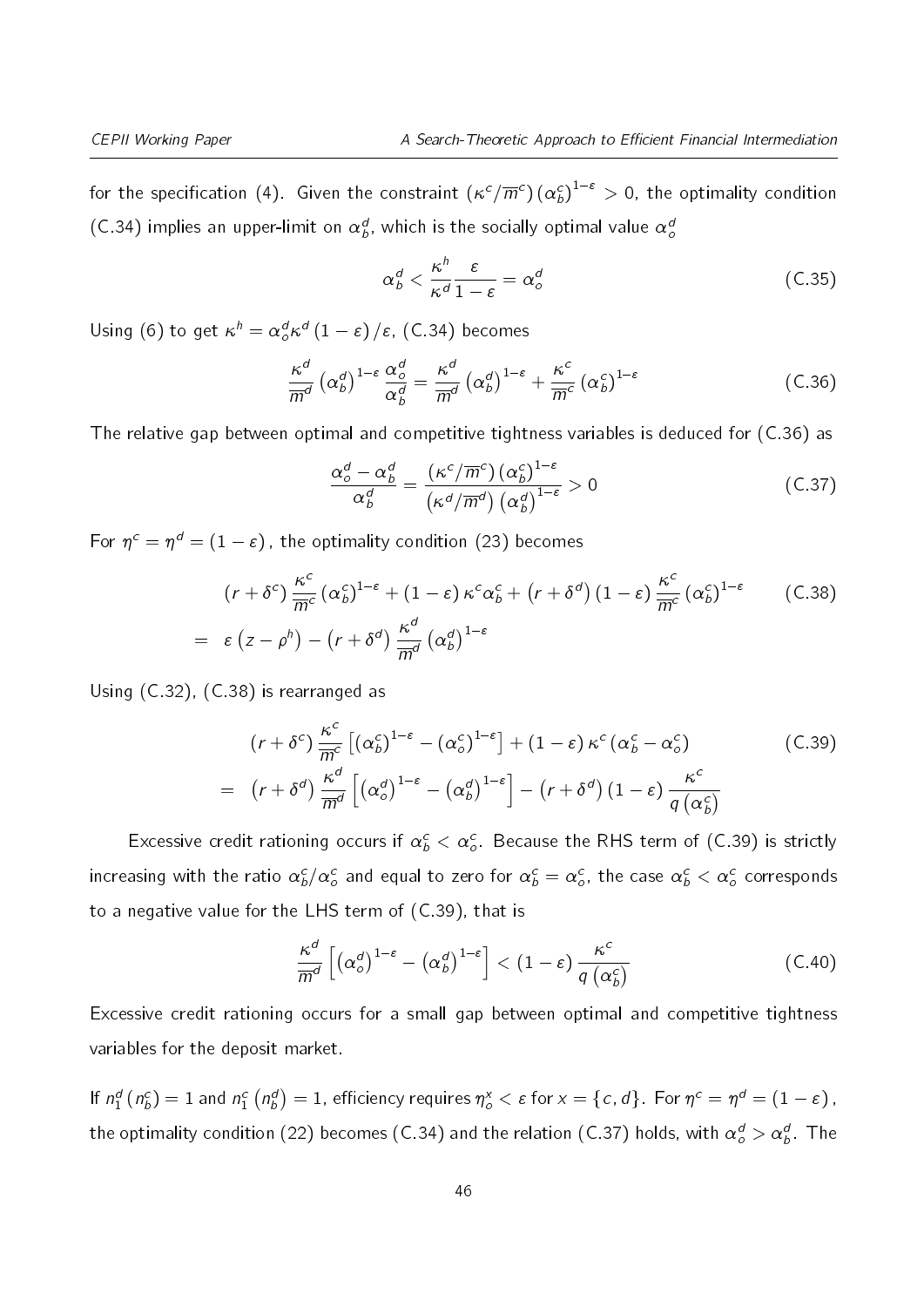optimality condition [\(23\)](#page-17-3) becomes

<span id="page-46-0"></span>
$$
(r + \delta^c) \frac{\kappa^c}{\overline{m}^c} (\alpha_b^c)^{1-\epsilon} + (1 - \varepsilon) \kappa^c \alpha_b^c + (r + \delta^d) (1 - \varepsilon) \frac{\kappa^c}{\overline{m}^c} (\alpha_b^c)^{1-\epsilon} \qquad (C.41)
$$
  
=  $\varepsilon (z - \rho^h) - (r + \delta^d) \frac{\kappa^d}{\overline{m}^d} (\alpha_b^d)^{1-\epsilon} - (r + \delta^c + \overline{m}^c (\alpha_b^c)^{\epsilon}) (1 - \varepsilon) \frac{\kappa^d}{\overline{m}^d} (\alpha_b^d)^{1-\epsilon}$ 

Using [\(C.32\)](#page-44-1), [\(C.41\)](#page-46-0) is rearranged as

<span id="page-46-1"></span>
$$
(r + \delta^{c}) \frac{\kappa^{c}}{\overline{m}^{c}} \left[ (\alpha_{b}^{c})^{1-\epsilon} - (\alpha_{o}^{c})^{1-\epsilon} \right] + (1 - \epsilon) \kappa^{c} (\alpha_{b}^{c} - \alpha_{o}^{c})
$$
\n
$$
= (r + \delta^{d}) \frac{\kappa^{d}}{\overline{m}^{d}} \left[ (\alpha_{o}^{d})^{1-\epsilon} - (\alpha_{b}^{d})^{1-\epsilon} \right] - (r + \delta^{d}) (1 - \epsilon) \frac{\kappa^{c}}{\overline{m}^{c}} (\alpha_{b}^{c})^{1-\epsilon}
$$
\n
$$
- (r + \delta^{c} + \overline{m}^{c} (\alpha_{b}^{c})^{\epsilon}) (1 - \epsilon) \frac{\kappa^{d}}{\overline{m}^{d}} (\alpha_{b}^{d})^{1-\epsilon}
$$
\n(C.42)

Excessive credit rationing occurs if  $\alpha^c_b\,<\,\alpha^c_o$  . Because the RHS term of [\(C.42\)](#page-46-1) is strictly increasing with the ratio  $\alpha^c_b/\alpha^c_o$  and equal to zero for  $\alpha^c_b=\alpha^c_o$ , the case  $\alpha^c_b<\alpha^c_o$  corresponds to a negative value for the LHS term of [\(C.42\)](#page-46-1), that is

$$
\frac{\kappa^d}{\overline{m}^d}\left[ \left( \alpha^d_{o} \right)^{1-\varepsilon} - \left( \alpha^d_{b} \right)^{1-\varepsilon} \right] < (1-\varepsilon) \left[ \frac{\kappa^c}{\overline{m}^c} \left( \alpha^c_{b} \right)^{1-\varepsilon} + \frac{r+\delta^c + \overline{m}^c \left( \alpha^c_{b} \right)^{\varepsilon}}{r+\delta^d} \frac{\kappa^d}{\overline{m}^d} \left( \alpha^d_{b} \right)^{1-\varepsilon} \right]
$$

Excessive credit rationing occurs for a small gap between optimal and competitive tightness variables for the deposit market.

#### D. Multilateral Bargaining

The surplus are given by  $(C.11)$  and  $(C.12)$  for the non-financial agents and by

<span id="page-46-2"></span>
$$
\Delta B = \Delta B^{c}|_{n_1^d(n^c) = 1} = \Delta B^{d}|_{n_1^c(n^d) = 1}
$$
\n(D.43)

for the bank, see [\(19\)](#page-16-1). The equilibrium values of tightness variables are denoted  $\alpha_{m}^{\mathsf{x}}$  where  $m$ stands for multilateral for  $x = \{c, d\}$ .

The FOC of [\(27\)](#page-21-2) with respect to  $\rho^d$  is:  $\eta^d\Delta B=\eta^b\,(D^m-D^u).$  Introducing the definition of the value functions, it becomes

$$
\eta^d \left[ \rho^c - \rho^d + (1 - \delta^c) \frac{\kappa^c}{q \left( \alpha_m^c \right)} + (1 - \delta^d) \frac{\kappa^d}{q \left( \alpha_m^d \right)} \right] = \eta^b \left[ \rho^d - \rho^h + (1 - \delta^d) \frac{\kappa^h}{p \left( \alpha_m^d \right)} \right] \tag{D.44}
$$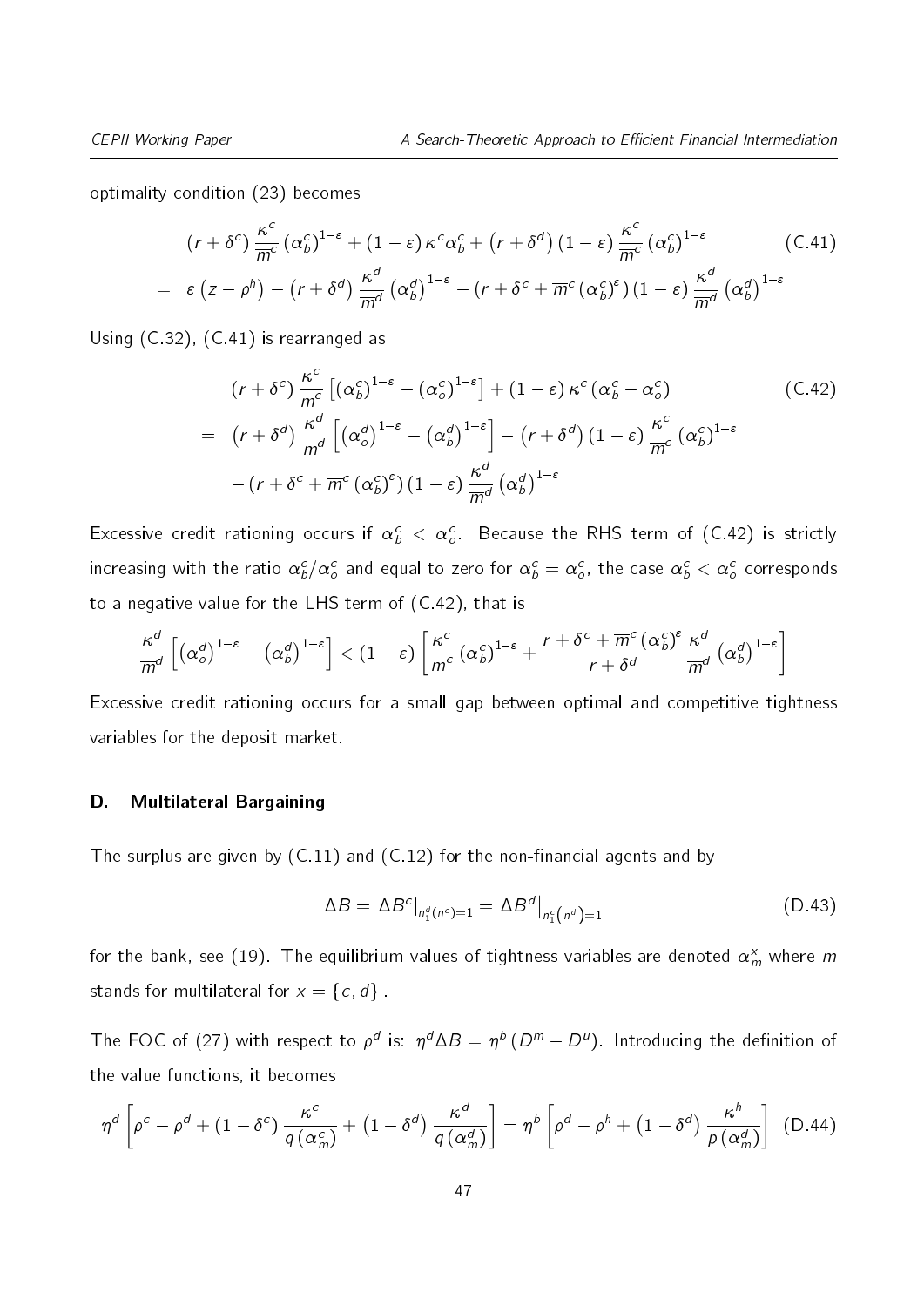Using the optimal search efforts by banks  $(15)$ , the bank's surplus is

<span id="page-47-1"></span><span id="page-47-0"></span>
$$
\Delta B = (1+r)\frac{\kappa^c}{q(\alpha_m^c)} + (1+r)\frac{\kappa^d}{q(\alpha_m^d)}
$$
(D.45)

Then, the deposit interest rate, which satisfies  $(D.44)$ , is

$$
\rho^d = \rho^h - \left(1 - \delta^d\right) \frac{\kappa^h}{\rho \left(\alpha_m^d\right)} + \frac{\eta^d}{\eta^b} \left(1 + r\right) \left[\frac{\kappa^c}{q \left(\alpha_m^c\right)} + \frac{\kappa^d}{q \left(\alpha_m^d\right)}\right] \tag{D.46}
$$

The FOC of [\(27\)](#page-21-2) with respect to  $\rho^c$  is :  $\eta^c \Delta B = \eta^b \, (C^m - C^u)$  . Introducing the expressions [\(C.12\)](#page-40-1) and [\(D.45\)](#page-47-0), it gives the following expression for the credit interest rate

$$
\rho^{c} = z - [r + \delta^{c} + \rho \left( \alpha_{m}^{c} \right) ] \frac{\eta^{c}}{\eta^{b}} \left[ \frac{\kappa^{c}}{q \left( \alpha_{m}^{c} \right)} + \frac{\kappa^{d}}{q \left( \alpha_{m}^{d} \right)} \right]
$$
(D.47)

<span id="page-47-3"></span>Introducing the expression of the deposit interest rate [\(D.46\)](#page-47-1) into the free entry condition [\(11\)](#page-14-2) gives

<span id="page-47-2"></span>
$$
\frac{\kappa^h}{\rho\left(\alpha_m^d\right)} = \frac{\eta^d}{\eta^b} \left[ \frac{\kappa^c}{q\left(\alpha_m^c\right)} + \frac{\kappa^d}{q\left(\alpha_m^d\right)} \right] \tag{D.48}
$$

For the expression of the interest rates [\(D.46\)](#page-47-1) and [\(D.47\)](#page-47-2), the net interest margin is

<span id="page-47-4"></span>
$$
\rho^{c} - \rho^{d} = z - \rho^{h} - [r + \delta^{c} + p(\alpha_{m}^{c})] \frac{\eta^{c}}{\eta^{b}} \left[ \frac{\kappa^{c}}{q(\alpha_{m}^{c})} + \frac{\kappa^{d}}{q(\alpha_{m}^{d})} \right] \qquad (D.49)
$$

$$
- (r + \delta^{d}) \frac{\eta^{d}}{\eta^{b}} \left[ \frac{\kappa^{c}}{q(\alpha_{m}^{c})} + \frac{\kappa^{d}}{q(\alpha_{m}^{d})} \right]
$$

using [\(D.48\)](#page-47-3). Introducing [\(D.49\)](#page-47-4) into [\(15\)](#page-15-0) gives

<span id="page-47-5"></span>
$$
(r + \delta^{c}) \frac{\kappa^{c}}{q(\alpha_{m}^{c})} + (r + \delta^{d}) \left(\frac{\eta^{b}}{\eta^{c} + \eta^{b}}\right) \frac{\kappa^{d}}{q(\alpha_{m}^{d})}
$$
\n
$$
= \left(\frac{\eta^{b}}{\eta^{c} + \eta^{b}}\right) (z - \rho^{h}) - \kappa^{c} \left(\frac{\eta^{c}}{\eta^{c} + \eta^{b}}\right) \frac{p(\alpha_{m}^{c})}{q(\alpha_{m}^{c})} - [(r + \delta^{c}) + p(\alpha^{c})] \left(\frac{\eta^{c}}{\eta^{c} + \eta^{b}}\right) \frac{\kappa^{d}}{q(\alpha_{m}^{d})}
$$
\n
$$
- (r + \delta^{d}) \left(\frac{\eta^{d}}{\eta^{c} + \eta^{b}}\right) \left[\frac{\kappa^{c}}{q(\alpha_{m}^{c})} + \frac{\kappa^{d}}{q(\alpha_{m}^{d})}\right]
$$
\n(D.50)

Assuming  $\alpha_m^{\text{x}}=\alpha_o^{\text{x}}$  for  $\text{x}=\{c,d\}$  and given  $\eta^{\,b}=1-\eta^{\,d}-\eta^{\,c},$  the free entry condition for households [\(D.48\)](#page-47-3) can be expressed as follows

<span id="page-47-6"></span>
$$
\eta^d = (1 - \eta^c) \left( 1 + \left( \frac{\varepsilon}{1 - \varepsilon} \right) \left[ 1 + \frac{\kappa^c}{\kappa^d} \frac{q(\alpha_o^d)}{q(\alpha_o^c)} \right] \right)^{-1}
$$
(D.51)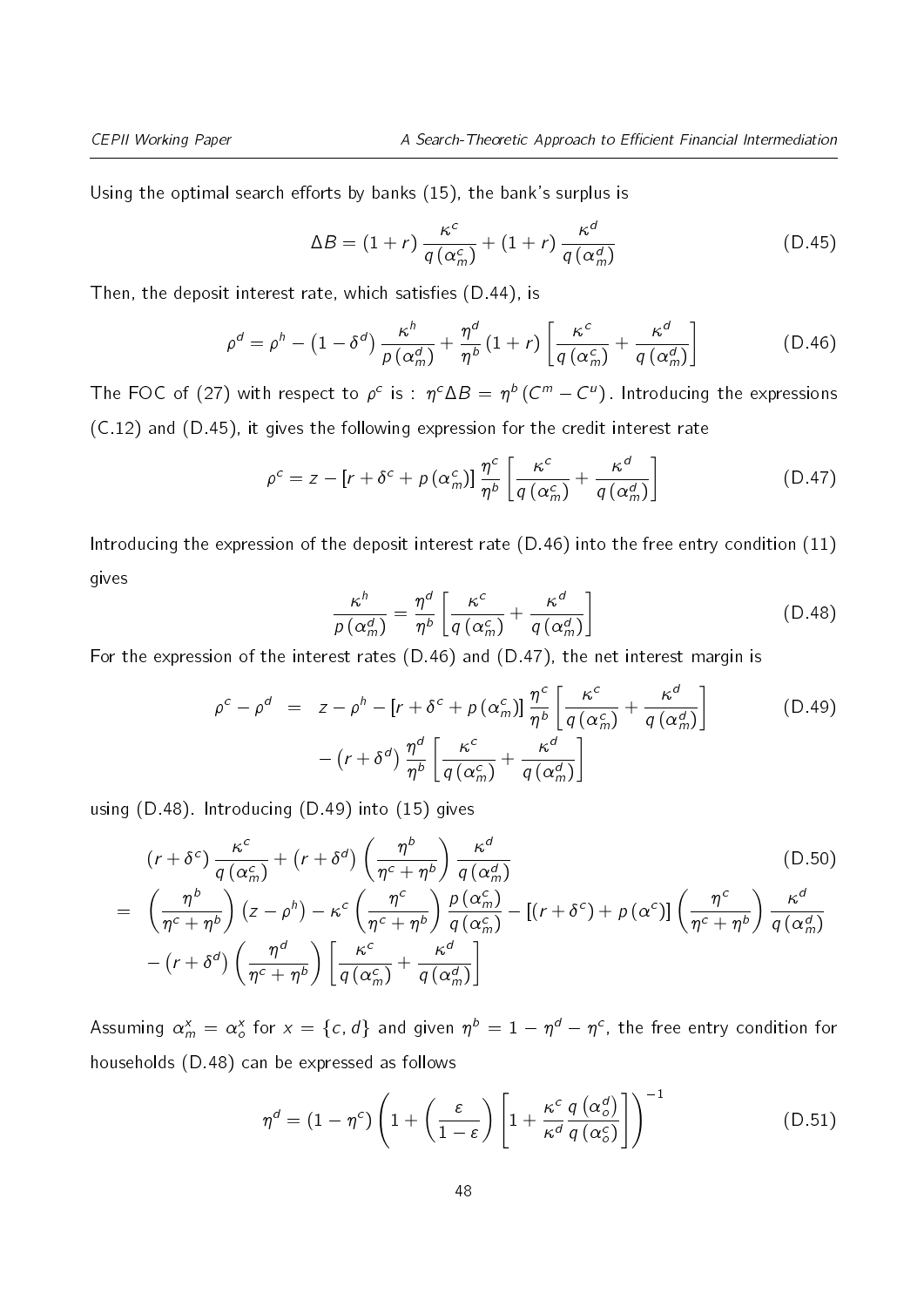using  $(6)$ , and the optimality condition on search effort by banks  $(D.50)$  becomes

<span id="page-48-0"></span>
$$
\varepsilon (z - \rho^h) - (1 - \varepsilon) \kappa^c \alpha_o^c
$$
\n
$$
= \left( \frac{1 - \eta^d - \eta^c}{1 - \eta^d} \right) (z - \rho^h) - \kappa^c \left( \frac{\eta^c}{1 - \eta^d} \right) \alpha_o^c - (r + \delta^d) \left( \frac{\eta^d}{1 - \eta^d} \right) \frac{\kappa^c}{q(\alpha_o^c)}
$$
\n
$$
- [r + \delta^c + \rho (\alpha_o^c)] \left( \frac{\eta^c}{1 - \eta^d} \right) \frac{\kappa^d}{q(\alpha_o^d)} - (r + \delta^d) \left( \frac{\eta^d - \eta^c}{1 - \eta^d} \right) \frac{\kappa^d}{q(\alpha_o^d)}
$$
\n(D.52)

using [\(7\)](#page-12-2), where  $\alpha_o^{\mathrm{x}}$  are independant on  $\eta^{\mathrm{x}}$  for  $\mathrm{x}~=~\{c,d\}$ . Therefore efficient bargaining powers are  $\{\eta^c,\eta^d\}$  such that conditions [\(D.51\)](#page-47-6) and [\(D.52\)](#page-48-0) are satisfied. If bargaining powers of non-financial agents are equal:  $\eta^d=\eta^c=\eta$ , the value  $\eta$  is then given by [\(D.51\)](#page-47-6) as

<span id="page-48-1"></span>
$$
\eta = \left(2 + \left(\frac{\varepsilon}{1-\varepsilon}\right) \left[1 + \frac{\kappa^c}{\kappa^d} \frac{q\left(\alpha_o^d\right)}{q\left(\alpha_o^c\right)}\right]\right)^{-1} \tag{D.53}
$$

For this value of  $\eta$ , there is no condition to ensure that [\(D.52\)](#page-48-0) is satisfied. Indeed (D.52) becomes

<span id="page-48-2"></span>
$$
\varepsilon (z - \rho^h) - (1 - \varepsilon) \kappa^c \alpha_o^c
$$
\n
$$
= \left(\frac{1 - 2\eta}{1 - \eta}\right) (z - \rho^h) - \kappa^c \left(\frac{\eta}{1 - \eta}\right) \alpha_o^c - \left(r + \delta^d\right) \left(\frac{\eta}{1 - \eta}\right) \frac{\kappa^c}{q(\alpha_o^c)}
$$
\n
$$
- \left[r + \delta^c + p(\alpha_o^c)\right] \left(\frac{\eta}{1 - \eta}\right) \frac{\kappa^d}{q(\alpha_o^d)}
$$
\n(D.54)

The parameter  $\eta$  should simultaneously satisfy [\(D.53\)](#page-48-1) and [\(D.54\)](#page-48-2).

#### E. Competitive Financial Intermediation with Interest Rate Posting

#### E.1. Directed Search by Households

The free entry condition on the deposit market implies

<span id="page-48-3"></span>
$$
D^h = D^u \tag{E.1}
$$

<span id="page-48-4"></span>or equivalently

$$
\kappa^h = \rho \left( \alpha^d \left( \rho_+^d \right) \right) \beta \left[ D^m \left( \rho_+^d \right) - D^u \right] \tag{E.2}
$$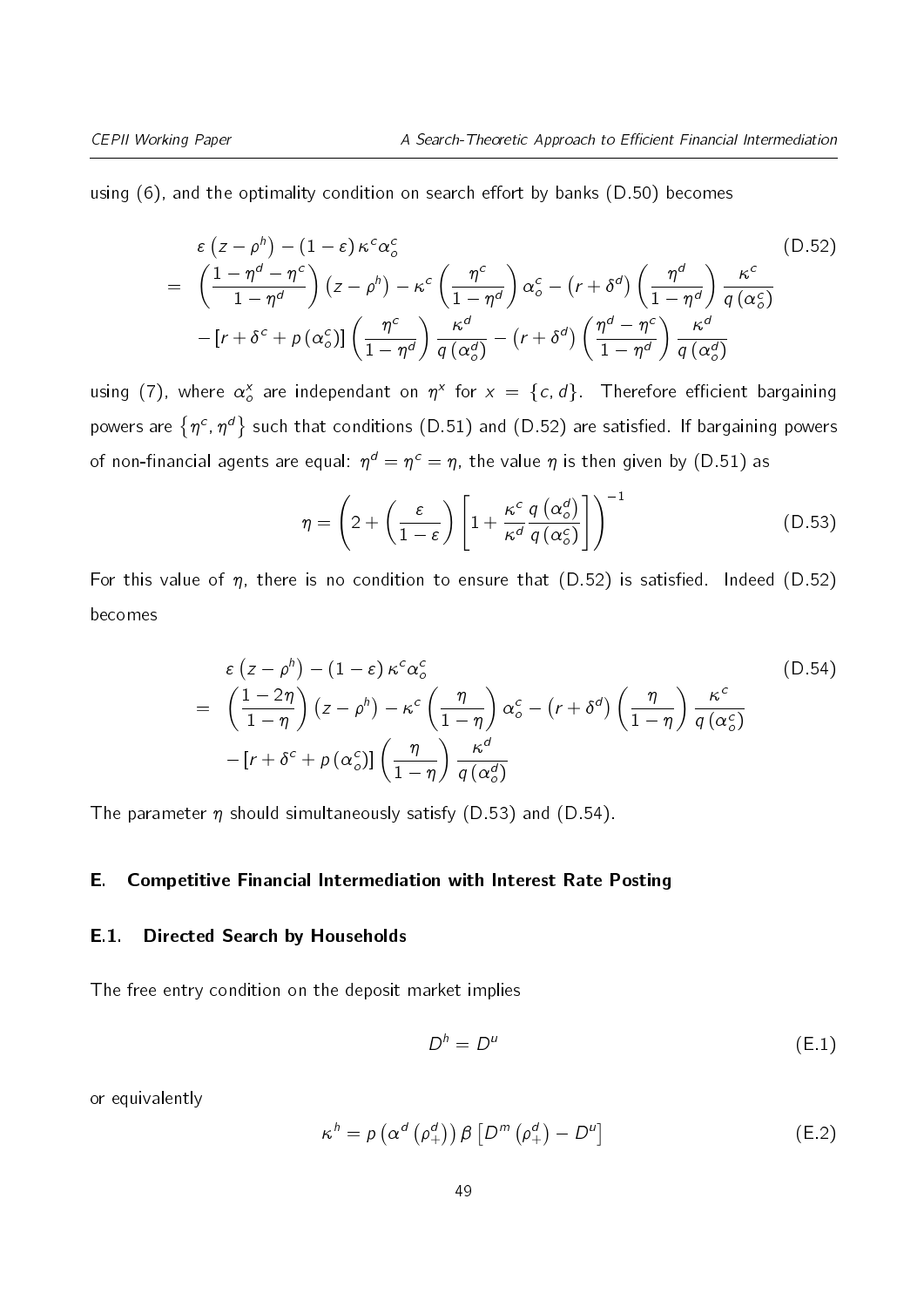given [\(8\)](#page-13-1) and [\(28\)](#page-22-1). Using [\(28\)](#page-22-1), [\(9\)](#page-13-2), and [\(E.1\)](#page-48-3), the matching surplus is

<span id="page-49-0"></span>
$$
D^{m}(\rho_{+}^{d})-D^{u}=\frac{\rho_{+}^{d}-\rho_{-}^{h}}{1-(1-\delta^{d})\beta}
$$
 (E.3)

The free entry condition [\(E.2\)](#page-48-4) becomes

<span id="page-49-5"></span><span id="page-49-4"></span>
$$
\frac{\kappa^h}{\rho\left(\alpha^d\left(\rho_+^d\right)\right)} = \frac{\rho_+^d - \rho^h}{r + \delta^d} \tag{E.4}
$$

for the surplus [\(E.3\)](#page-49-0).

The elasticity of the matching probability of banks with respect to posted interest rate is

<span id="page-49-1"></span>
$$
\frac{\partial q\left(\alpha^{d}\left(\rho_{+}^{d}\right)\right)}{\partial \rho_{+}^{d}}\frac{\rho_{+}^{d}}{q\left(\alpha^{d}\left(\rho_{+}^{d}\right)\right)} = \frac{\partial q\left(\alpha^{d}\left(\rho_{+}^{d}\right)\right)}{\partial p\left(\alpha^{d}\left(\rho_{+}^{d}\right)\right)}\frac{p\left(\alpha^{d}\left(\rho_{+}^{d}\right)\right)}{q\left(\alpha^{d}\left(\rho_{+}^{d}\right)\right)} \times \frac{\partial p\left(\alpha^{d}\left(\rho_{+}^{d}\right)\right)}{\partial \rho_{+}^{d}}\frac{\rho_{+}^{d}}{p\left(\alpha^{d}\left(\rho_{+}^{d}\right)\right)}
$$
(E.5)

The first term in bracket of the LHS term of  $(E.5)$  is determined by the specification of the matching technology. For the specification  $(4)$ , it is equal to

$$
\frac{\partial q\left(\alpha^{d}\left(\rho_{+}^{d}\right)\right)}{\partial p\left(\alpha^{d}\left(\rho_{+}^{d}\right)\right)}\frac{p\left(\alpha^{d}\left(\rho_{+}^{d}\right)\right)}{q\left(\alpha^{d}\left(\rho_{+}^{d}\right)\right)}=\frac{\frac{\partial q\left(\alpha^{d}\left(\rho_{+}^{d}\right)\right)}{\partial \alpha^{d}}\frac{\alpha^{d}}{q\left(\alpha^{d}\left(\rho_{+}^{d}\right)\right)}}{\frac{\partial q\left(\alpha^{d}\left(\rho_{+}^{d}\right)\right)}{\partial \alpha^{d}}\frac{\alpha^{d}}{p\left(\alpha^{d}\left(\rho_{+}^{d}\right)\right)}}=-\left(\frac{1-\varepsilon}{\varepsilon}\right)<0
$$
\n(E.6)

The second term in bracket of the LHS term of [\(E.5\)](#page-49-1) is deduced as follows. First, the matching probability associated with the interest rate  $\rho_+^d$  consistent with [\(30\)](#page-22-3) is

$$
p\left(\alpha^{d}\left(\rho_{+}^{d}\right)\right)=p\left(\alpha^{d}\left(\overline{\rho}_{+}^{d}\right)\right)\frac{D^{m}\left(\overline{\rho}_{+}^{d}\right)-D^{u}}{D^{m}\left(\rho_{+}^{d}\right)-D^{u}}
$$
\n(E.7)

which elasticity is

<span id="page-49-2"></span>
$$
\frac{\partial \rho \left( \alpha^{d} \left( \rho_{+}^{d} \right) \right)}{\partial \rho_{+}^{d}} \frac{\rho_{+}^{d}}{\rho \left( \alpha^{d} \left( \rho_{+}^{d} \right) \right)} = \frac{\rho_{+}^{d}}{D^{m} \left( \rho_{+}^{d} \right) - D^{u}} \left( -\frac{\partial D^{m} \left( \rho_{+}^{d} \right)}{\partial \rho_{+}^{d}} \right)
$$
(E.8)

<span id="page-49-3"></span>The partial derivative of the value function associated with the state matched, defined by  $(9)$ , is

$$
\frac{\partial D^m \left( \rho_+^d \right)}{\partial \rho_+^d} = 1 + \left( 1 - \delta^d \right) \beta \frac{\partial D^m \left( \rho_+^d \right)}{\partial \rho_+^d} = \frac{1}{1 - \left( 1 - \delta^d \right) \beta} \tag{E.9}
$$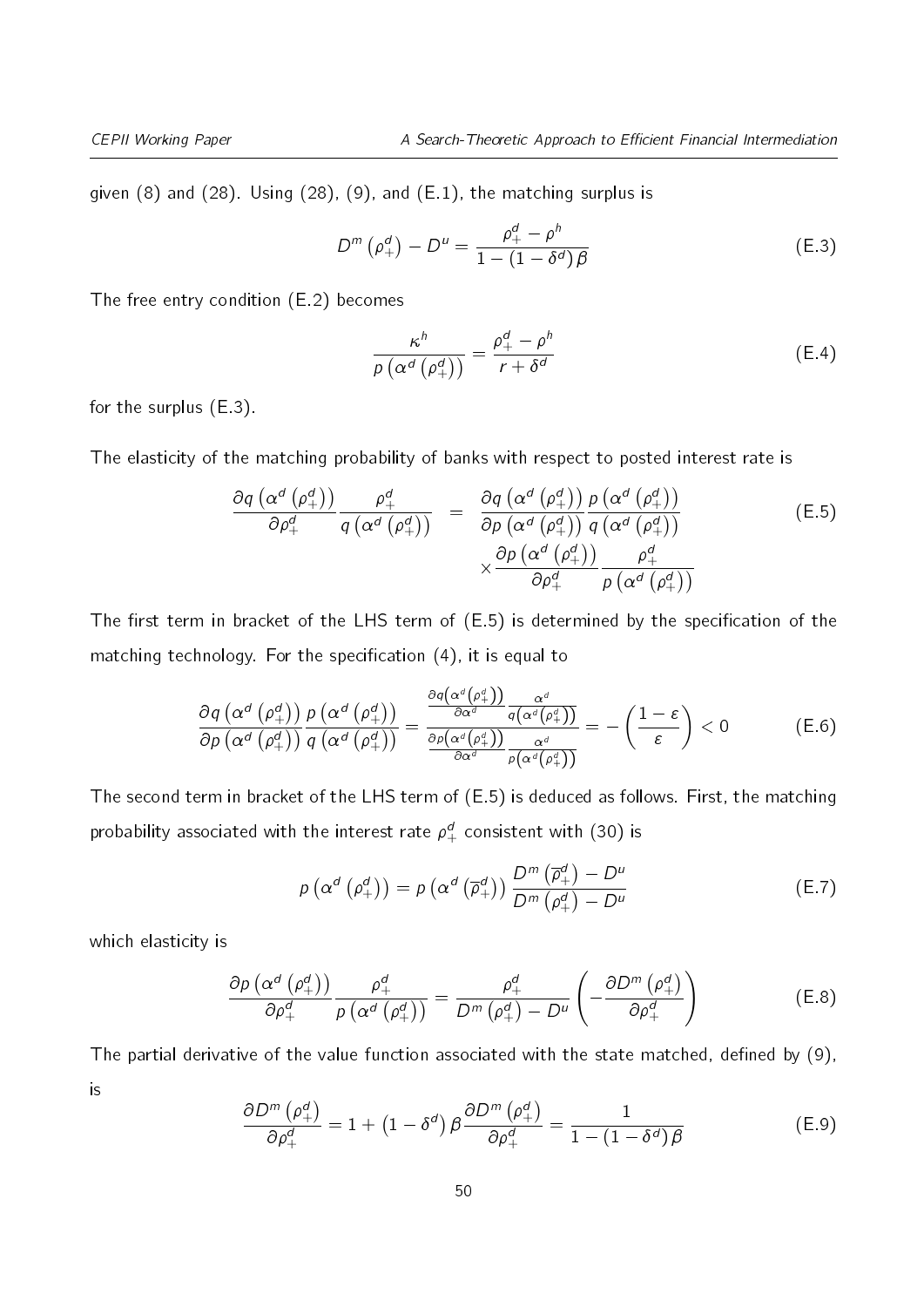Elasticity [\(E.8\)](#page-49-2) becomes with [\(E.3\)](#page-49-0) and [\(E.9\)](#page-49-3)

<span id="page-50-0"></span>
$$
\frac{\partial \rho \left( \alpha^{d} \left( \rho_{+}^{d} \right) \right)}{\partial \rho_{+}^{d}} \frac{\rho_{+}^{d}}{\rho \left( \alpha^{d} \left( \rho_{+}^{d} \right) \right)} = -\frac{\rho_{+}^{d}}{\rho_{+}^{d} - \rho_{-}^{h}}
$$
(E.10)

Given [\(E.6\)](#page-49-4) and [\(E.10\)](#page-50-0), the elasticity [\(E.5\)](#page-49-1) is therefore equal to

$$
\frac{\partial q\left(\alpha_{+}^{d}\left(\rho_{+}^{d}\right)\right)}{\partial \rho_{+}^{d}}\frac{\rho_{+}^{d}}{q\left(\alpha^{d}\left(\rho_{+}^{d}\right)\right)}=\left(\frac{1-\varepsilon}{\varepsilon}\right)\left(\frac{\rho_{+}^{d}}{\rho_{+}^{d}-\rho^{h}}\right)>0
$$
\n(E.11)

This last expression can be used to get the following expression of posted deposit interest rate

<span id="page-50-5"></span>
$$
\rho_{+}^{d} = \rho^{h} + \frac{q\left(\alpha^{d}\left(\rho_{+}^{d}\right)\right)}{\partial q\left(\alpha_{+}^{d}\left(\rho_{+}^{d}\right)\right)/\partial \rho_{+}^{d}}\left(\frac{1-\varepsilon}{\varepsilon}\right)
$$
(E.12)

from  $(E.5)$ .

#### E.2. Directed Search by Entrepreneurs

Being matched yields a surplus equal to

<span id="page-50-2"></span>
$$
C^{m}(\rho_{+}^{c}) - C^{u} = z - \rho_{+}^{c} + \left[1 - \delta^{c} - p\left(\alpha^{c}(\rho_{+}^{c})\right)\right] \beta \left[C^{m}(\rho_{+}^{c}) - C^{u}\right]
$$
\n
$$
= \frac{z - \rho_{+}^{c}}{1 - \left[1 - \delta^{c} - p\left(\alpha^{c}(\rho_{+}^{c})\right)\right] \beta}
$$
\n(E.13)

The elasticity of the matching probability of banks with respect to posted interest rate is

<span id="page-50-1"></span>
$$
\frac{\partial q\left(\alpha^{c}\left(\rho_{+}^{c}\right)\right)}{\partial \rho_{+}^{c}}\frac{\rho_{+}^{c}}{q\left(\alpha^{c}\left(\rho_{+}^{c}\right)\right)} = \frac{\partial q\left(\alpha^{c}\left(\rho_{+}^{c}\right)\right)}{\partial p\left(\alpha^{c}\left(\rho_{+}^{c}\right)\right)}\frac{p\left(\alpha^{c}\left(\rho_{+}^{c}\right)\right)}{q\left(\alpha^{c}\left(\rho_{+}^{c}\right)\right)} \times \frac{\partial p\left(\alpha^{c}\left(\rho_{+}^{c}\right)\right)}{\partial \rho_{+}^{c}}\frac{\rho_{+}^{c}}{p\left(\alpha^{c}\left(\rho_{+}^{c}\right)\right)}
$$
(E.14)

The first term in bracket of the LHS term of  $(E.14)$  is determined by the specification of the matching technology. For the specification  $(4)$ , it is equal to

<span id="page-50-4"></span>
$$
\frac{\partial q\left(\alpha^{c}\left(\rho_{+}^{c}\right)\right)}{\partial p\left(\alpha^{c}\left(\rho_{+}^{c}\right)\right)}\frac{p\left(\alpha^{c}\left(\rho_{+}^{c}\right)\right)}{q\left(\alpha^{c}\left(\rho_{+}^{c}\right)\right)}=\frac{\frac{\partial q\left(\alpha^{c}\left(\rho_{+}^{c}\right)\right)}{\partial\alpha^{c}}\frac{p\left(\alpha^{c}\left(\rho_{+}^{c}\right)\right)}{\alpha^{c}}}{\frac{\partial p\left(\alpha^{c}\left(\rho_{+}^{c}\right)\right)}{\partial\alpha^{c}}\frac{q\left(\alpha^{c}\left(\rho_{+}^{c}\right)\right)}{\alpha^{c}}}=-\left(\frac{1-\varepsilon}{\varepsilon}\right)
$$
(E.15)

The second term in bracket of the LHS term of [\(E.14\)](#page-50-1) is deduced from the no-arbitrage condition [\(35\)](#page-23-1) as follows

<span id="page-50-3"></span>
$$
\frac{\partial p\left(\alpha^{c}\left(\rho_{+}^{c}\right)\right)}{\partial \rho_{+}^{c}}\frac{\rho_{+}^{c}}{p\left(\alpha^{c}\left(\rho_{+}^{c}\right)\right)}=\frac{\rho_{+}^{c}}{C^{m}\left(\rho_{+}^{c}\right)-C^{u}}\left(\frac{-\partial C^{m}\left(\rho_{+}^{c}\right)}{\partial \rho_{+}^{c}}\right)
$$
(E.16)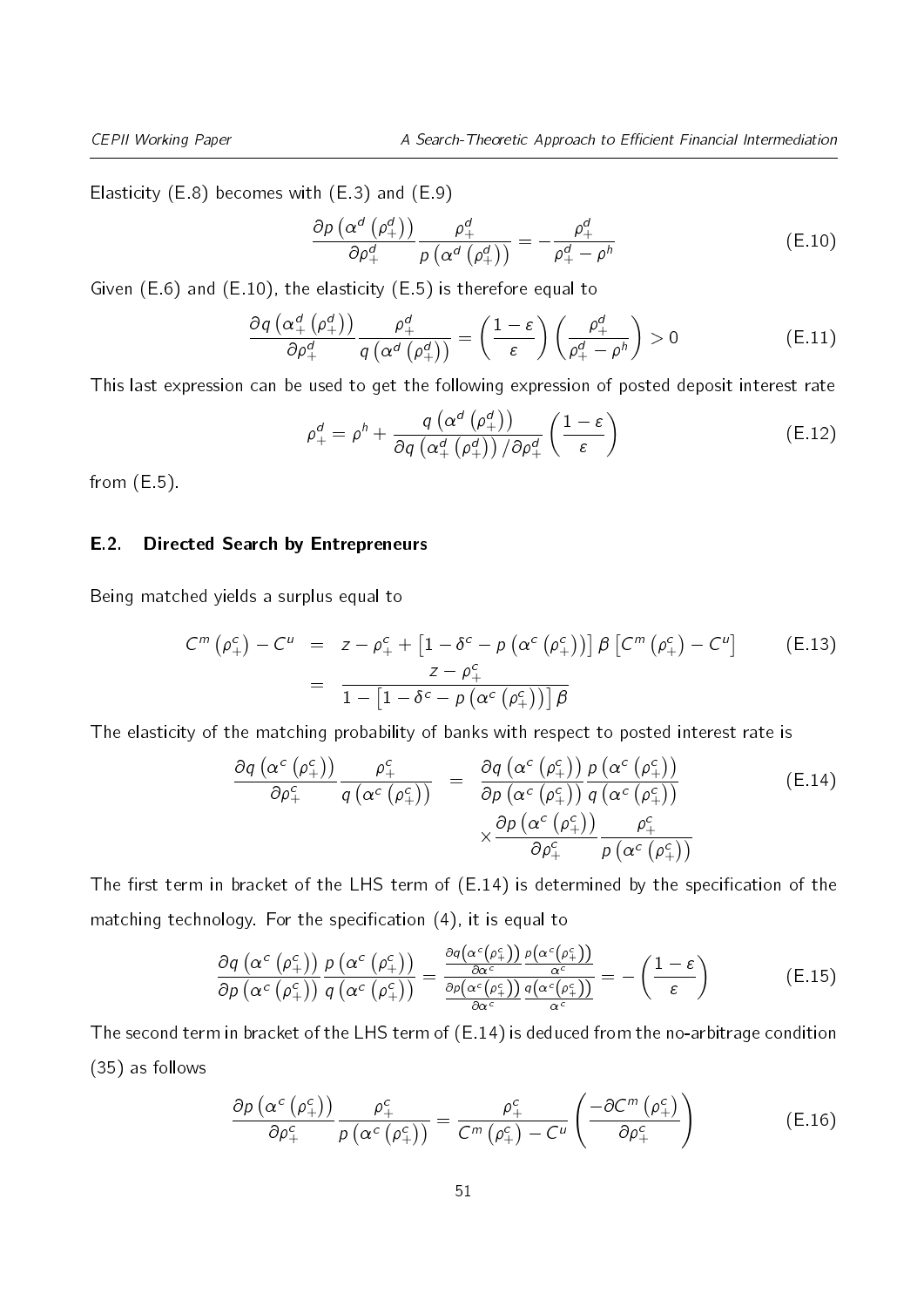<span id="page-51-0"></span>The partial derivative of the value function associated with the matched state, defined by  $(13)$ , is

<span id="page-51-1"></span>
$$
\frac{\partial C^m(\rho_+^c)}{\partial \rho_+^c} = -1 + (1 - \delta^c) \beta \frac{\partial C^m(\rho_+^c)}{\partial \rho_+^c} = \frac{-1}{1 - (1 - \delta^c) \beta} \tag{E.17}
$$

With [\(E.13\)](#page-50-2) and [\(E.17\)](#page-51-0), the elasticity [\(E.16\)](#page-50-3) becomes

$$
\frac{\partial \rho \left( \alpha^{c} \left( \rho_{+}^{c} \right) \right)}{\partial \rho_{+}^{c}} \frac{\rho_{+}^{c}}{\rho \left( \alpha^{c} \left( \rho_{+}^{c} \right) \right)} = -\frac{\rho_{+}^{c}}{z - \rho^{c}} \frac{1 - \left[ 1 - \delta^{c} - \rho \left( \alpha^{c} \left( \rho_{+}^{c} \right) \right) \right] \beta}{1 - \left( 1 - \delta^{c} \right) \beta} \tag{E.18}
$$

Given [\(E.15\)](#page-50-4) and [\(E.18\)](#page-51-1), the elasticity [\(E.14\)](#page-50-1) is therefore equal to

$$
\frac{\partial q\left(\alpha^c\left(\rho_+^c\right)\right)}{\partial \rho_+^c} \frac{\rho_+^c}{q\left(\alpha^c\left(\rho_+^c\right)\right)} = -\left(\frac{1-\varepsilon}{\varepsilon}\right) \frac{1-\left[1-\delta^c - \rho\left(\alpha^c\left(\rho_+^c\right)\right)\right] \beta}{1-\left(1-\delta^c\right) \beta} \left(\frac{\rho_+^c}{z-\rho_+^c}\right) < 0 \quad \text{(E.19)}
$$

This last expression can be used to get the following expression of posted credit interest rate

$$
\rho_{+}^{c} = z + \frac{q\left(\alpha^{c}\left(\rho_{+}^{c}\right)\right)}{\partial q\left(\alpha^{c}\left(\rho_{+}^{c}\right)\right)/\partial \rho_{+}^{c}} \left(\frac{1-\varepsilon}{\varepsilon}\right) \frac{1-\left[1-\delta^{c}-p\left(\alpha^{c}\left(\rho_{+}^{c}\right)\right)\right]\beta}{1-\left(1-\delta^{c}\right)\beta} \tag{E.20}
$$

### E.3. Search and Interest Rate Posting by Banks

<span id="page-51-6"></span>The first order conditions of the program  $(38)$  are

<span id="page-51-7"></span><span id="page-51-5"></span>
$$
n_{+}^{c} : \lambda^{c} = \beta \frac{\partial P\left(n_{+}^{c}, n_{+}^{d}, \varrho_{+}^{c}, \varrho_{+}^{d}\right)}{\partial n_{+}^{c}} = \beta \left[ \left(1 - \delta^{c}\right) \lambda^{c} - \lambda^{i} \right]
$$
(E.21)

<span id="page-51-2"></span>
$$
n_+^d: \lambda^d = \beta \frac{\partial P\left(n_+^c, n_+^d, \varrho_+^c, \varrho_+^d\right)}{\partial n_+^d} = \beta \left[ \left(1 - \delta^d\right) \lambda^d + \lambda^i \right] \tag{E.22}
$$

$$
\varrho_{+}^{c}: \mu^{c} = \beta \frac{\partial P\left(n_{+}^{c}, n_{+}^{d}, \varrho_{+}^{c}, \varrho_{+}^{d}\right)}{\partial \varrho_{+}^{c}} = \beta \left[1 + \left(1 - \delta^{c}\right) \mu_{+}^{c}\right]
$$
\n(E.23)

<span id="page-51-3"></span>
$$
\varrho_{+}^{d} : \mu^{d} = \beta \frac{\partial P\left(n_{+}^{c}, n_{+}^{d}, \varrho_{+}^{c}, \varrho_{+}^{d}\right)}{\partial \varrho_{+}^{d}} = \beta \left[-1 + \left(1 - \delta^{d}\right) \mu_{+}^{d}\right]
$$
\n(E.24)

<span id="page-51-4"></span>
$$
v^{x} : -\kappa^{x} + \lambda^{x} q\left(\alpha^{x}\left(\rho_{+}^{x}\right)\right) + \mu^{x} q\left(\alpha^{x}\left(\rho_{+}^{x}\right)\right) \rho_{+}^{x} = 0, \ x = \{c, d\}
$$
 (E.25)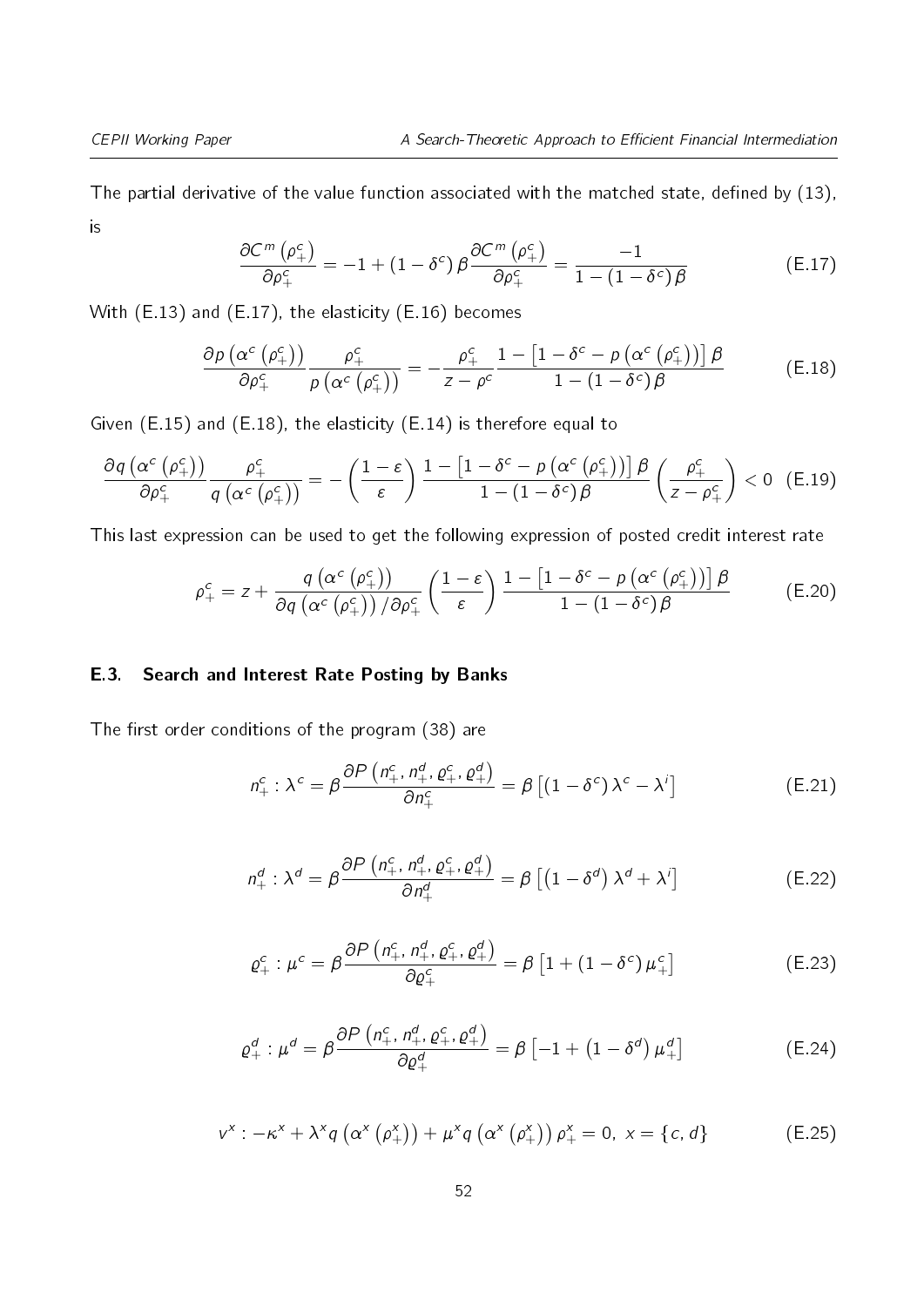$$
\rho_{+}^{x} : \lambda^{x} \frac{\partial q\left(\alpha^{x}\left(\rho_{+}^{x}\right)\right)}{\partial \rho_{+}^{x}} \nu^{x} + \mu^{x} \left[\frac{\partial q\left(\alpha^{x}\left(\rho_{+}^{x}\right)\right)}{\partial \rho_{+}^{x}} \rho_{+}^{x} + q\left(\alpha^{x}\left(\rho_{+}^{x}\right)\right)\right] \nu^{x} = 0, \ x = \{c, d\} \quad \text{(E.26)}
$$

Lagrangian multiplier values  $\left\{\mu^{\mathsf{x}}\right\}_{\mathsf{x}=c,d}$  are deduced from [\(E.23\)](#page-51-2) and [\(E.24\)](#page-51-3) as

<span id="page-52-0"></span>
$$
\mu^{c} = \frac{1}{r + \delta^{c}}, \text{ and } \mu^{d} = -\frac{1}{r + \delta^{d}}
$$
 (E.27)

Lagrangian multiplier values  $\left\{\lambda^\mathsf{x}\right\}_{\mathsf{x}=c,d}$  are deduced from [\(E.25\)](#page-51-4) and [\(E.27\)](#page-52-0)

$$
\lambda^{c} = \frac{\kappa^{c}}{q\left(\alpha^{c}\left(\rho_{+}^{c}\right)\right)} - \frac{\rho_{+}^{c}}{r + \delta^{c}}
$$
 (E.28)

$$
\lambda^{d} = \frac{\kappa^{d}}{q\left(\alpha^{d}\left(\rho_{+}^{d}\right)\right)} + \frac{\rho_{+}^{d}}{r + \delta^{d}} \tag{E.29}
$$

Equation [\(E.21\)](#page-51-5) and [\(E.22\)](#page-51-6) give two expressions for  $\lambda$ 

$$
\lambda^{i} = (r + \delta^{d}) \lambda^{d}, \text{ and } \lambda^{i} = -(r + \delta^{c}) \lambda^{c}
$$
 (E.30)

The equality between these two expressions for  $\lambda^i$  given by [\(E.30\)](#page-22-3) yields

$$
\left(r+\delta^d\right)\lambda^d+\left(r+\delta^c\right)\lambda^c=0\tag{E.31}
$$

and, for the values of  $\lambda^x$  given by [\(E.28\)](#page-22-1) and [\(E.29\)](#page-22-4), [\(E.31\)](#page-22-5) becomes

$$
(r + \delta^c) \frac{\kappa^c}{q \left(\alpha^c \left(\rho_+^c\right)\right)} + \left(r + \delta^d\right) \frac{\kappa^d}{q \left(\alpha^d \left(\rho_+^d\right)\right)} = \rho_+^c - \rho_+^d \tag{E.32}
$$

The interpretation of the RHS term of [\(E.32\)](#page-23-0) is similar to that of [\(7\)](#page-12-2) for the social planner, except that the representative bank considers that average search costs on market  $x$ , namely  $\kappa^\times/q\,(\alpha^\times\,(\rho^\times))$ , because it takes as given the market tightness contrary to the social planner. The LHS of [\(E.32\)](#page-23-0) is the private return for financial intermediation, also known as the net interest margin.

Posted interest rate strategies satisfy [\(39\)](#page-24-2), or equivalently

$$
\rho_{+}^{x} : \frac{\lambda^{x}}{\mu^{x}} + \rho_{+}^{x} = -\frac{q\left(\alpha^{x}\left(\rho_{+}^{x}\right)\right)}{\partial q\left(\alpha^{x}\left(\rho_{+}^{x}\right)\right)/\partial\left(\rho_{+}^{x}\right)}, x = \{c, d\}
$$
 (E.33)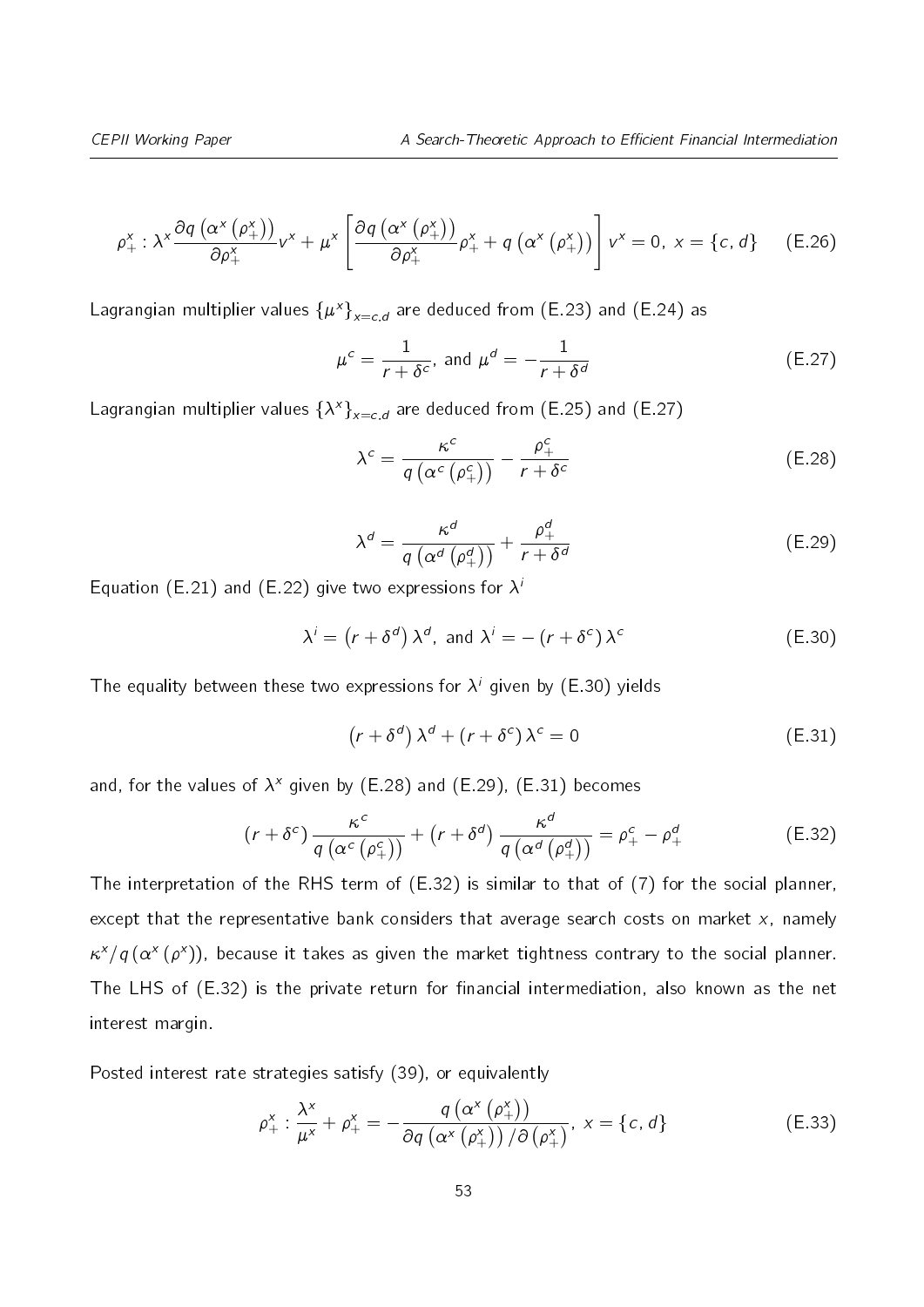Using [\(E.25\)](#page-51-4), [\(E.33\)](#page-23-2) becomes

<span id="page-53-0"></span>
$$
\rho_{+}^{x} : \frac{1}{\mu^{x}} \frac{\kappa^{x}}{q\left(\alpha^{x}\left(\rho_{+}^{x}\right)\right)} = -\frac{q\left(\alpha^{x}\left(\rho_{+}^{x}\right)\right)}{\partial q\left(\alpha^{x}\left(\rho_{+}^{x}\right)\right)/\partial\left(\rho_{+}^{x}\right)}, x = \{c, d\}
$$
 (E.34)

and, with  $(E.27)$ ,  $(E.34)$  is finally

$$
(r + \delta^{c}) \frac{\kappa^{c}}{q (\alpha^{c} (\rho_{+}^{c}))} = -\frac{q (\alpha^{c} (\rho_{+}^{c}))}{\partial q (\alpha^{c} (\rho_{+}^{c})) / \partial \rho_{+}^{c}}
$$
(E.35)

and

$$
\left(r+\delta^{d}\right)\frac{\kappa^{d}}{q\left(\alpha^{d}\left(\rho_{+}^{d}\right)\right)}=\frac{q\left(\alpha^{d}\left(\rho_{+}^{d}\right)\right)}{\partial q\left(\alpha^{d}\left(\rho_{+}^{d}\right)\right)/\partial\rho_{+}^{d}}
$$
\n(E.36)

Equations [\(E.20\)](#page-51-7) and [\(E.35\)](#page-23-1) give the equilibrium credit interest rate

$$
\rho_{p}^{c} = z - \left(\frac{1-\varepsilon}{\varepsilon}\right) \left[ \left(r + \delta^{c}\right) \frac{\kappa^{c}}{\overline{m}^{c}} \left(\alpha_{p}^{c}\right)^{1-\varepsilon} + \kappa^{c} \alpha_{p}^{c} \right] \tag{E.37}
$$

Equations [\(E.12\)](#page-50-5) and [\(E.36\)](#page-23-3) give the equilibrium deposit interest rate

$$
\rho_p^d = \rho^h + \left(\frac{1-\varepsilon}{\varepsilon}\right) \left(r + \delta^d\right) \frac{\kappa^d}{\overline{m}^d} \left(\alpha_p^d\right)^{1-\varepsilon} \tag{E.38}
$$

#### E.4. Proof of Proposition [3](#page-25-2)

For the interest rate [\(E.38\)](#page-24-1), the condition [\(E.4\)](#page-49-5) determines the deposit market tightness

$$
\alpha_p^d = \frac{\kappa^h}{\kappa^d} \left( \frac{\varepsilon}{1 - \varepsilon} \right) \tag{E.39}
$$

which is identical to the social planner solution, see [\(6\)](#page-12-0). The net interest margin associated with [\(E.37\)](#page-24-3) and [\(E.38\)](#page-24-1) is

$$
\rho_{p}^{c} - \rho_{p}^{d} = z - \rho^{h} - \left(\frac{1 - \varepsilon}{\varepsilon}\right) \left[ \left(r + \delta^{c}\right) \frac{\kappa^{c}}{\overline{m}^{c}} \left(\alpha_{p}^{c}\right)^{1 - \varepsilon} + \kappa^{c} \alpha_{p}^{c} \right] - \left(\frac{1 - \varepsilon}{\varepsilon}\right) \left(r + \delta^{d}\right) \frac{\kappa^{d}}{\overline{m}^{d}} \left(\alpha_{p}^{d}\right)^{1 - \varepsilon}
$$
\n(E.40)

This expression is introduced into the condition [\(E.32\)](#page-23-0) to get the credit market tightness

$$
(r + \delta^{d}) \frac{\kappa^{d}}{q (\alpha_{p}^{d})} + (r + \delta^{c}) \frac{\kappa^{c}}{q (\alpha_{p}^{c})}
$$
\n
$$
= z - \rho^{h} - \left(\frac{1 - \varepsilon}{\varepsilon}\right) \left[ (r + \delta^{c}) \frac{\kappa^{c}}{\overline{m}^{c}} (\alpha_{p}^{c})^{1 - \varepsilon} + \kappa^{c} \alpha_{p}^{c} \right] - \left(\frac{1 - \varepsilon}{\varepsilon}\right) (r + \delta^{d}) \frac{\kappa^{d}}{\overline{m}^{d}} (\alpha_{p}^{d})^{1 - \varepsilon}
$$
\n(E.41)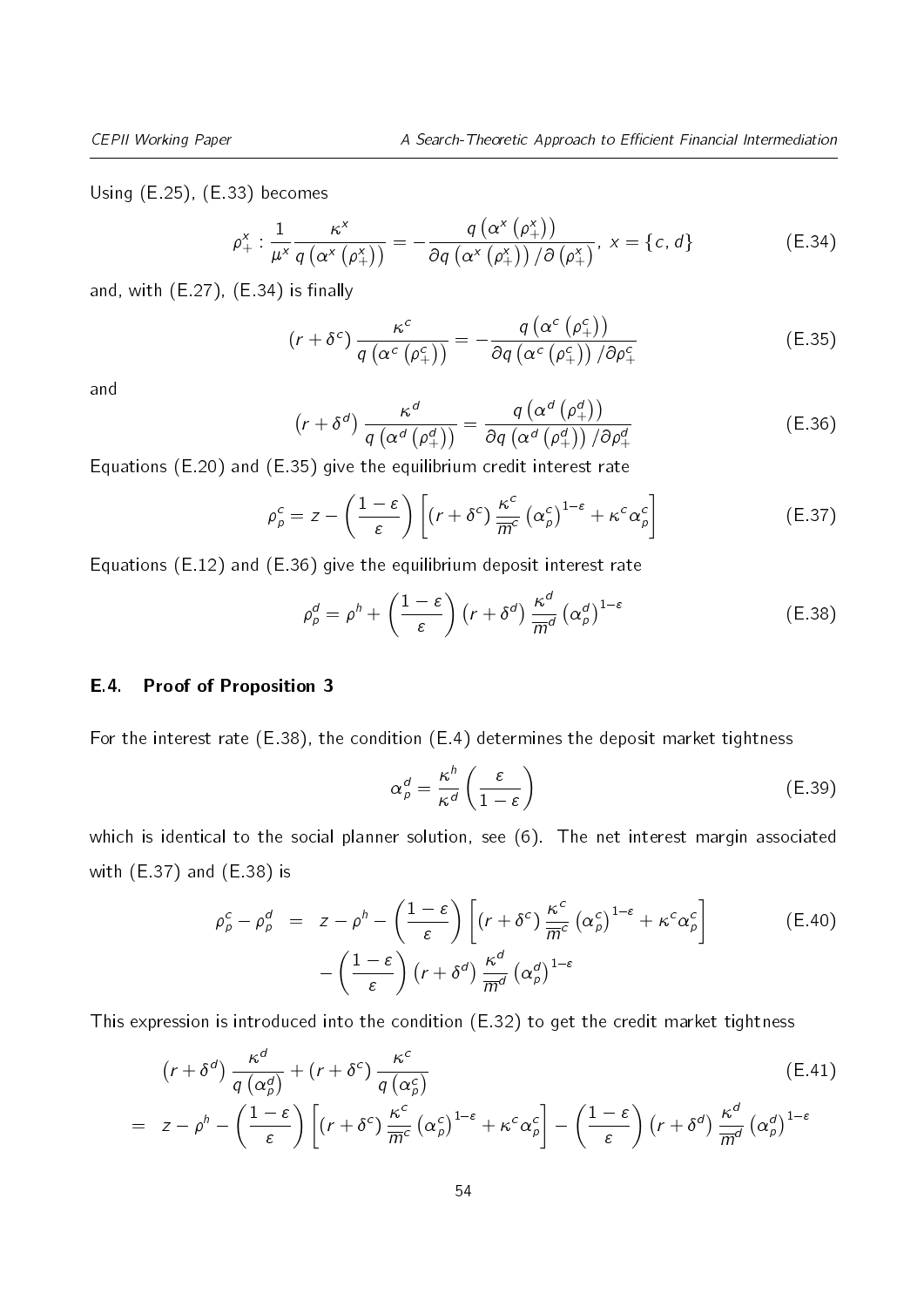or equivalently

$$
(r+\delta^c)\frac{\kappa^c}{\overline{m}^c}(\alpha_\rho^c)^{1-\epsilon}+(r+\delta^d)\frac{\kappa^d}{\overline{m}^d}(\alpha_\rho^d)^{1-\epsilon}=\epsilon(z-\rho^h)-(1-\epsilon)\kappa^c\alpha_\rho^c
$$
 (E.42)

which is identical to the social planner solution, see [\(7\)](#page-12-2).

#### F. Interbank Market Frictions

This Section solves the model with directed search by and interest rate posted by specialized banks.

#### F.1. Search and Interest Rate Posted by Specialized Banks

<span id="page-54-1"></span>The FOCs associated to the value function [\(45\)](#page-27-1) are

<span id="page-54-0"></span>
$$
\varrho_{+}^{d} : \mu^{d} = \beta \sigma \frac{\partial P^{d} \left( \widetilde{n}, \varrho_{+}^{d} \right)}{\partial \varrho_{+}^{d}} = \beta \sigma \left[ -1 + \left( 1 - \delta^{d} \right) \mu^{d} \right]
$$
(F.1)

$$
v^{d} : -\kappa^{d} + \lambda^{d} q \left( \alpha \left( \rho_{+}^{d} \right) \right) + \mu^{d} q \left( \alpha^{d} \left( \rho_{+}^{d} \right) \right) \rho_{+}^{d} = 0 \tag{F.2}
$$

$$
\rho_{+}^{d} : \lambda^{d} \frac{\partial q\left(\alpha^{d}\left(\rho_{+}^{d}\right)\right)}{\partial \rho_{+}^{d}} v^{d} + \mu^{d} \left[\frac{\partial q\left(\alpha^{d}\left(\rho_{+}^{d}\right)\right)}{\partial \rho_{+}^{d}} \rho_{+}^{d} + q\left(\alpha^{d}\left(\rho_{+}^{d}\right)\right)\right] v^{d} = 0 \tag{F.3}
$$

Proceeding as in Section [E,](#page-22-0) the deposit interest rate satisfies now

<span id="page-54-4"></span><span id="page-54-2"></span>
$$
\left(r^* + \delta^d\right) \frac{\kappa^d}{q\left(\alpha^d\left(\rho_+^d\right)\right)} = \frac{q\left(\alpha^d\left(\rho_+^d\right)\right)}{\partial q\left(\alpha^d\left(\rho_+^d\right)\right)/\partial\left(\rho_+^d\right)}\tag{F.4}
$$

<span id="page-54-3"></span>The FOCs associated to the value function [\(46\)](#page-27-2) are

$$
\varrho_{+}^{c}: \mu^{c} = \beta \sigma \frac{\partial P^{c}(\tilde{n}, \varrho_{+}^{c})}{\partial \varrho_{+}^{c}} = \beta \sigma \left[1 + \left(1 - \delta^{c}\right) \mu^{c}\right]
$$
(F.5)

$$
v^{c}: -\kappa^{c} + \lambda^{c} q\left(\alpha^{c}\left(\rho_{+}^{c}\right)\right) + \mu^{c} q\left(\alpha^{c}\left(\rho_{+}^{c}\right)\right) \rho_{+}^{c} = 0
$$
 (F.6)

$$
\rho_{+}^{c} : \lambda^{c} \frac{\partial q\left(\alpha^{c}\left(\rho_{+}^{c}\right)\right)}{\partial \rho_{+}^{c}} v^{c} + \mu^{c} \left[\frac{\partial q\left(\alpha^{c}\left(\rho_{+}^{c}\right)\right)}{\partial \rho_{+}^{c}} \rho_{+}^{c} + q\left(\alpha^{c}\left(\rho_{+}^{c}\right)\right)\right] v^{c} = 0 \tag{F.7}
$$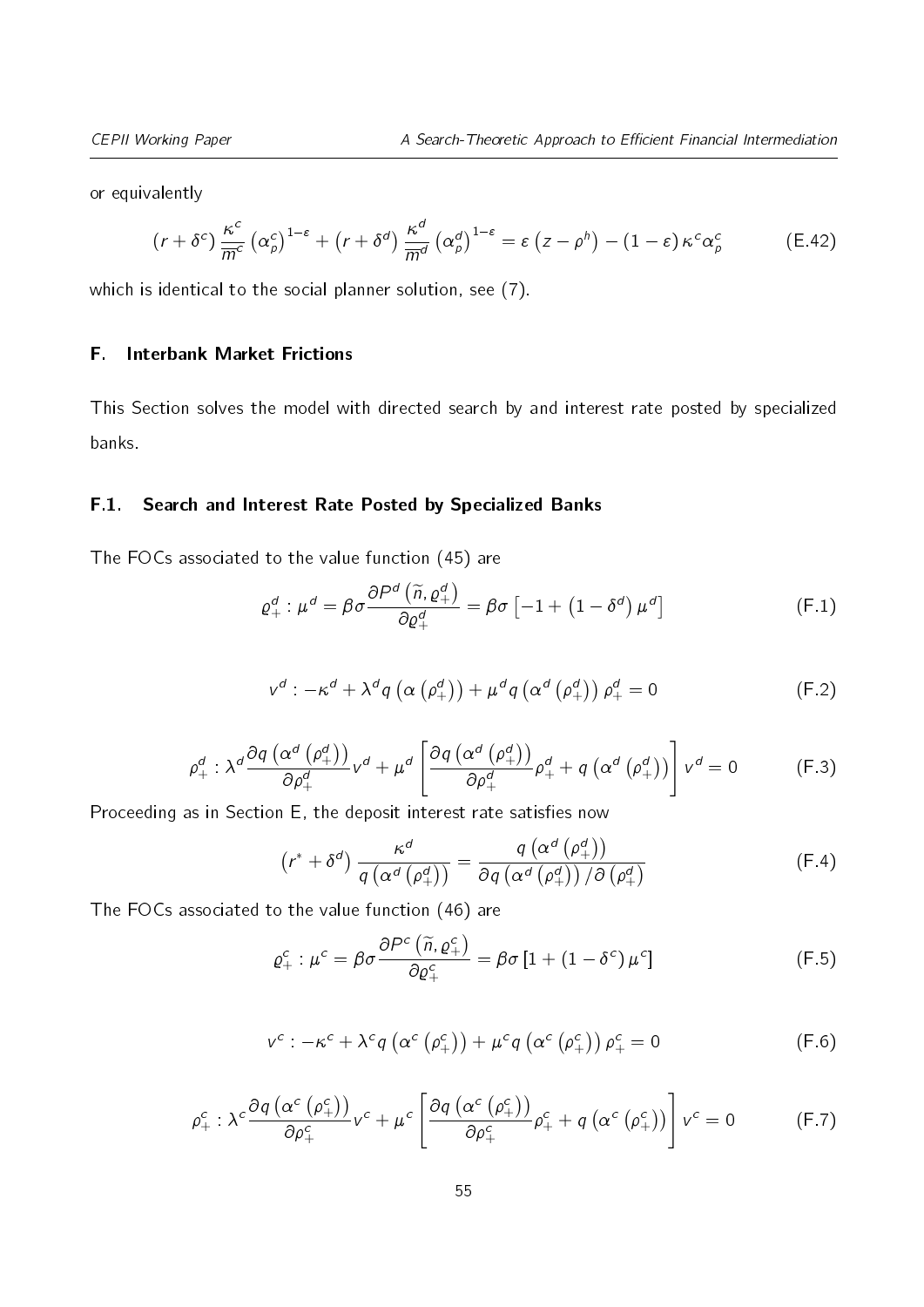Proceeding as in Section [E,](#page-22-0) the deposit interest rate satisfies now

$$
(r^* + \delta^c) \frac{\kappa^c}{q \left(\alpha^c \left(\rho_+^c\right)\right)} = -\frac{q \left(\alpha^c \left(\rho_+^c\right)\right)}{\partial q \left(\alpha^c \left(\rho_+^c\right)\right) / \partial \left(\rho_+^c\right)}
$$
(F.8)

The value functions [\(45\)](#page-27-1) and [\(46\)](#page-27-2) are linear function of the variable  $\tilde{n}$ , namely the mass of customers, which does not appear in the FOCs. Therefore, the search effort of banks differs according to their state. In old matches, the search effort is  $v^\mathsf{x}$  to replace the  $\delta^\mathsf{x} \widetilde{n}$  lost customers

<span id="page-55-3"></span>
$$
v^{x} = \frac{\delta^{x} \widetilde{n}}{q\left(\alpha^{x}\left(\rho_{+}^{x}\right)\right)}
$$
 (F.9)

given the matching probability  $q\left(\alpha^\mathsf{x}\left(\rho_+^\mathsf{x}\right)\right)$ , whereas in newly created matches, the search effort is  $v_0^x$  to find the  $\widetilde{n}$  customers

$$
v_0^x = \frac{\widetilde{n}}{q\left(\alpha^x\left(\rho_+^x\right)\right)} = v^x + \frac{\left(1 - \delta^x\right)\widetilde{n}}{q\left(\alpha^x\left(\rho_+^x\right)\right)}\tag{F.10}
$$

for  $x = \{c, d\}$ .

#### F.2. Financial Contract

The first order conditions of the Nash Solution defined by  $(44)$  are

<span id="page-55-2"></span><span id="page-55-0"></span>
$$
\widetilde{\eta} \frac{1}{P^d(0,0) + \widetilde{\varrho}} + (1 - \widetilde{\eta}) \frac{-1}{P^c(0,0) - \widetilde{\varrho}} = 0
$$
 (F.11)

with respect to  $\widetilde{\varrho}$ , and

$$
\widetilde{\eta} \frac{\beta \sigma \frac{\partial P^d\left(\widetilde{n}, \varrho_+^d\right)}{\partial \widetilde{n}} - \lambda^d}{P^d\left(0, 0\right) + \widetilde{\varrho}} + \left(1 - \widetilde{\eta}\right) \frac{\beta \sigma \frac{\partial P^c\left(\widetilde{n}, \varrho_+^c\right)}{\partial \widetilde{n}} - \lambda^c}{P^c\left(0, 0\right) - \widetilde{\varrho}} = 0 \tag{F.12}
$$

with respect to  $\tilde{n}$ . Equation [\(F.11\)](#page-55-0) can be rearranged as:

<span id="page-55-1"></span>
$$
\widetilde{\varrho} = \widetilde{\eta} P^{c} (0, 0) - (1 - \widetilde{\eta}) P^{d} (0, 0)
$$
 (F.13)

Using [\(F.13\)](#page-55-1), [\(F.12\)](#page-55-2) becomes:

$$
\beta \sigma \frac{\partial P^d \left( \widetilde{n}, \varrho_+^d \right)}{\partial \widetilde{n}} + \beta \sigma \frac{\partial P^c \left( \widetilde{n}, \varrho_+^c \right)}{\partial \widetilde{n}} = \lambda^d + \lambda^c \tag{F.14}
$$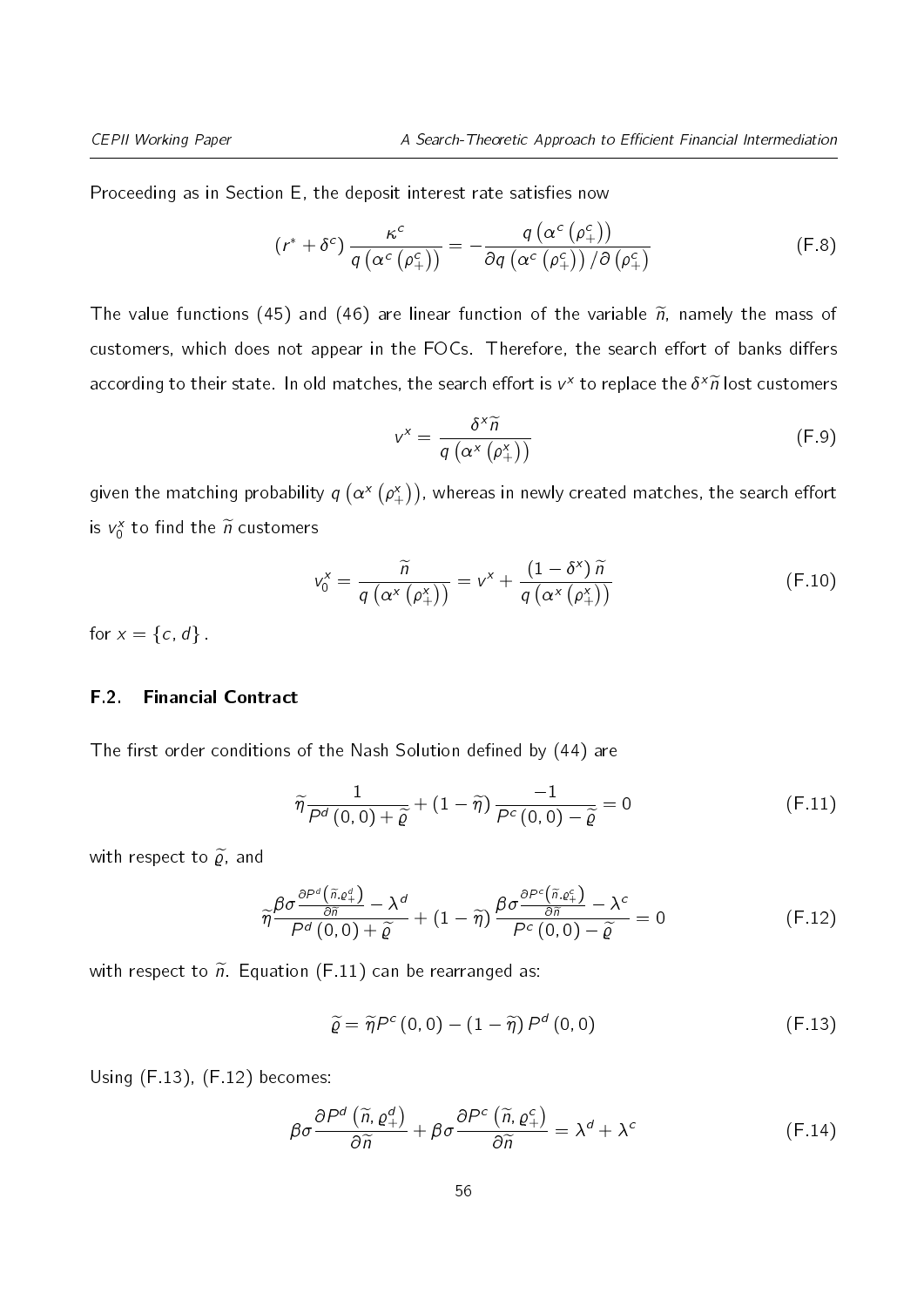and, using [\(45\)](#page-27-1) and [\(46\)](#page-27-2), it becomes

$$
\beta\sigma\left(1-\delta^{d}\right)\lambda^{d}+\beta\sigma\left(1-\delta^{c}\right)\lambda^{c}=\lambda^{d}+\lambda^{c}
$$
 (F.15)

and, using  $r^* = \left(\beta\sigma\right)^{-1} - 1$ , it becomes

<span id="page-56-5"></span><span id="page-56-0"></span>
$$
(r^* + \delta^d) \lambda^d + (r^* + \delta^c) \lambda^c = 0
$$
 (F.16)

For the values of the multipliers  $\lambda^d$  and  $\lambda^d$ , given by the FOCs [\(F.1\)](#page-54-0)-[\(F.2\)](#page-54-1) and [\(F.5\)](#page-54-2)-[\(F.6\)](#page-54-3), the optimal search efforts defined by  $(F.16)$  satisfy

$$
\left(r^* + \delta^d\right) \frac{\kappa^d}{q\left(\alpha^d\left(\rho_+^d\right)\right)} + \left(r^* + \delta^c\right) \frac{\kappa^c}{q\left(\alpha^d\left(\rho_+^c\right)\right)} = \rho_+^c - \rho_+^d \tag{F.17}
$$

To determine the equilibrium payment  $\tilde{\rho}$ , one need expressions for the value functions of specialized banks in a newly created match. The value functions of the deposit bank are

<span id="page-56-2"></span>
$$
P^{d}(0,0) = -\kappa^{d} v_{0}^{d} + \beta \left[ \sigma P^{d} \left( \tilde{n}, \varrho_{+}^{d} \right) + (1 - \sigma) P^{d}(0,0) \right]
$$
  

$$
= -\frac{\kappa^{d} v_{0}^{d}}{1 - \beta (1 - \sigma)} + \frac{\beta \sigma}{1 - \beta (1 - \sigma)} P^{d} \left( \tilde{n}, \varrho_{+}^{d} \right)
$$
(F.18)

in a newly created match, and

<span id="page-56-1"></span>
$$
P^{d}(\widetilde{n},\varrho^{d}) = -\varrho^{d} - \kappa^{d}v^{d} + \beta\sigma P^{d}(\widetilde{n},\varrho_{+}^{d}) + (1-\sigma)\beta P^{d}(0,0)
$$
(F.19)  

$$
= -\frac{1}{1-\beta\sigma}\varrho^{d} - \frac{1}{1-\beta\sigma}\kappa^{d}v^{d} + \frac{(1-\sigma)\beta}{1-\beta\sigma}P^{d}(0,0)
$$

in an existing match. Introducing [\(F.19\)](#page-56-1) into [\(F.18\)](#page-56-2) gives

<span id="page-56-4"></span>
$$
\left(\frac{1-\beta}{\beta\sigma}\right)P^d(0,0)=-\varrho^d-\frac{1-\beta\sigma}{\beta\sigma}\kappa^d v_0^d-\kappa^d v^d\qquad(F.20)
$$

The value functions of the credit bank are

<span id="page-56-3"></span>
$$
P^{c}(0,0) = -\kappa^{c}v_{0}^{c} + \beta \left[\sigma P^{c}(\widetilde{n},\varrho_{+}^{c}) + (1-\sigma) P^{c}(0,0)\right]
$$
  

$$
= -\frac{\kappa^{c}v_{0}^{c}}{1-\beta(1-\sigma)} + \frac{\beta\sigma}{1-\beta(1-\sigma)}P^{c}(\widetilde{n},\varrho_{+}^{c})
$$
(F.21)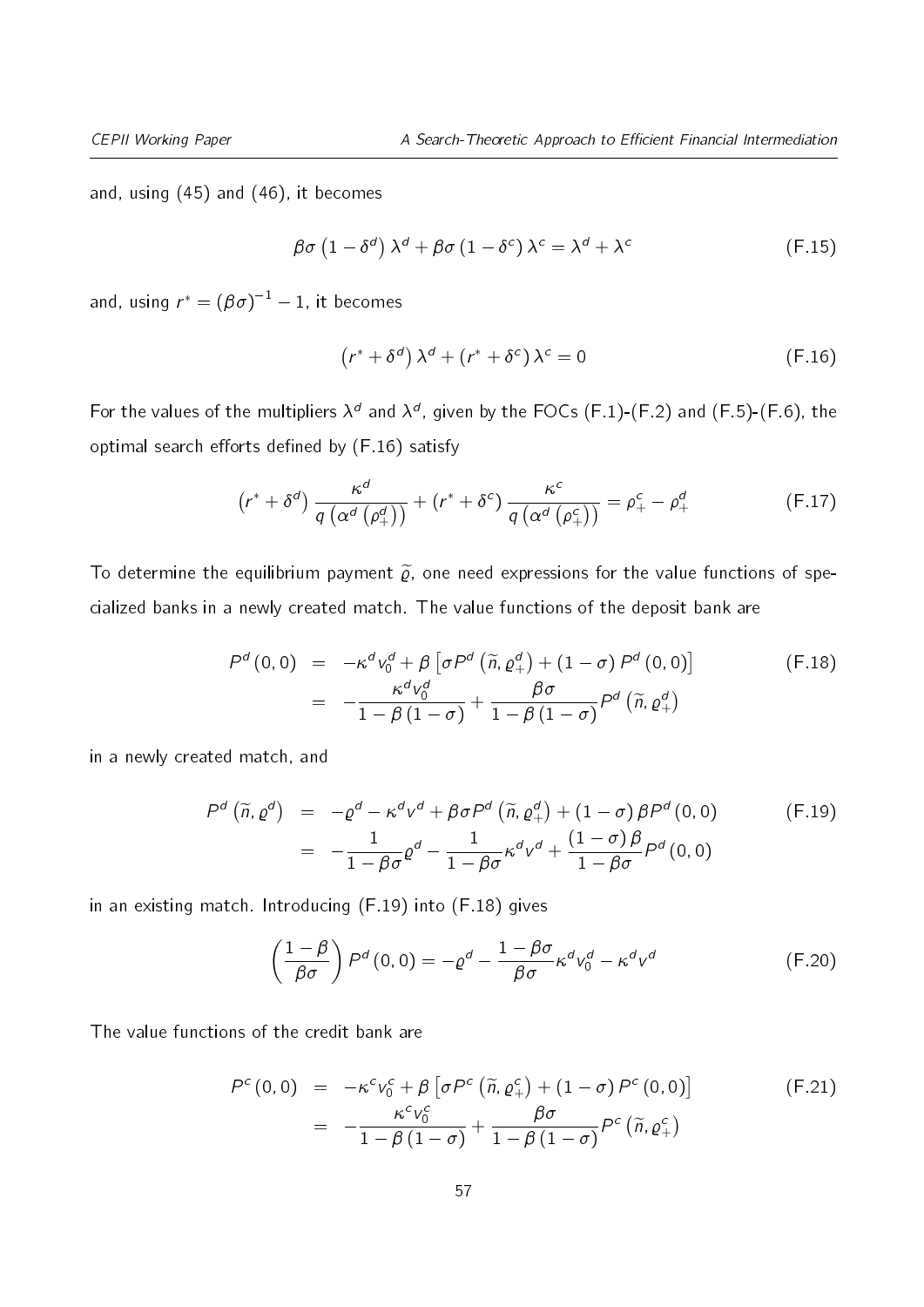in a newly created match, and

<span id="page-57-0"></span>
$$
P^{c}(\widetilde{n},\varrho^{c}) = \varrho^{c} - \kappa^{c}v^{c} + \beta \left[\sigma P^{c}(\widetilde{n},\varrho_{+}^{c}) + (1-\sigma) P^{c}(0,0)\right]
$$
  
= 
$$
\frac{\varrho^{c} - \kappa^{c}v^{c}}{1 - \beta\sigma} + \frac{\beta(1-\sigma)}{1 - \beta\sigma}P^{c}(0,0)
$$
 (F.22)

in an existing match. Introducing [\(F.22\)](#page-57-0) into [\(F.21\)](#page-56-3) gives

<span id="page-57-1"></span>
$$
\left(\frac{1-\beta}{\beta\sigma}\right)P^{c}\left(0,0\right)=\varrho^{c}-\frac{1-\beta\sigma}{\beta\sigma}\kappa^{c}v_{0}^{c}-\kappa^{c}v^{c}\tag{F.23}
$$

Finally, [\(F.20\)](#page-56-4) and [\(F.23\)](#page-57-1) are introduced into [\(F.13\)](#page-55-1) to get the expression  $\tilde{\varrho}$  given by [\(47\)](#page-27-3).

#### F.3. Directed Search by Non-Financial Agents

The value functions are modified because of the probability  $(1 - \sigma)$  of separation on the interbank market. For households, the value functions are

$$
D^{m}(\rho_{+}^{d}) = \rho_{+}^{d} + (1 - \delta^{d}) \left[ \sigma \beta D^{m}(\rho_{+}^{d}) + (1 - \sigma) \beta D^{u} \right] + \delta^{d} \beta D^{u}(\overline{\rho}_{+}^{d}) \tag{F.24}
$$

and

$$
D^{u} = \rho^{h} - \kappa^{h} + \rho \left( \alpha^{d} \left( \rho_{+}^{d} \right) \right) \left[ \sigma \beta D^{m} \left( \rho_{+}^{d} \right) + (1 - \sigma) \beta D^{u} \right] + \left[ 1 - \rho \left( \alpha^{d} \left( \rho_{+}^{d} \right) \right) \right] \beta D^{u} \quad \text{(F.25)}
$$

For entrepreneurs, the value functions are

$$
C^{m}(\rho_{+}^{c}) = z - \rho_{+}^{c} + (1 - \delta^{c}) \left[ \sigma \beta C^{m}(\rho_{+}^{c}) + (1 - \sigma) \beta C^{u} \right] + \delta^{c} \beta C^{u}
$$
 (F.26)

and

$$
C^{u} = p \left( \alpha^{c} \left( \rho_{+}^{c} \right) \right) \left[ \sigma \beta C^{m} \left( \rho_{+}^{c} \right) + \left( 1 - \sigma \right) \beta C^{u} \right] + \left[ 1 - p \left( \alpha^{c} \left( \rho_{+}^{c} \right) \right) \right] \beta C^{u}
$$
 (F.27)

The directed search behavior is now defined by

$$
\frac{\partial \rho \left( \alpha^{c} \left( \rho_{+}^{c} \right) \right)}{\partial \rho_{+}^{c}} \frac{\rho_{+}^{c}}{\rho \left( \alpha^{c} \left( \rho_{+}^{c} \right) \right)} = -\frac{\rho_{+}^{c}}{z - \rho^{c}} \frac{1 - \left[ 1 - \delta^{c} - \rho \left( \alpha^{c} \left( \rho_{+}^{c} \right) \right) \right] \sigma \beta}{1 - \left( 1 - \delta^{c} \right) \sigma \beta}
$$
(F.28)

for entrepreneurs, and by

$$
\frac{\partial q\left(\alpha^{d}\left(\rho_{+}^{d}\right)\right)}{\partial \rho_{+}^{d}}\frac{\rho_{+}^{d}}{q\left(\alpha^{d}\left(\rho_{+}^{d}\right)\right)}=\left(\frac{1-\varepsilon}{\varepsilon}\right)\left(\frac{\rho_{+}^{d}}{\rho_{+}^{d}-\rho_{-}^{h}}\right)>0
$$
\n(F.29)

for households. The new expression of the free entry condition for households is

<span id="page-57-2"></span>
$$
\kappa^{h} = p\left(\alpha^{d}\left(\rho_{+}^{d}\right)\right) \frac{\rho_{+}^{d} - \rho^{h}}{r^{*} + \delta^{d}}
$$
\n(F.30)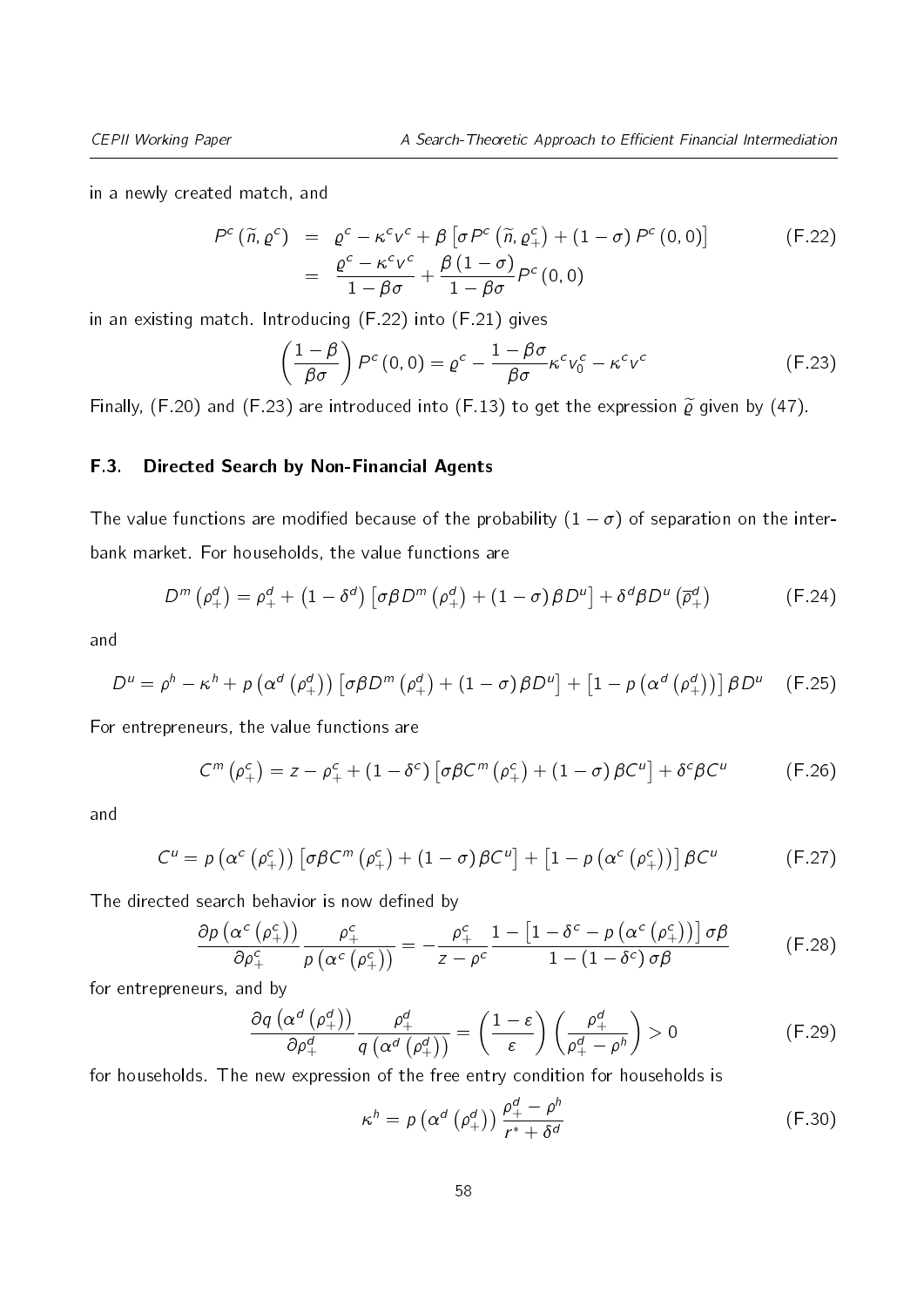#### F.4. Interest Rates and Tightness

<span id="page-58-0"></span>Proceeding as in Section [E,](#page-22-0) one gets the following expressions for the posted credit interest rate

$$
\rho_{+}^{c} = z + \frac{q\left(\alpha^{c}\left(\rho_{+}^{c}\right)\right)}{\partial q\left(\alpha^{c}\left(\rho_{+}^{c}\right)\right)/\partial \rho_{+}^{c}} \left(\frac{1-\varepsilon}{\varepsilon}\right) \frac{1-\left[1-\delta^{c}-p\left(\alpha^{c}\left(\rho_{+}^{c}\right)\right)\right] \sigma \beta}{1-\left(1-\delta^{c}\right) \sigma \beta} \tag{F.31}
$$

and for the posted deposit interest rate

<span id="page-58-3"></span><span id="page-58-1"></span>
$$
\rho_{+}^{d} = \rho^{h} + \frac{q\left(\alpha^{d}\left(\rho_{+}^{d}\right)\right)}{\partial q\left(\alpha_{+}^{d}\left(\rho_{+}^{d}\right)\right)/\partial \rho_{+}^{d}} \left(\frac{1-\varepsilon}{\varepsilon}\right)
$$
(F.32)

Equations [\(F.8\)](#page-55-3) and [\(F.31\)](#page-58-0) give the equilibrium credit interest rate

$$
\rho_s^c = z - \left(\frac{1-\varepsilon}{\varepsilon}\right) \left[ \left(r^* + \delta^c\right) \frac{\kappa^c}{\overline{m}^c} \left(\alpha_s^c\right)^{1-\varepsilon} + \kappa^c \alpha_s^c \right] \tag{F.33}
$$

Equations [\(F.4\)](#page-54-4) and [\(F.32\)](#page-58-1) give the equilibrium deposit interest rate

$$
\rho_s^d = \rho^h + \left(\frac{1-\varepsilon}{\varepsilon}\right) \left(r^* + \delta^d\right) \frac{\kappa^d}{m^d} \left(\alpha_s^d\right)^{1-\varepsilon} \tag{F.34}
$$

For the interest rate [\(F.34\)](#page-58-2), the condition [\(F.30\)](#page-57-2) determines the deposit market tightness

<span id="page-58-2"></span>
$$
\alpha_s^d = \frac{\kappa^h}{\kappa^d} \left( \frac{\varepsilon}{1 - \varepsilon} \right) \tag{F.35}
$$

The net interest margin associated with [\(F.33\)](#page-58-3) and [\(F.34\)](#page-58-2) is

$$
\rho_s^c - \rho_s^d = z - \rho^h - \left(\frac{1-\varepsilon}{\varepsilon}\right) \left[ \left(r^* + \delta^c\right) \frac{\kappa^c}{\overline{m}^c} \left(\alpha_s^c\right)^{1-\varepsilon} + \kappa^c \alpha_s^c \right] - \left(\frac{1-\varepsilon}{\varepsilon}\right) \left(r^* + \delta^d\right) \frac{\kappa^d}{\overline{m}^d} \left(\alpha_s^d\right)^{1-\varepsilon} \tag{F.36}
$$

This expression is introduced into the condition [\(F.17\)](#page-56-5) to get the credit market tightness

$$
\left(r^{*} + \delta^{d}\right) \frac{\kappa^{d}}{q\left(\alpha^{d}\left(\rho_{+}^{d}\right)\right)} + \left(r^{*} + \delta^{c}\right) \frac{\kappa^{c}}{q\left(\alpha^{d}\left(\rho_{+}^{c}\right)\right)}
$$
\n
$$
= z - \rho^{h} - \left(\frac{1 - \varepsilon}{\varepsilon}\right) \left[\left(r^{*} + \delta^{c}\right) \frac{\kappa^{c}}{\overline{m}^{c}} \left(\alpha_{s}^{c}\right)^{1 - \varepsilon} + \kappa^{c} \alpha_{s}^{c}\right] - \left(\frac{1 - \varepsilon}{\varepsilon}\right) \left(r^{*} + \delta^{d}\right) \frac{\kappa^{d}}{\overline{m}^{d}} \left(\alpha_{s}^{d}\right)^{1 - \varepsilon}
$$
\n(F.37)

or equivalently

$$
(r^* + \delta^c) \frac{\kappa^c}{\overline{m}^c} (\alpha_s^c)^{1-\epsilon} + (r^* + \delta^d) \frac{\kappa^d}{\overline{m}^d} (\alpha_s^d)^{1-\epsilon} = \epsilon (z - \rho^h) - (1 - \epsilon) \kappa^c \alpha_s^c
$$
 (F.38)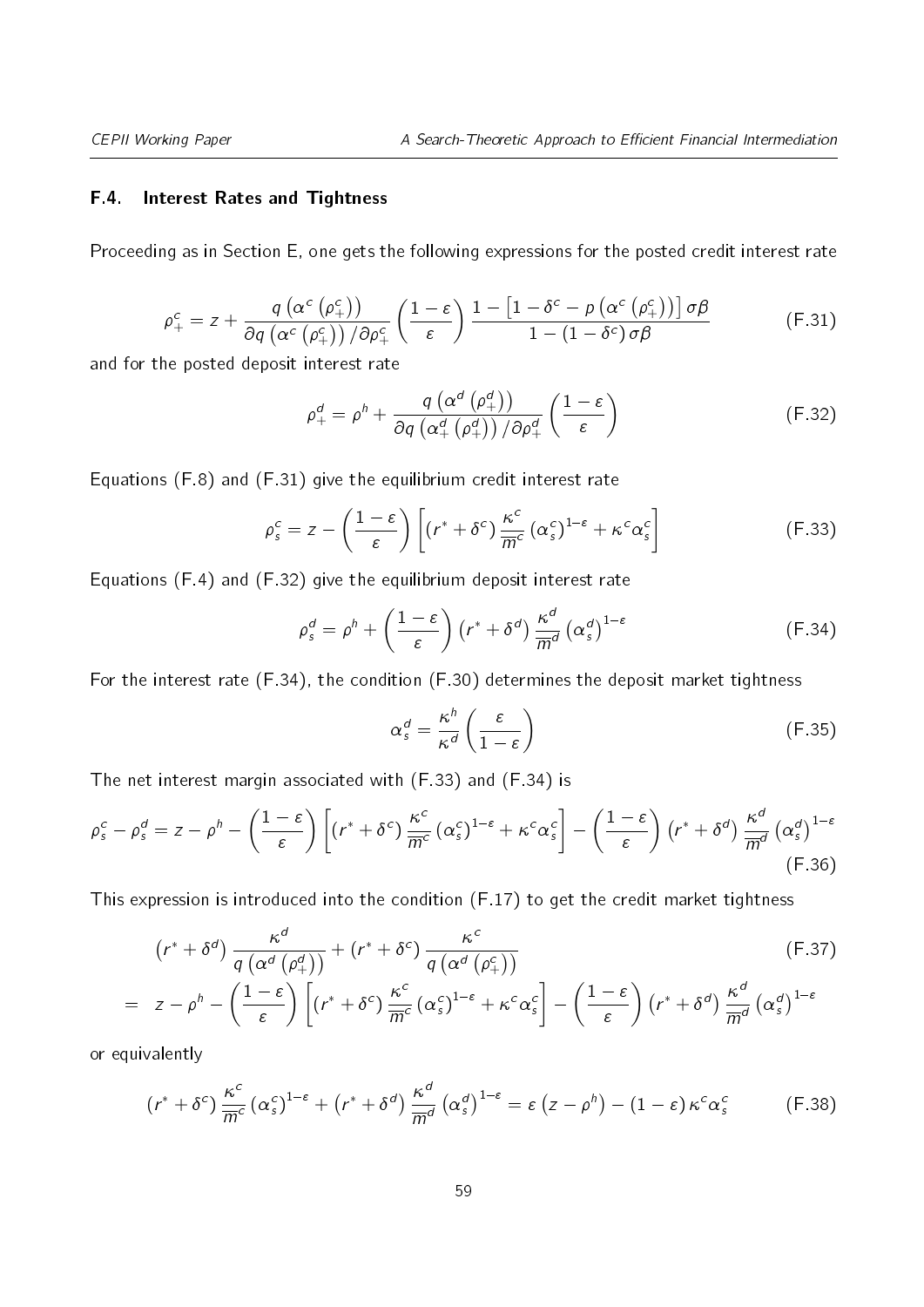#### G. Notations (Not intended for publication)

General notations

 $y^x$  is the parameter or variable y on the x market where  $x = \{c, d\}$  denotes the credit market  $(c)$  and the deposit market  $(d)$ 

 $y_+$  is the tomorrow value of the state variable y

• Population

 $\overline{n}^d>0$  : total population of households

- $u^d > 0$  : households that search for a bank on the deposit market (unmatched)
- $n^d > 0$ : households matched with a bank
- $o^d > 0$  : unmatched households that do not search (no-participating)
- $\overline{n}^c>0$  : total population of entrepreneurs
- $u^c > 0$ : entrepreneurs that search for a bank on the credit market
- $n^{c} > 0$  : entrepreneurs matched with a bank
- [0; 1] : size of the continuum of banks
- Costs

 $\kappa^x > 0$  : bank's search cost on the market  $x = \{c, d\}$ 

- $\kappa^{\textit{h}} > 0$  : household's search cost on the deposit market
- Production technologies

 $\rho^h \geq 0$  : domestic production of final good by one household

 $z > 0$ : production of final good by one entrepreneur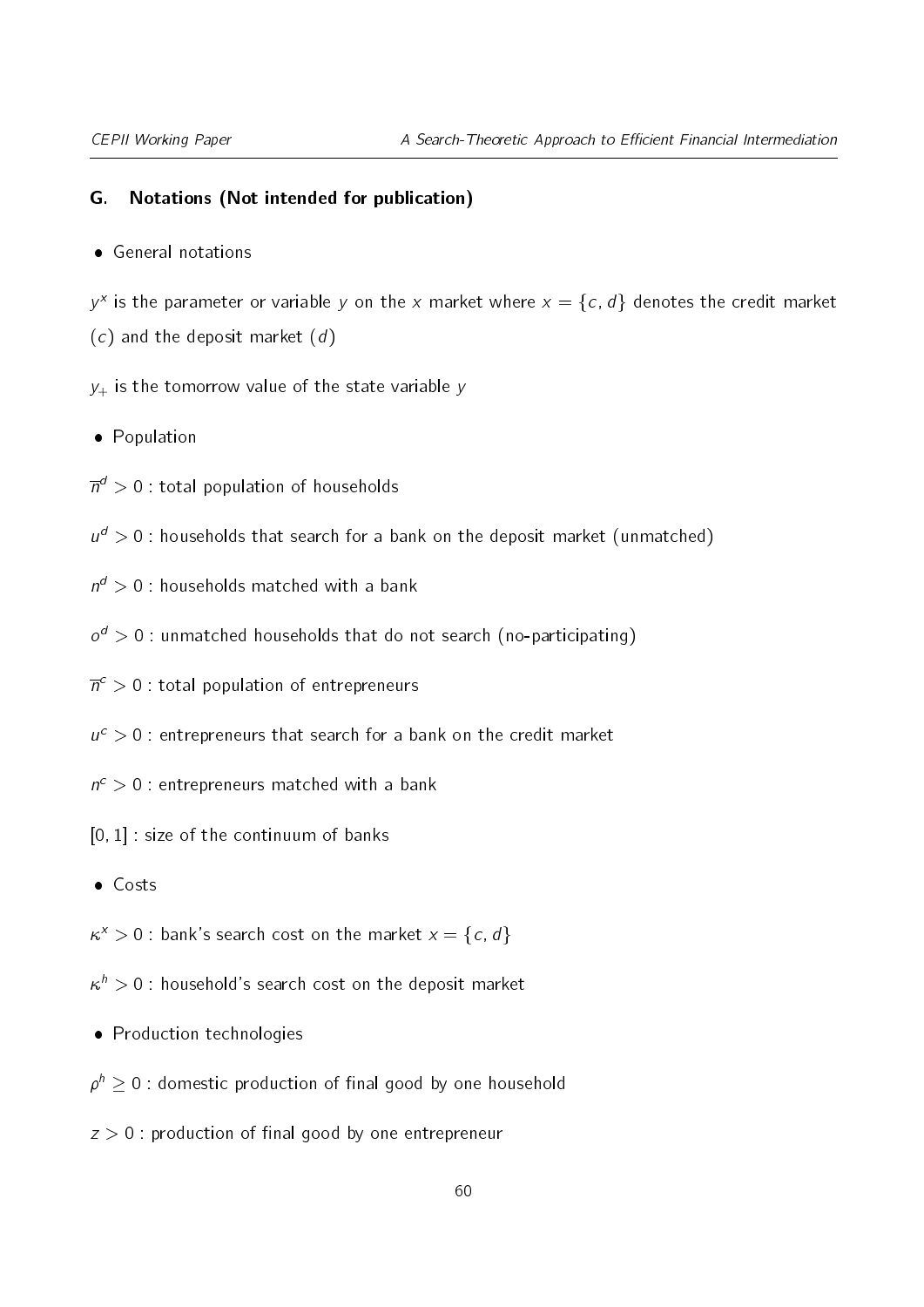#### • Interest rates

 $\beta = 1/(1 + r) \in ]0,1]$ : the discount factor (identical for households, entrepreneurs, and banks)  $r = (1/\beta - 1) > 0$ : interest rate to discount for time-preference

 $r^* = 1/\left(\sigma \beta\right) - 1 > 0$  : interest rate to discount for time-preference and exogenous separation rate on the interbank market

 $\rho^x > 0$  : interest rates on market  $x = \{c, d\}$ 

 $\rho_+^{\chi}>0$  : posted interest rates on market  ${\sf x}=\{\hskip1pt c,\hskip1pt d\}$  for future periods

 $\varrho^\star > 0$  : predetermined interests on market  $x = \{c, d\}$  when interest rates are posted

 $\widetilde{\varrho} > 0$  : interbank market payment from the credit bank to the deposit bank

Additional parameters and variables

 $\delta^x \in \ ]0,1[$  : exogenous bank exit rates of the non-financial agents on market  $x = \{c, d\}$ 

 $\eta^x \in \ ]0,1[$  : Nash bargaining power of non-financial agents on market  $x = \{c, d\}$ 

 $\eta^{\,b} \in \, ]0,1[$  : Nash bargaining power of banks when bargaining is multilateral

 $\widetilde{\eta} \in$  [0, 1] : Nash bargaining power of specialized banks in deposit activity

 $\lambda^x$ : Lagrangian multipliers associated with the dynamic constraint on  $n^x$  for  $x = \{c, d\}$ 

 $\mu^\chi$  : Lagrangian multipliers associated with the specific dynamic constraint on  $\varrho^\chi$  for  $x=\{c,d\}$ 

 $\lambda^i$  : Lagrangian multiplier associated with the bank's balance sheet constraint  $n^c \leq n^a$ 

 $(1 - \sigma) \in ]0, 1]$  : exogenous separation rate of specialized banks

• Value functions

 $D^s$ : value function for households associated with the  $s = \{h, u, m\}$  states, where h is for